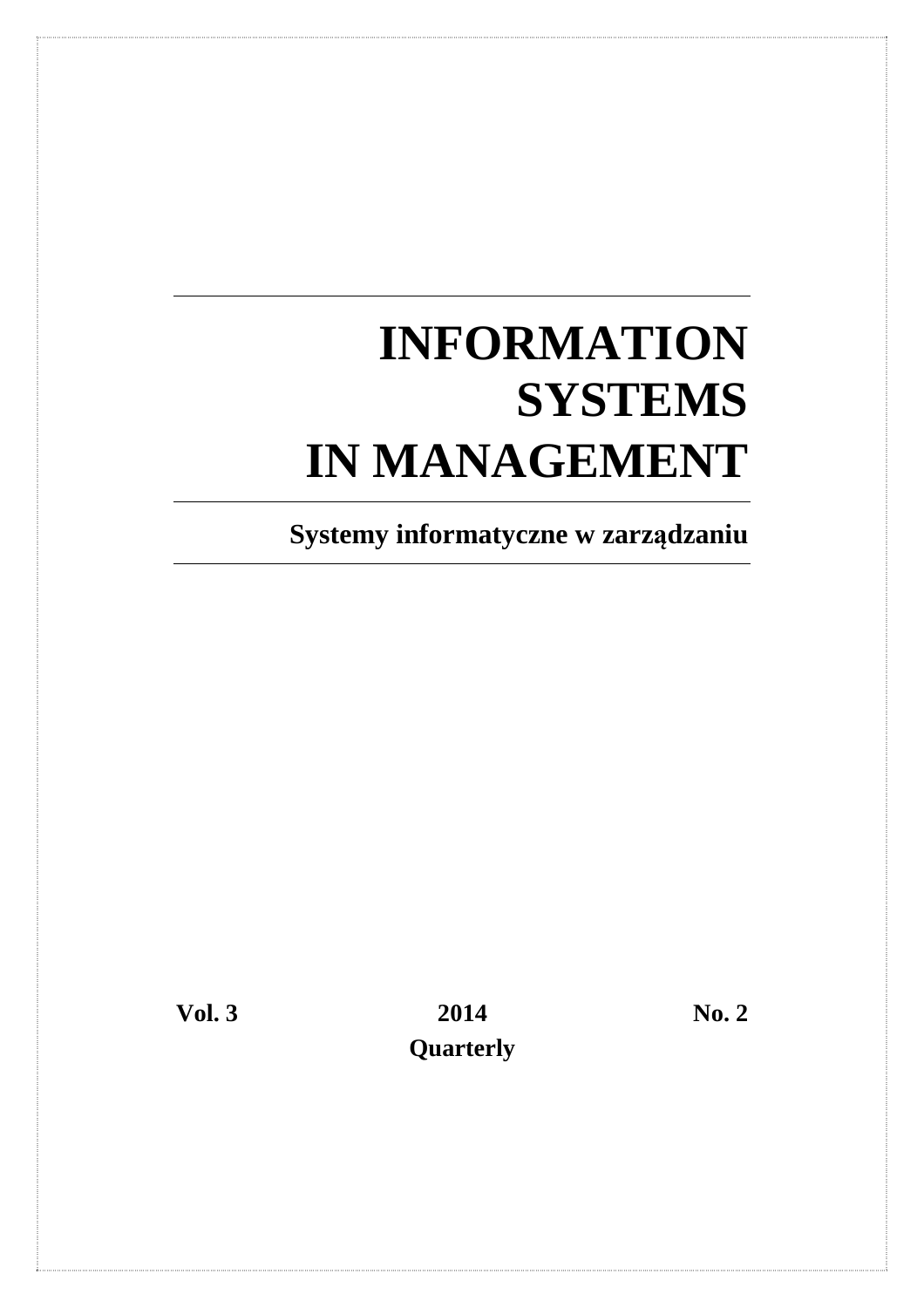#### **Information Systems in Management**

Primary version of the journal is an electronic version.

#### **Editor**

Department of Informatics, Warsaw University of Life Sciences − SGGW

#### **Editorial Committee**

Dr hab. inż. Arkadiusz Orłowski – Editor-in-Chief Dr Piotr Łukasiewicz – Scientific Secretary / Executive Editor Prof. nadzw. Kris Gaj – Linguistic Editor Dr hab. Wiesław Szczesny – Statistical Editor Dr Piotr Łukasiewicz – Technical Editor

#### **Editorial Council**

Dr hab. inż. Arkadiusz Orłowski – Szkoła Główna Gospodarstwa Wiejskiego w Warszawie – Chairman Prof. dr hab. inż. Ryszard Budziński – Uniwersytet Szczeciński Prof. dr hab. Witold Chmielarz – Uniwersytet Warszawski Dr hab. inż. Leszek Chmielewski – Szkoła Główna Gospodarstwa Wiejskiego w Warszawie Dr hab. Maciej Janowicz – Szkoła Główna Gospodarstwa Wiejskiego w Warszawie Dr inż. Waldemar Karwowski – Szkoła Główna Gospodarstwa Wiejskiego w Warszawie Prof. Yuiry Kondratenko – Black Sea State University, Ukraina Prof. dr hab. Marian Niedźwiedziński – Uniwersytet Łódzki Dr inż. Jerzy Pejaś – Zachodniopomorski Uniwersytet Technologiczny w Szczecinie Dr hab. Marian Rusek – Szkoła Główna Gospodarstwa Wiejskiego w Warszawie Dr hab. inż. Ludwik Wicki – Szkoła Główna Gospodarstwa Wiejskiego w Warszawie Prof. dr hab. inż. Antoni Wiliński – Zachodniopomorski Uniwersytet Technologiczny w Szczecinie

#### **Address of the Editor**

Faculty of Applied Informatics and Mathematics, WULS − SGGW ul. Nowoursynowska 166, 02-787 Warszawa, Poland e-mail: isim@sggw.pl, www.isim.wzim.sggw.pl

ISSN: 2084-5537

Wydawnictwo SGGW ul. Nowoursynowska 166, 02-787 Warszawa, Poland e-mail: wydawnictwo@sggw.pl, www.wydawnictwosggw.pl

Print: Agencja Reklamowo-Wydawnicza A. Grzegorczyk, www.grzeg.com.pl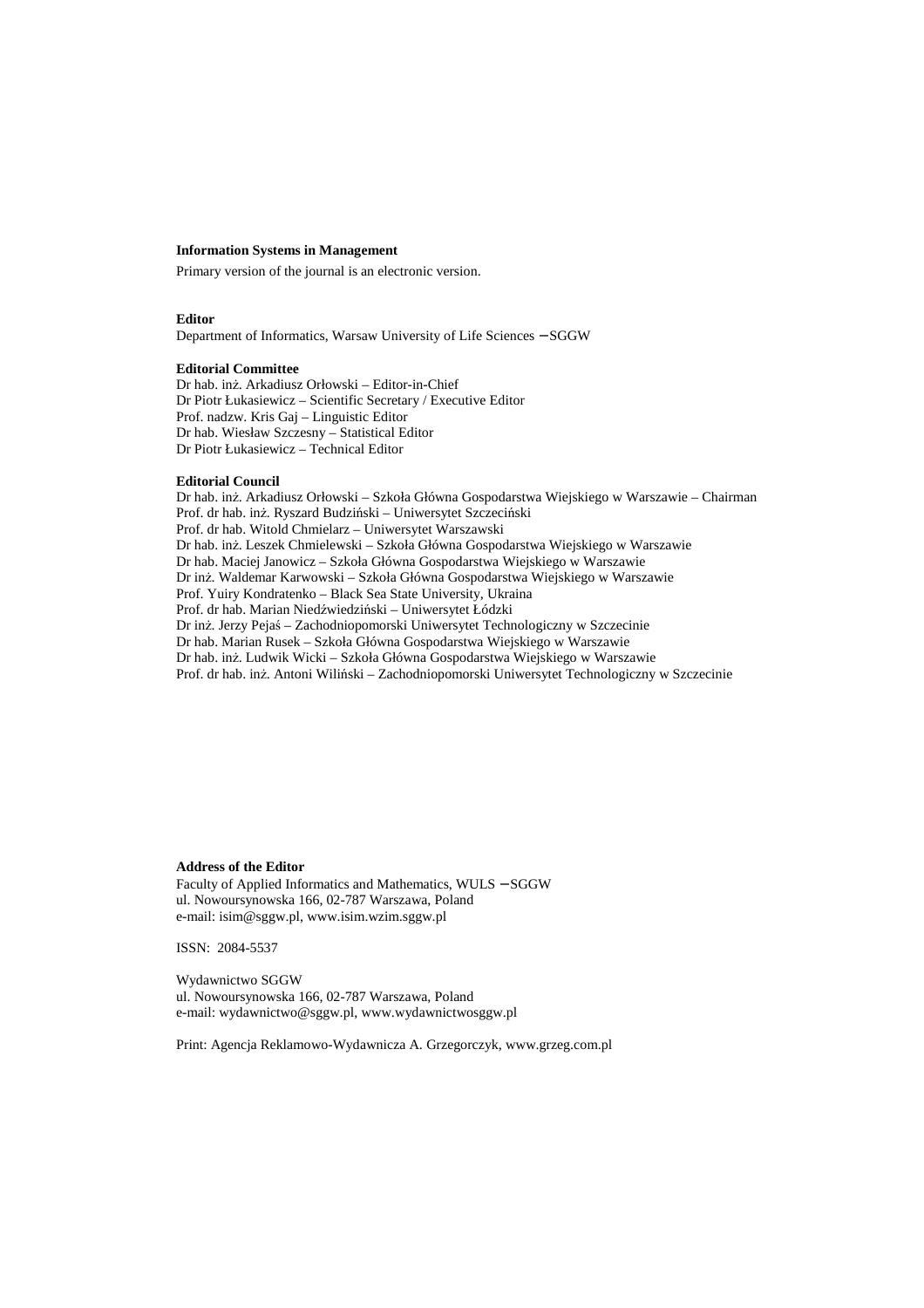# **INFORMATION SYSTEMS IN MANAGEMENT**

**Vol. 3** 2014 **No. 2** 

# *Table of contents*

| <b>Beata Butryn, Piotr Machura</b>                        |  |
|-----------------------------------------------------------|--|
| CONVERGENCE OF MOBILE TECHNOLOGIES IN CONTEMPORARY        |  |
|                                                           |  |
| <b>Anna Davy</b>                                          |  |
|                                                           |  |
| Dorota Dejniak                                            |  |
| POWER LAW AND SELF-SIMILARITY IN THE DISTRIBUTION         |  |
|                                                           |  |
| Piotr Jałowiecki, Tomasz Woźniakowski, Tomasz Ząbkowski   |  |
| SOME REMARKS ON LOGISTICS INVESTMENTS AMONG POLISH        |  |
|                                                           |  |
| Dominika Lisiak-Felicka, Maciej Szmit                     |  |
| <b>INFORMATION SECURITY MANAGEMENT SYSTEMS IN MARSHAL</b> |  |
|                                                           |  |
| Tomasz Sitek, Artur Ziółkowski                            |  |
| "PROJECT-FACTOR-DECISION" DECISIVE FACTORS IN IT PROJECTS |  |
|                                                           |  |
|                                                           |  |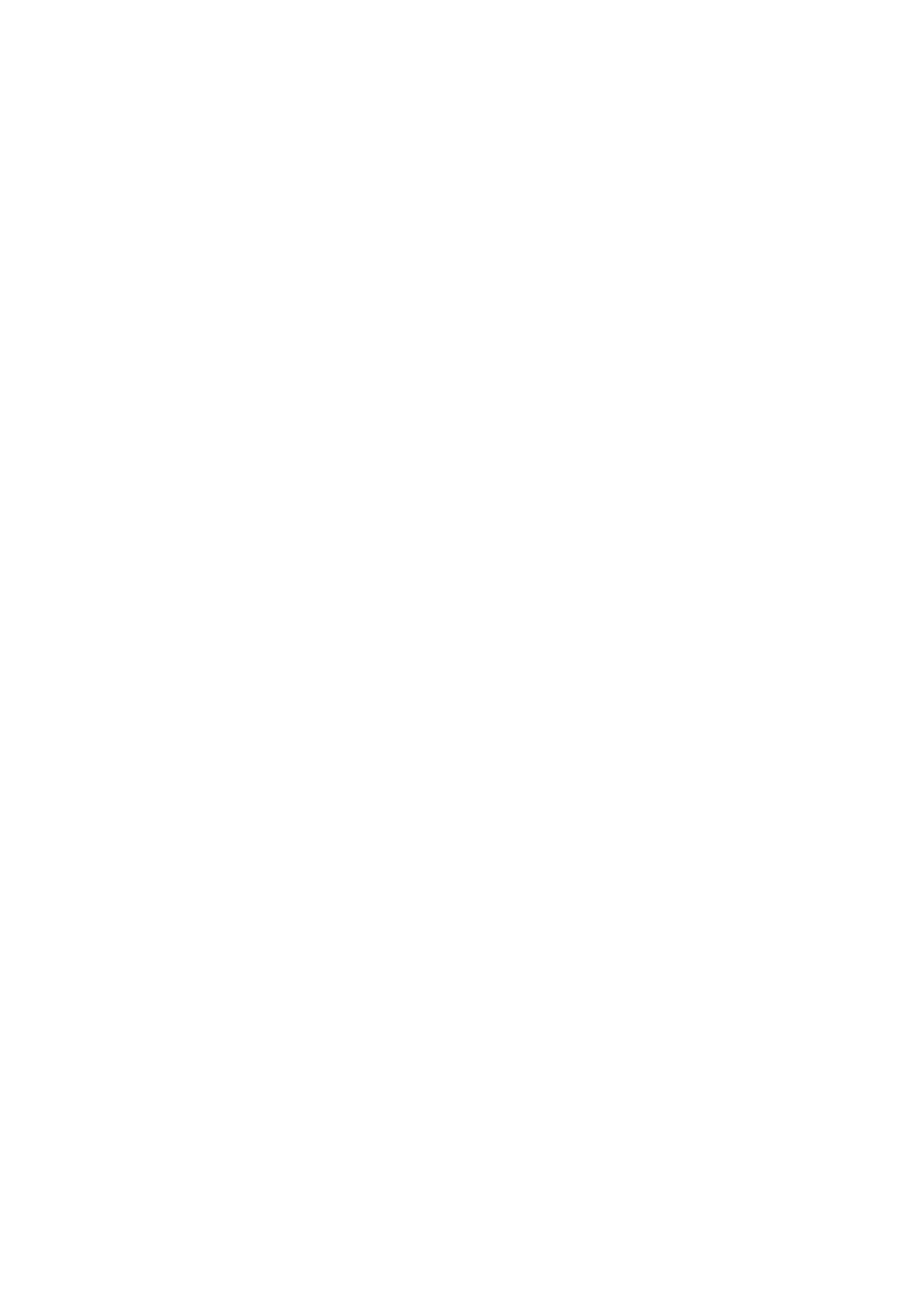INFORMATION SYSTEMS IN

MANAGEMENT Information Systems in Management (2014) Vol. 3 (2) 91−101

# **CONVERGENCE OF MOBILE TECHNOLOGIES IN CONTEMPORARY ORGANIZATIONS**

#### BEATA BUTRYN, PIOTR MACHURA

*Management, Information Systems and Finance, Wrocław University of Economics* 

Mobile technologies have become an indispensible functional element of modern organizations. They provide continuous access to information, regardless of the user's location and time of connection. The dynamic development of mobile technologies results in gradual overcoming spatial barriers, increased productivity, and new business opportunities. Article identifies the impact of mobile technology on developments inside and outside the organization, presents the key features and benefits of mobile technologies, devices and applications. Paper presents the convergence of mobile technologies, converging solutions and their benefits. Document is enriched with analysis of case studies showing the practical application of this subject.

Keywords: mobile technologies, the convergence of mobile technology, e-economy

#### **1. Introduction**

Mobile technologies have become an indispensible functional element of contemporary organizations. The term 'mobile technologies' represents a class of devices operating independent of user's geographic location. Mobile devices offer the capability of sending, receiving and processing of data without the constraints of a wired connection to telecommunications networks. They provide continuous and largely uninterrupted access to information, regardless of the user's location and time of connection. Practical use of mobile technologies requires not only investment in contemporary mobile devices and applications, but also proper design of mobile infrastructure, providing users with remote access to company resources.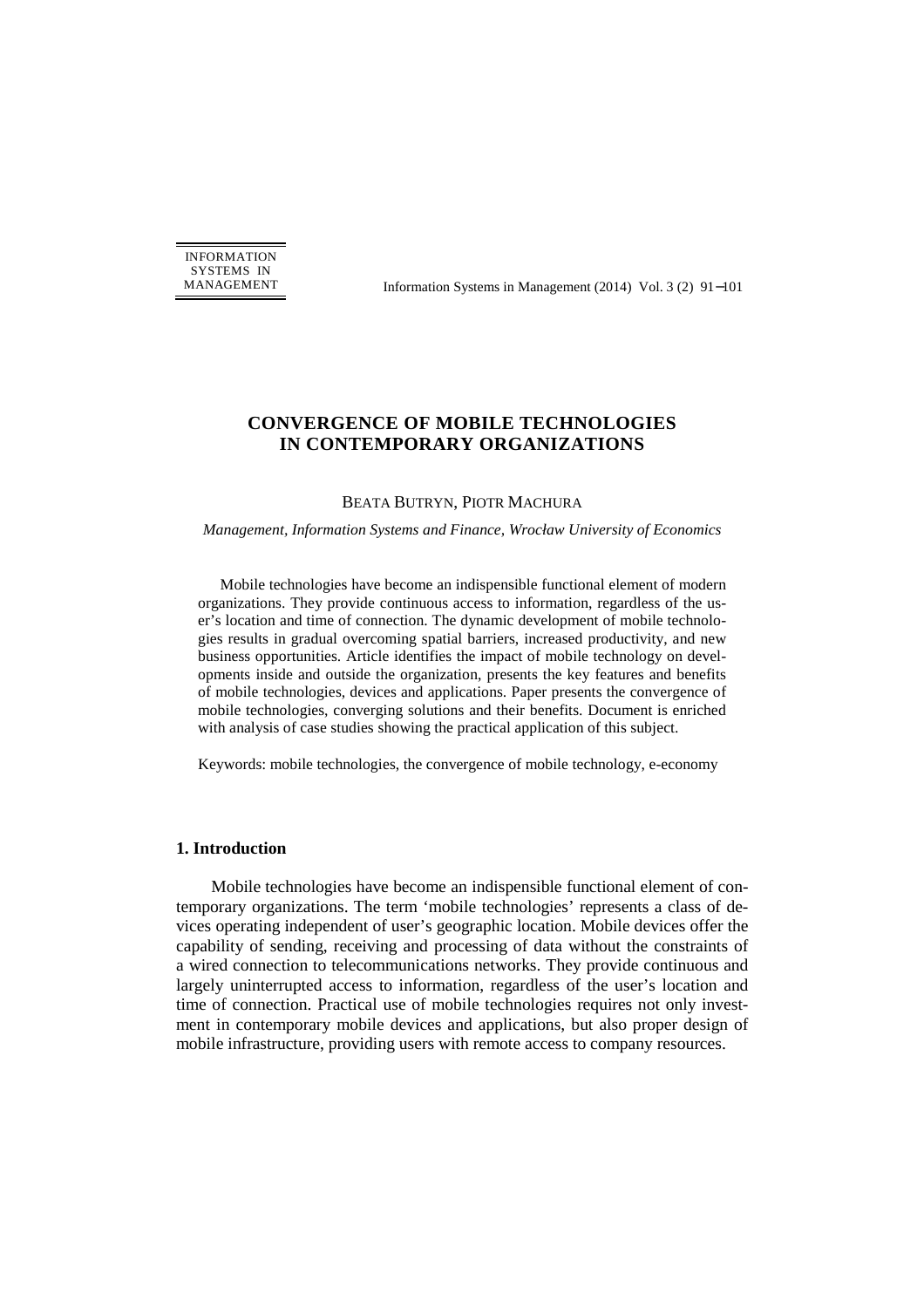Rapid development of mobile technologies has the effect of gradually eliminating spatial constraints. It offers time-saving benefits and increases employee mobility, thus promoting cost-optimization and dispersion of business operations. The main goal of the study was to answer how the convergence of mobile technologies appears on the market, and to show the benefits for companies that are achievable through new mobile solutions. Literature research on the convergence of new technologies has led to the formulation of the following research problem: what are the benefits brought about convergence of mobile technologies and what are the real cases of this occurrence.

#### **2. Internal organizational changes related to the use of mobile technologies**

Mobile devices eliminate the spatial barriers of Internet access, typical in desktop systems, thus forming a good basis for development and propagation of communications systems closely related to virtual company model of small business units operating without physical contact with the 'base of operation'. Changes brought about by the introduction of mobile technologies in contemporary organization include the following [1]:

- − organizational integration; facilitated contact between employees, independent of time and space constraints,
- − leveling (decentralization) of organizational structures; direct contact with associates, customers and contractors largely eliminates the need for elaborate hierarchies and structures,
- − global scope and global reach; direct access to remote places and locations,
- time as measure of performance; focus on speed of accessing information; data, information and knowledge can be generated almost instantaneously – from the viewpoint of organizations, it means that required information is up to date and that decisions based on such information are effective and relevant,
- flexibility, adaptability, susceptibility to change; reduction of distance and time facilitates prompt reaction and rapid adaptation to changes; effective contact between communicating parties (e.g. business partners),
- innovation, entrepreneurship; dynamic development of new technologies, conceptual evolution and continuous improvement of applications,
- − quality of management; fast and direct contact facilitates and improves operations, both within the organization and outside its structure,
- focus on customer; fast and direct contact greatly reduces transaction time and purchase procedures,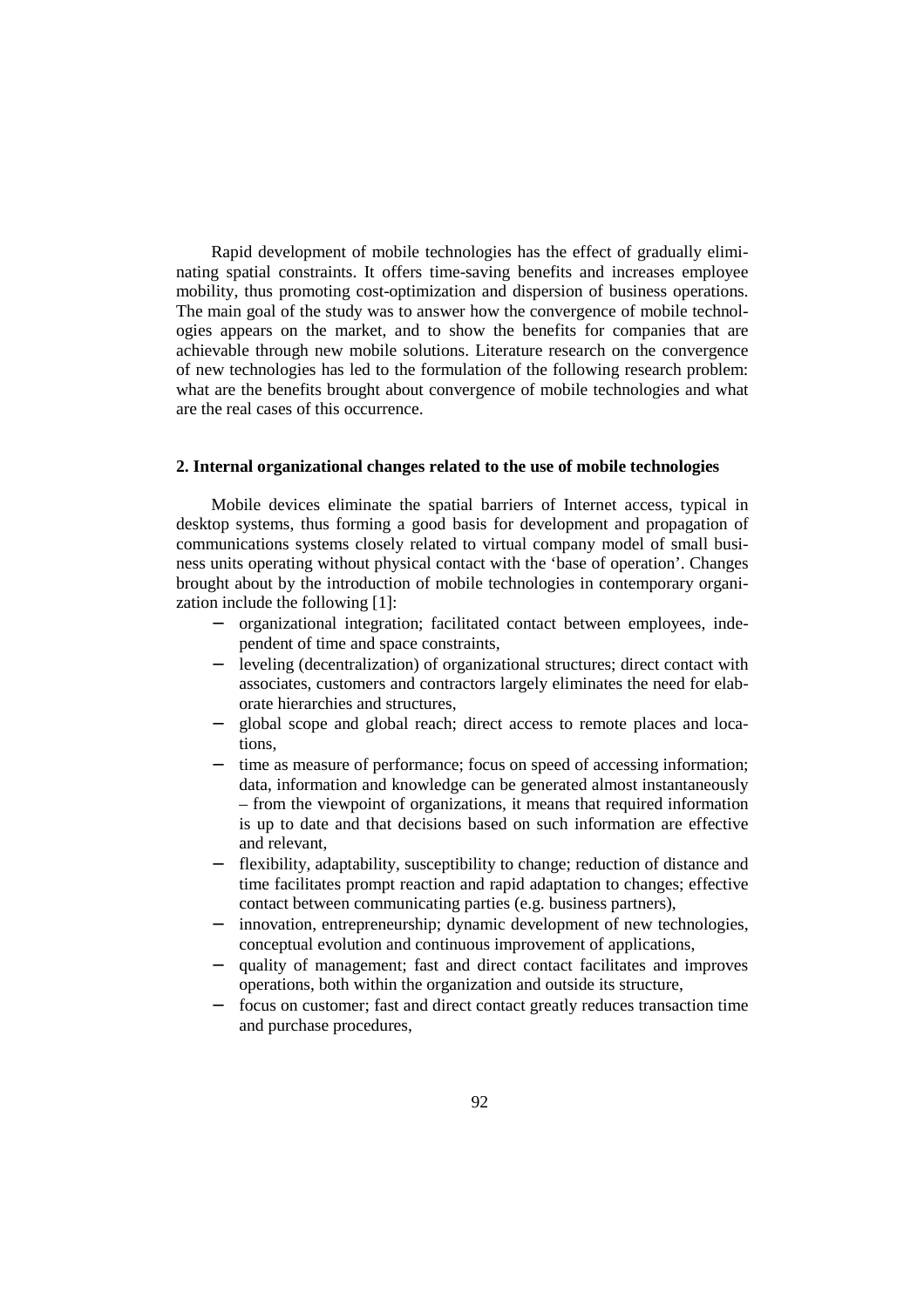- − interactivity; since employees can access relevant information instantaneously, they can tackle operational problems as they arise,
- − cost reduction; mobile devices allow for easy input, analysis and processing of data 'in the field', with results updated in real time and ready to be used both for operational purposes and long-term strategic goals.

The most notable benefit of mobile devices is their potential for increasing work effectiveness and productivity. Mobile employees, with the help of contemporary mobile devices, can access company data, information and knowledge just as easily as those working in company headquarters. Empirical research shows that employees with remote (wireless) access to information gain, on average, 8 to 12 hours of productive time per week [2].

The use of mobile devices offers a range of benefits for the organization, most notably [2]:

- − reduction of document circulation times; tasks such as signing of documents, submission of motions and offers, reporting and effecting bank transfers can be done in (or close to) real time, without the usual constraint of direct physical contact or scheduled meeting between the parties,
- reduction of paperwork; laptops or handheld devices with wireless Internet connection offer easy access to electronic versions of trade documents, contracts and forms – they can be read, edited and printed from any location,
- facilitated communication; employees are well-informed this helps them make appropriate business decisions,
- − improved customer satisfaction; by responding promptly to their questions and needs, we can build better relations with customers.

Analysis of changes within organizations shows that increased information flow (brought about, among other things, by the advance of mobile technologies) and enhanced coordination have an effect of leveling of organizational structures, as well as make organizations more flexible and better informed.

# **3. External organizational changes brought about by mobile technologies**

Managing customer relations is one of the more significant aspects of operation in companies active on customer-oriented markets. This aspect applies mainly to forms and means of communication with customers in such areas as sales, marketing and post-sale servicing, i.e. areas where mobile technologies are increasingly useful and prevalent. Communication can be initiated both by company and by individual customers. In the latter scenario, customers typically expect prompt reaction to their requests or problems. Mobile devices seem ideal for this purpose,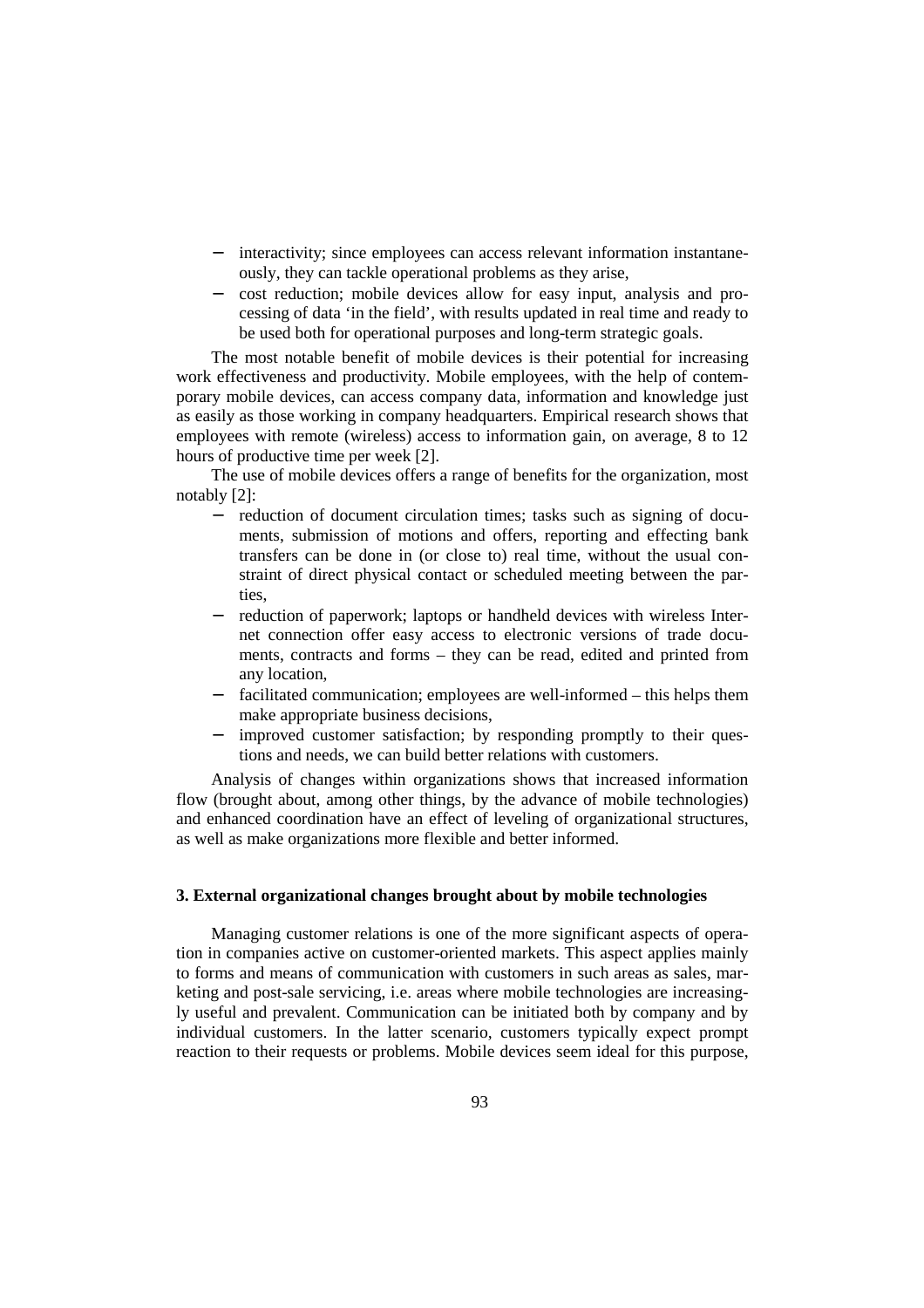since they do not require constant office duty on the part of customer relations specialists.

The above argument, coupled with rapid development of mobile devices with wireless access to the Internet, makes companies more aware and inclined to utilize mobile technologies as the main platform of communication with potential customers. In this context, supplementing general information published on Internet mobile platforms with data and functionality specific to customer's present location seems of particular importance. An estimated 30% of search engine queries initiated from mobile devices (tablets, smartphones, etc.) are made with reference to local business services. Mobile users of search engines and other Internet applets often seek localized services (e.g. local retail outlets) using online maps, and an estimated 70% of them are ready to finalize the purchase [3].

Another important aspect of company communication in the area under study is the need to supplement company websites with mobile-specific functionality and format. Advertising and marketing campaigns also require careful redesign of company websites, to make them accessible and manageable from mobile devices. Organizations intent on promoting their services through mobile platforms should also be aware of technological requirements of the most popular models, with the most important determinant being the type of operating system used in mobile devices. At present, the most popular mobile devices in Poland are powered by Android (Google), followed by iOS devices (Apple) [4]. Mobile Internet users in Poland are estimated at 4.38 million, with smartphone devices constituting ca. 45% of total mobile phone sales in 2011 [5].

Mobile marketing offers vast potential of increasing target audience by providing new communication tools, such as geolocalization, augmented reality, QR codes, mobile advertising (banners) and methods for targeting mobile device users.

Geolocalization, one of the more popular and widely used services on Polish market, offers easy localization of company outlets and via digital maps, custom content based on user's geographic location and reporting of user's current location on social networking platforms. Within the last 10 months of 2011, the increase of user locations reported by geolocalization services was estimated at an overwhelming rate of 2744 percent [6]. This dynamic growth can be attributed to the increased use of smartphone devices and tablets among Polish consumers, as well as the popularity of social networking services.

Augmented reality is a contemporary system integrating real world data with digitally generated content, giving users new ways of interacting with their immediate surroundings. One of the most popular applets based on AR technology is Layar. AR technology is widely researched by many organization, with Google Glass being the most advanced project in this area. QR code technology, on the other hand, is based on alphanumerical, two-dimensional codes that may be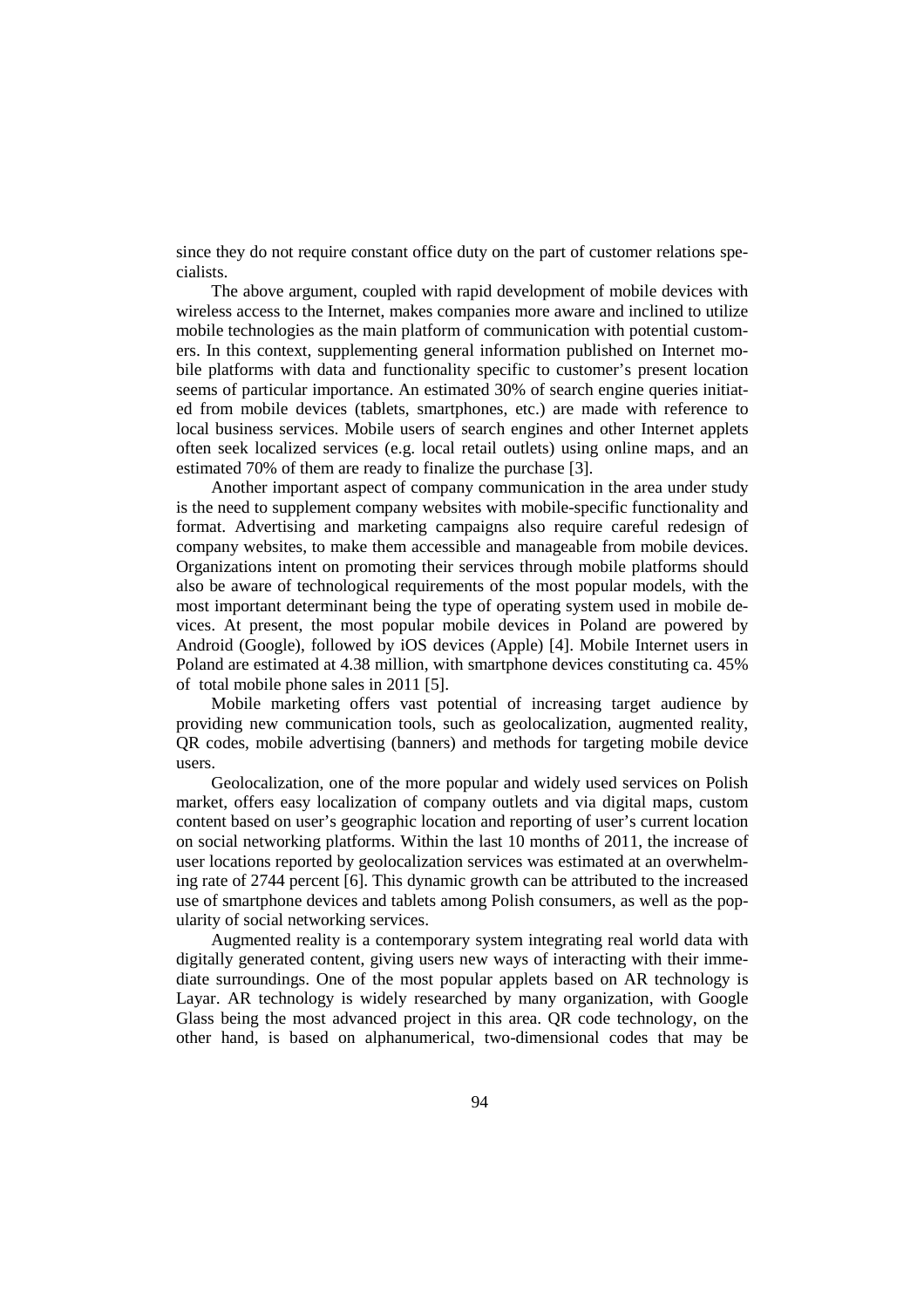scanned by cameras built into mobile devices to offer users fast and easy access to relevant information resources (such as company website). At present, the use of QR codes on Polish sites is scarce.

Despite the fact that mobile technologies in Poland are still in the infancy stage, many organizations have already made their move towards changing their mode of economic operation. Companies are more and more aware of the growing popularity of mobile devices and are intent on utilizing their potential in their business strategies, as platforms for e-commerce and other e-business applications. The number of mobile users grows at a rapid rate. In the year 2010, the number of smartphone users in Poland was estimated at 13%, while reports for 2012 place it in the range of 25% [7]. Rapid development of mobile market has caused companies to increase their spending on mobile marketing solutions. Mobility and remote access to company market offer is the most important argument for continued development in this respect. Mobile solutions play an increasingly important role not only in mobile marketing application, but also in other areas of contemporary business.

# **4. Convergence of mobile technologies**

Changes in the sector of information and communications technologies are often referred to as 'convergence of mobile technologies'. Convergence means the occurrence of similar traits in unrelated individuals (in this case – companies) existing in similar conditions [8]. Integration of computers and telecommunication devices based on wireless Internet access has created a new information architecture. Convergence of mobile technologies allows companies to increase their business effectiveness, reduce cost of operation, simplify customer servicing procedures, reduce the time of product and service delivery to customers, improve coordination with suppliers and contractors, and – in effect – improve their competitive advantage.

Converging solutions are primarily noticeable in [9]:

- − internal communication systems, through integration of mobile telecommunication and remote IT services, communications platforms (SMS, MMS, WWW, IVR – *Interactive Voice Response*), remote access to company Internet resources, mobile business representatives, sales reporting and supervision systems, telemetry and monitoring,
- mobile services for business, such as: Business-To-Customer services based on the use of electronic and mobile technologies as support for direct transactions with individual customers in m-commerce, e-commerce, IT services, marketing and sales; Business-To-Business services as support for relations between business partners in such areas as order fulfillment, settling of accounts, payment services, mobile financial services,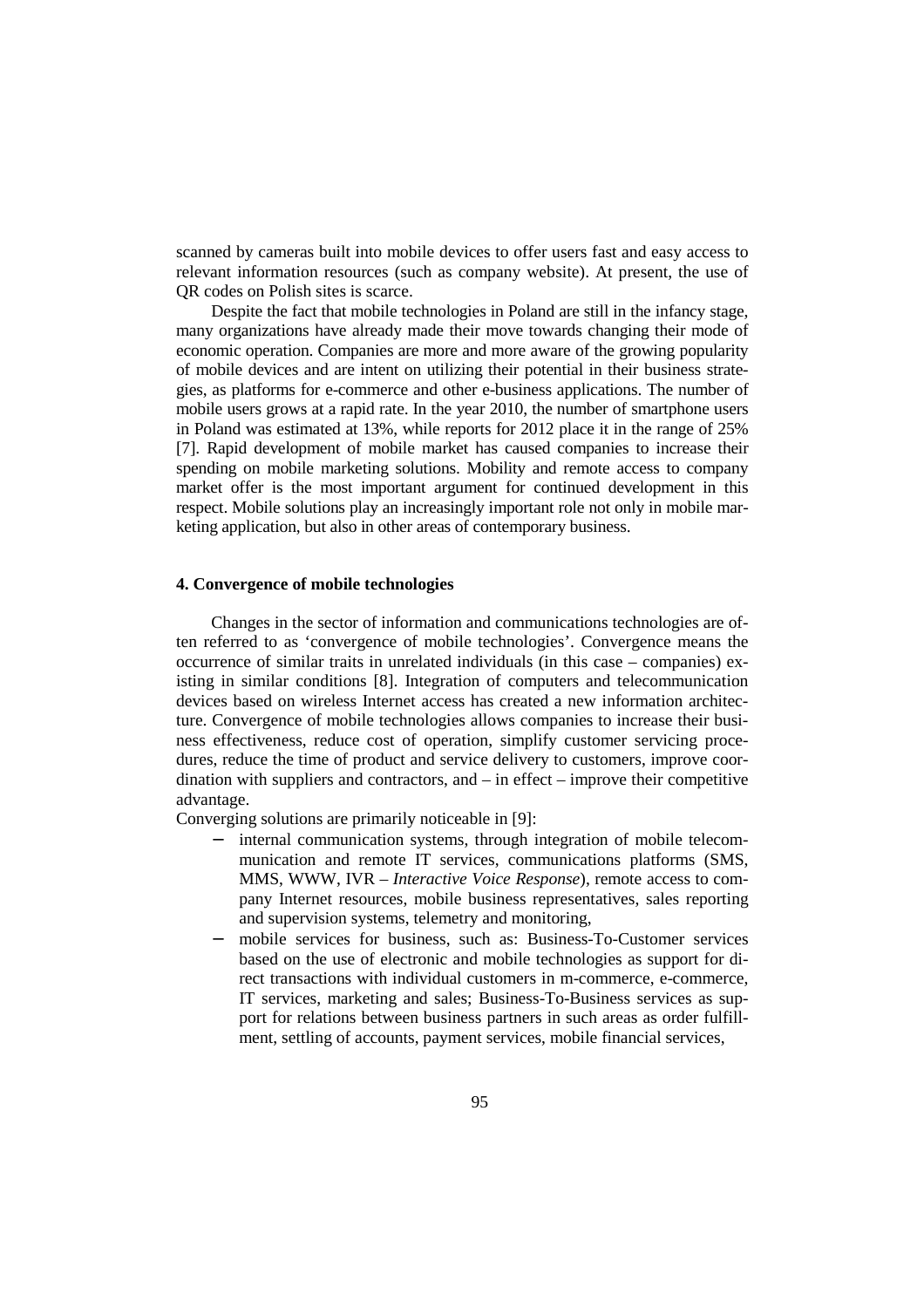- integrated telecommunications systems that combine different forms of communication, from cellular telephony and SMS to fixed telephony and data transmission for a range of applications, including company internal communication (for telecommunications cost optimization and integration of company communications systems), communication with customers (call centers, information services, loyalty programs) and effective communication with external services (police, fire service, medical services),
- mobile applications to service database connectivity, such as intranet, accounting and banking systems, and remote networking of sales teams (mobile devices can be used to transmit sales reports, check inventory, place orders, access company e-mail system) and mobile financial services (mobile banking units, verification of banking balance and payment collection, booking and ticket sales).

Convergence of technologies facilitates creation of mobile organizations, offering, on the one hand, independence from time and space constraints and, on the other hand, personalization of company operation [10]. The former allows for effective information exchange and making informed decisions without the need for physical contact between the parties, while the latter helps manage employee and contractor identification in highly dispersed organizations.

Mobility of organizations brings a range of benefits, such as [10]:

- − integrated overview of business needs as a result of increased communication, both in internal and external dimension,
- − improving company operational effectiveness despite large dispersion of its resources,
- − simplification of complex procedures and task distribution within organization,
- − facilitated outsourcing of services,
- − improving flexibility of decision-making processes in management,
- − reduction of market fluctuation risk through active communication with business partners,
- − enforcing continued and strict safety policy in response to potential breach of company information resources.

It must be noted that implementation of mobile solutions can also involve full integration with traditional structures of an organization. Consequently, convergence of mobile technologies makes it increasingly more difficult to demarcate the impact of mobile solutions on changes both within and outside the organization. In other words, the division between company internal and external structures becomes more and more blurred.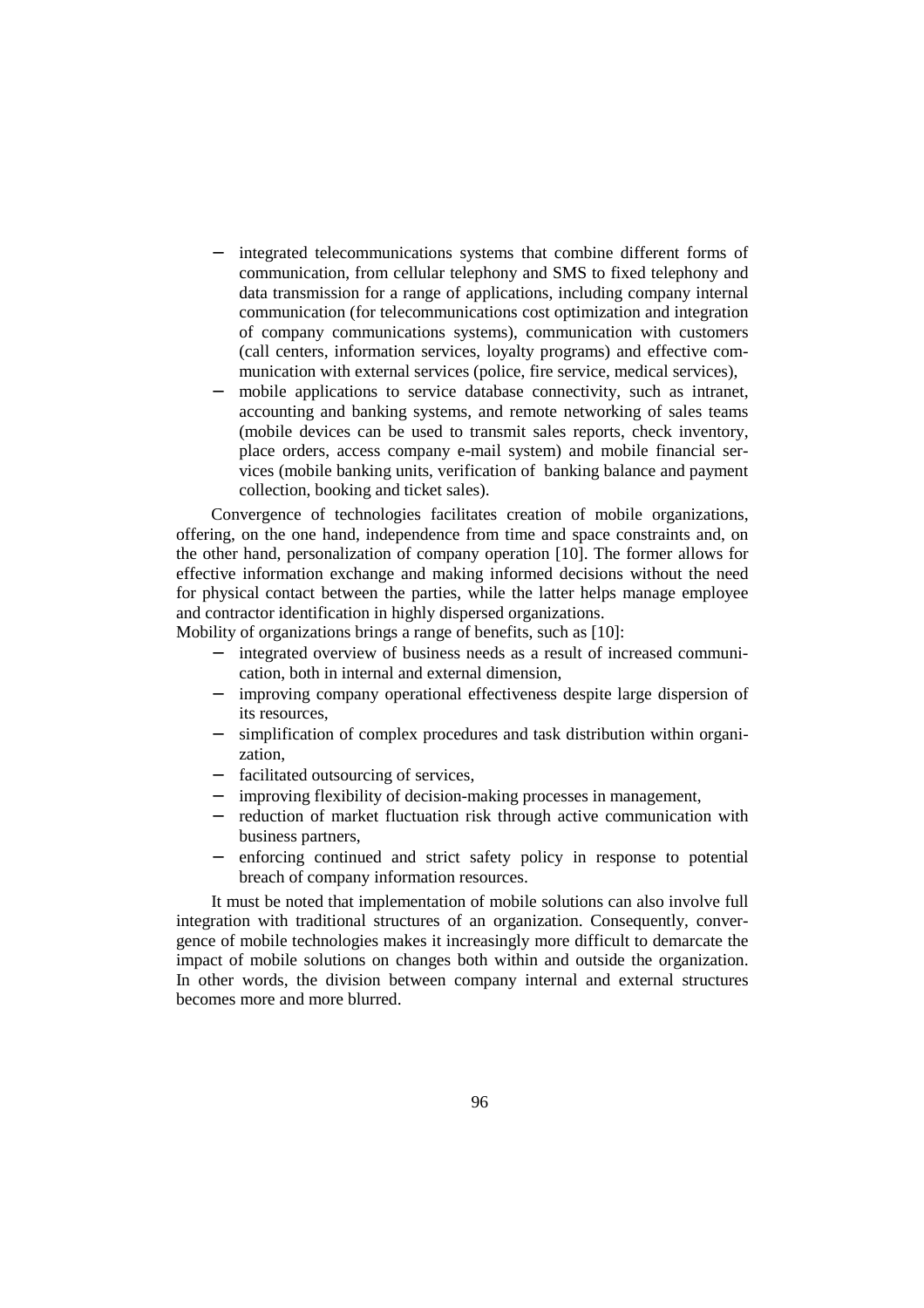#### **5. Case studies**

#### 5.1. Arizona Beverage Company

Arizona Beverage Company, Ltd. (often labeled AriZona) offers a wide array of iced tea beverages and energy drinks to customers around the world. The company employs more than 400 employees, is owned and operated in the United States and continues to expand its product line and global presence. Arizona has implemented Mobile Device Management (MDM) solution for equipment owned by the corporation, and allowed 'bring your own device' (BYOD) programs for employee devices [11].

Most of the benefits from the implementation of mobile technologies has been noticed in the sales department. The total number of sales representatives is a team of nearly 200 people, and they previously needed to make a business trip to customers, process orders on paper on site, with this information go back to the office in order to finalize the contract, and then once again go out to new customers. The implementation of mobile solutions has enabled access to the online inventory system in real time by the secure virtual private network (VPN) connection, access to email and contacts with detailed customer information. This allows sales representatives to place orders directly on their mobile devices, particularly tablets. This innovation made their sales department a step ahead of the competition. All devices are password-protected and equipped with Active Directory, ActiveSync, Wi-Fi and VPN connections, so that an adequate level of security of transmitted data is provided.

Product catalogs for business meetings are now available anytime, anywhere, enabling the presentation of new and existing products and their promotions in form of a digital presentation. The company also saved a lot of paper, which helped with AriZona environmental initiatives.

#### 5.2. Mobile Banking

In the period from July to September 2010 Accenture (multinational management consulting, technology services and outsourcing company) done research on understanding the economics of mobile banking by in-depth telephone interview with 10 bank executives [13]. Banks and executives agreed to participate on condition of the case studies being blinded, however study population consisted of, among others, a major Western bank with high mobile adoption, a European bank with a focus on technology innovation, a South Asia bank with an extensive history of mobile banking, and a European bank focuses on meeting the needs of a demanding customer base through excellence in delivery of mobile banking services [12].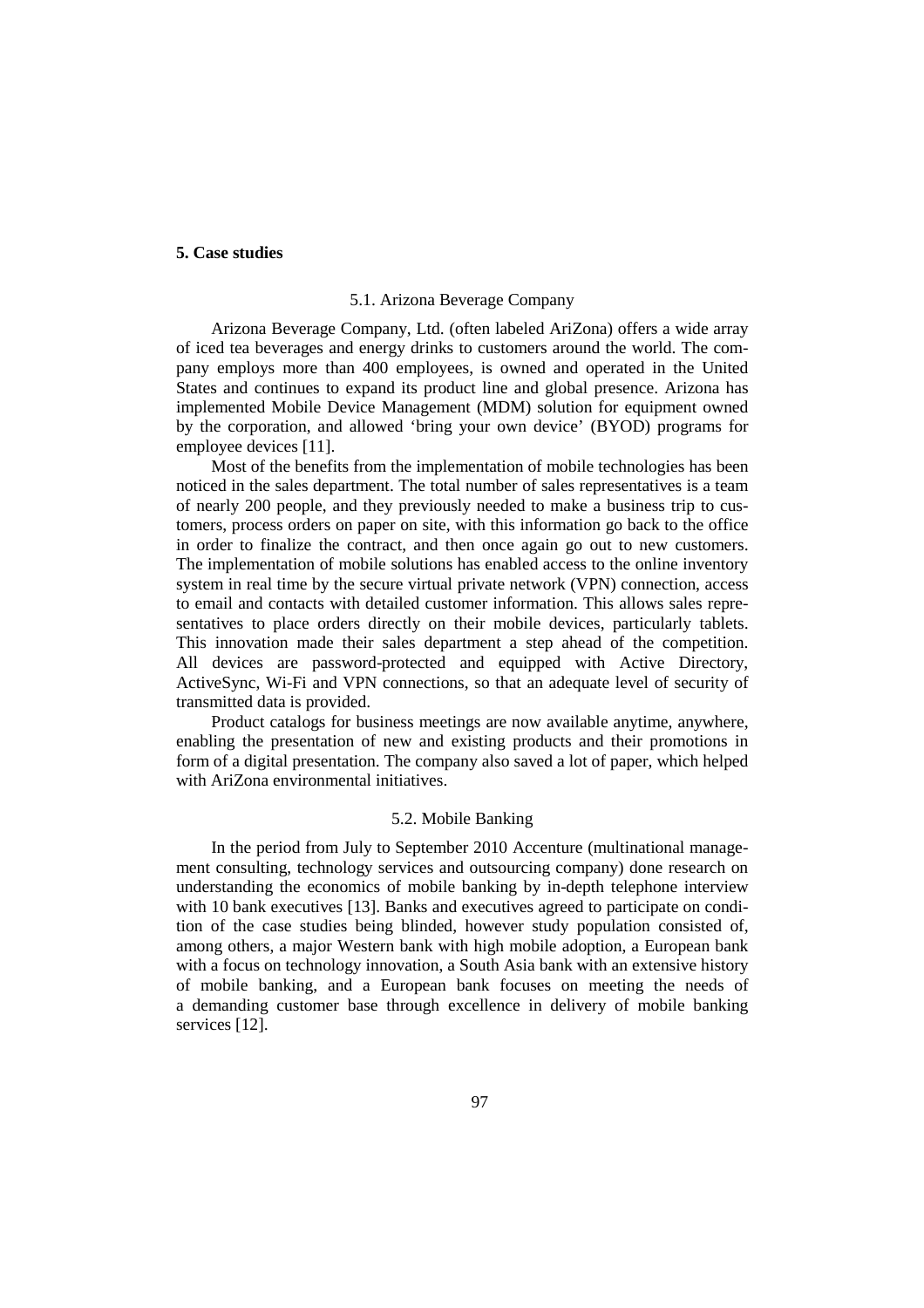Key factors related to the convergence of mobile technologies in electronic banking were – according to surveyed executives [12]:

- − in the area of competitive advantage that drove original mobile banking business case:
	- a) making banking simple, convenience, and providing superior customer service,
	- b) enabling self-banking,
	- c) close integration into other bank channels and services,
	- d) common user experience across channels,
	- e) customer migration to lower cost channels,
	- f) low cost of deployment through leveraging shared services,
	- g) converting existing customers to mobile banking: customer time savings and experience,
	- h) acquiring new customers, increasing retention,
	- i) building the infrastructure to enable customer acquisition,
- − in the current areas of competitive advantage that are driving evolution:
	- a) driving economics through value-added services,
	- b) increasing speed of transactions for greater customer ease,
	- c) increasing transparency and control of transactions on an account,
	- d) seeing tablets and touch computing as the next revolution,
	- e) increasing power of mobile devices and network bandwidth,
	- f) capturing unbanked (especially rural) population,
	- g) providing exclusive product offers via mobile device,
	- h) acquisition of new customer segments,
- − in the current focus of activity to realize competitive advantage:
	- a) international remittances,
	- b) expansion of services to support on-device applications and next generation devices,
	- c) increasing the variety of transactions available on the electronic wallet,
	- d) developing alternative points of presence to supplement existing banking infrastructure,
	- e) expanding marketing and selling products exclusive to mobile,
	- f) expanding mobile marketing and cross-sell,
	- g) improving usability.

Furthermore, the research shows that [12]:

- − mobile banking investments have very high return on investments (ROI) into the multiple hundreds of percent,
- measurement enables stakeholdering, which avoids the risk of mobile being seen as cost-only or generating pressure to generate revenues from mobile banking fees,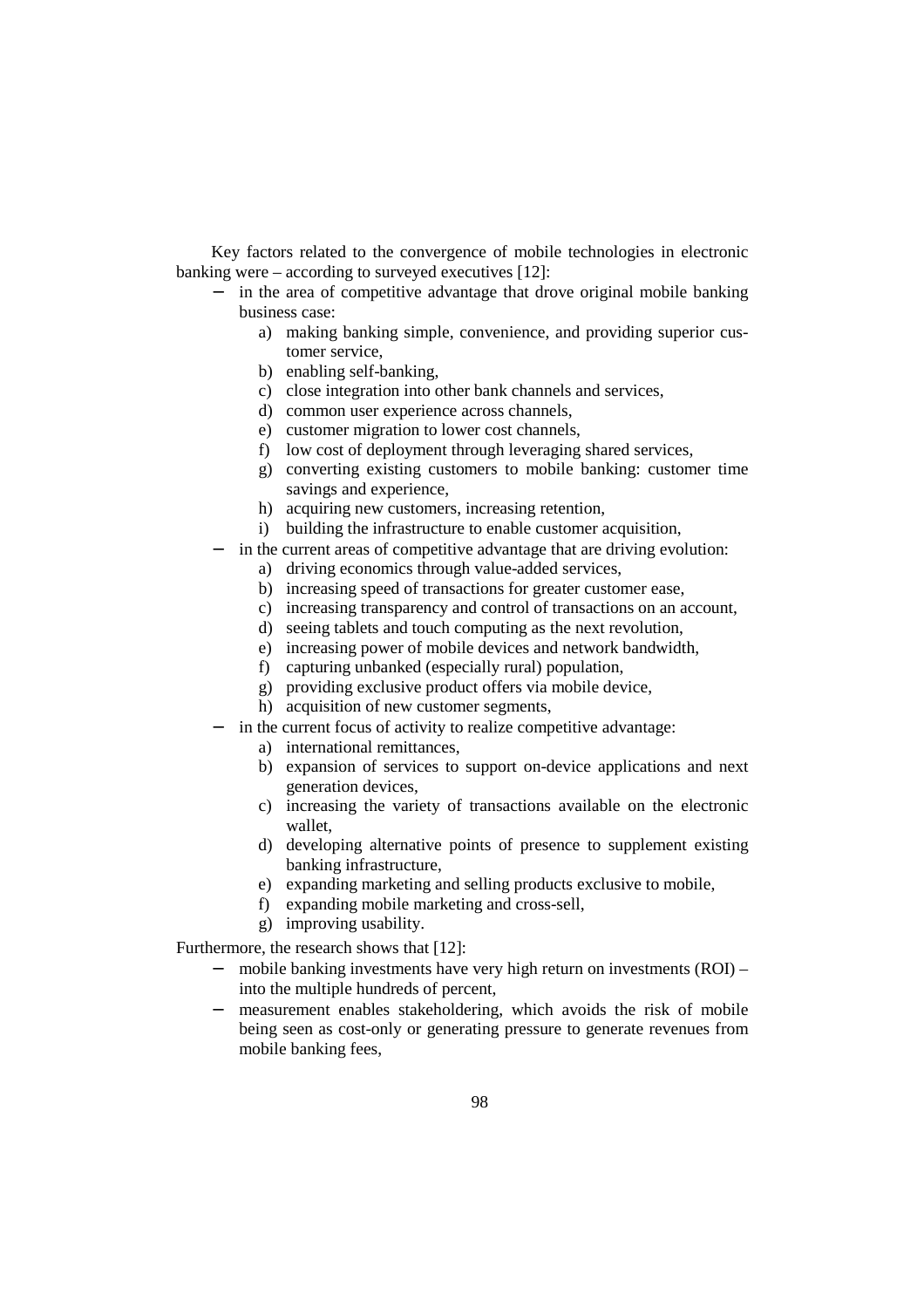minimizing fees drive greater engagement from customers, which will be critical for future opportunity capture (e.g. cross-selling of both financial and non-financial products).

Study shows that in the context of the development of mobile technologies, banks – even though the difference of their geographical location – are developing their mobile strategies in a similar way in the face of mobile and technological revolution.

# **6. Conclusions**

Integrated approach to mobility allows for effective implementation and management of mobile business, mobile organization, mobile sales and security, as well as mobile financing services. Mobile technologies have become an important instrument for support of business endeavors, both from the viewpoint of company management and that of individual employees, setting up new standards of work and communication. They also define changes in company procedures. For example, new communications platforms improve functionality of micropayments (dues can be collected instantaneously via mobile devices), enable dynamic 'matching' of buyer and seller, or help manage and localize transportation units (tracking vehicle movement, monitoring and optimizing energy and fuel consumption).

It must also be noted that security risks inherent in mobile applications, although marginal, are still a force to be reckoned with. Managing company operations through mobile technologies is a great challenge. Equipping employees with contemporary mobile devices and providing them with wireless connectivity to company resources and application is fairly straightforward, but enforcing best communication practices and safety measures without affecting the comfort of remote connectivity may present a problem, since lax safety poses the risk of losing effective control over company processes. Mobile management strategies have become an important element of organizational management, setting standards and limitations for mobile use. For example, health care organizations offer mobile access to reception procedures, but restrict the practice of remote counseling and medical consultation, although such services are technically viable.

Mobile organization management involves implementation of mobile applications, mobile networking, mobile content of management systems and mobile safety restrictions to replace traditional paperwork bureaucratic procedures and solutions. It must be noted, however, that mobile technologies can in no way replace the benefits of personal contact, mutual understanding, interpersonal relations or traditional forms of social support and conflict resolution. In addition, contemporary organizations – by placing great emphasis on wireless communications and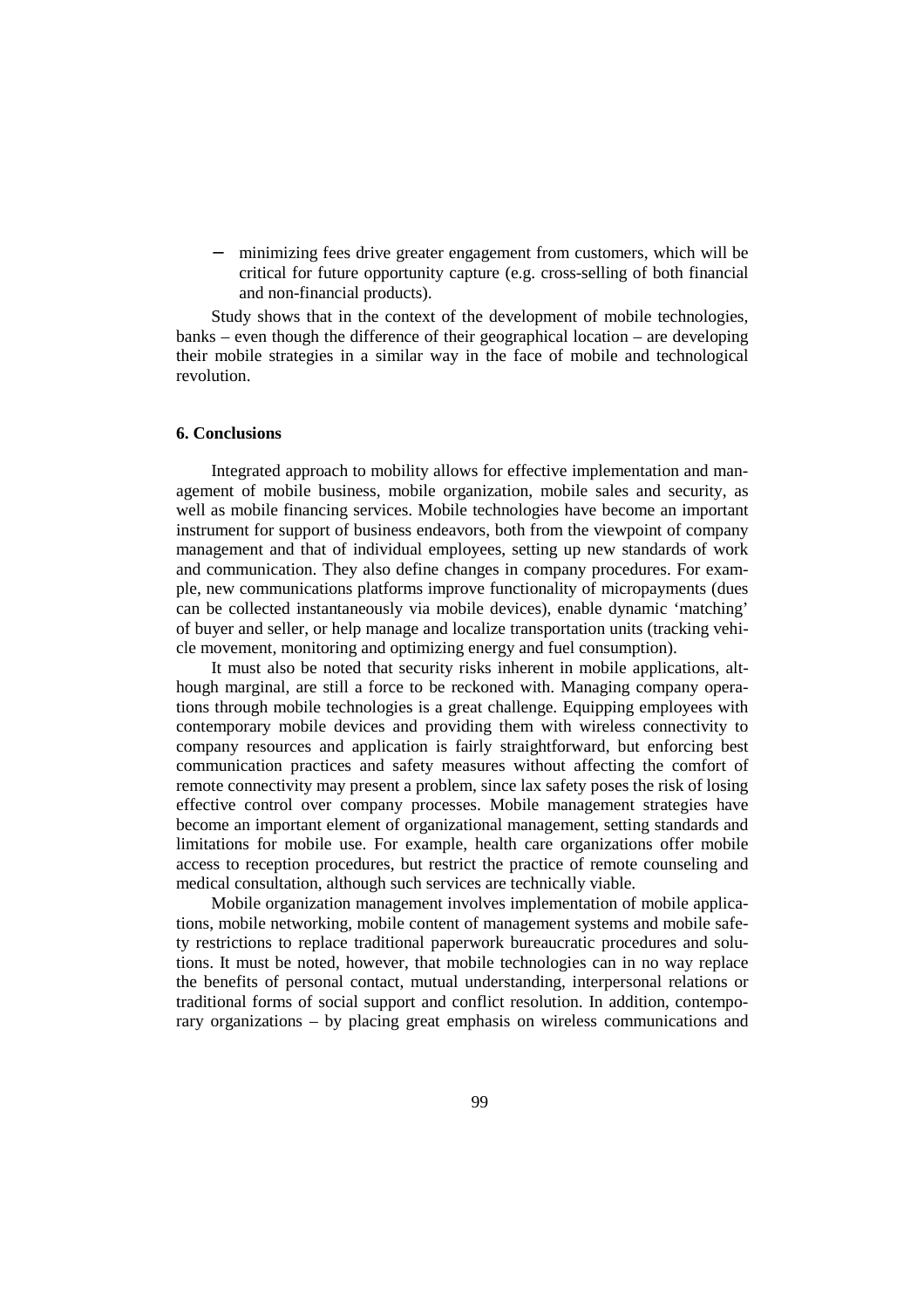technological innovation, may sometimes be perceived as technically inconsistent and unpredictable.

Despite the above limitations, mobile technologies are progressively becoming part of an integrated system in contemporary organizations. Business entities gradually adapt to new conditions by offering mobile versions of their corporate websites, keeping careful track of activities on their mobile platforms, measuring results of those activities and reaching for contemporary, interactive methods of communication.

#### *REFERENCES*

- [1] Stroińska E. (2012) *Transformacja struktury organizacyjnej wywołana wdrożeniem technologii teleinformatycznych (ICT) do organizacji, Systemy Inteligencji biznesowej jako przedmiot badań ekonomicznych* [ed.] Olszak C.M, Ziemba E., Zeszyty Naukowe No. 113, UE, Katowice.
- [2] Porębska-Miąc T. (2008) *Wykorzystanie technologii mobilnych w zarządzaniu relacjami z klientem, Systemy Wspomagania Organizacji 2008, Informatyka ekonomiczna jako dziedzina nauki i dydaktyki* [ed.] Pańkowska M., Porębska-Miąc T., Sroka H., Prace Naukowe AE, Katowice.
- [3] Rejzerewicz R. (2012) *Marketing mobilny. Raport 2011/2012*, http://www.marketdog.pl/ wpfiles1/wp-content/uploads/2012/05/Marketing-mobilnyraport-2011-2012.pdf, (accessed on 24.09.2013).
- [4] Dwornik B, Ratuszniak B., Rynkiewicz M., Królewski J., Wilk P, Wawryszczuk B. (2011) *Raport Marketing Mobilny*, Interaktywnie.com, Wrocław, http://interaktywnie.com/biznes/artykuly/raporty-interaktywniecom/raportinteraktywnie-com-marketing-mobilny-21220, (accessed on 24.09.2013).
- [5] Media Planet (2012) *Mobile w liczbach*, Direct Business No. 1, November 2012, http://doc.mediaplanet.com/all\_projects/11421.pdf, (accessed on 24.09.2013).
- [6] Dzieduszycka-Jędrach J. (2012) *Social Media 2012,* Internet Standard, Warszawa, http://www.internetstandard.pl/news/379568/Internet.Standard.prezentuje.raport.Soci al.Media.2012.html, (accessed on 24.09.2013).
- [7] Frydrychowicz, K. (2011) *Raport Internet 2k11*, Internet Standard, Warszawa,
- [8] http://www.internetstandard.pl/whitepapers/1837/Internet.Standard.prezentuje.raport.I nternet.2K11.html, (accessed on 24.09.2013).
- [9] Słownik Języka Polskiego (2013), Wydawnictwo Naukowe PWN S.A., http://sjp.pwn.pl/slownik/2564602/konwergencja, (accessed on 24.09.2013).
- [10] Żak A. (2010) *Konwergencja technologii w firmie*, Ekonomika i Organizacja Przedsiębiorstwa No. 12, Warszawa.
- [11] Hetman J. (2009) *Mobilne przedsiębiorstwo z wykorzystaniem e-usług*, Polska Agencja Rozwoju Przedsiębiorczości (PARP), Warszawa.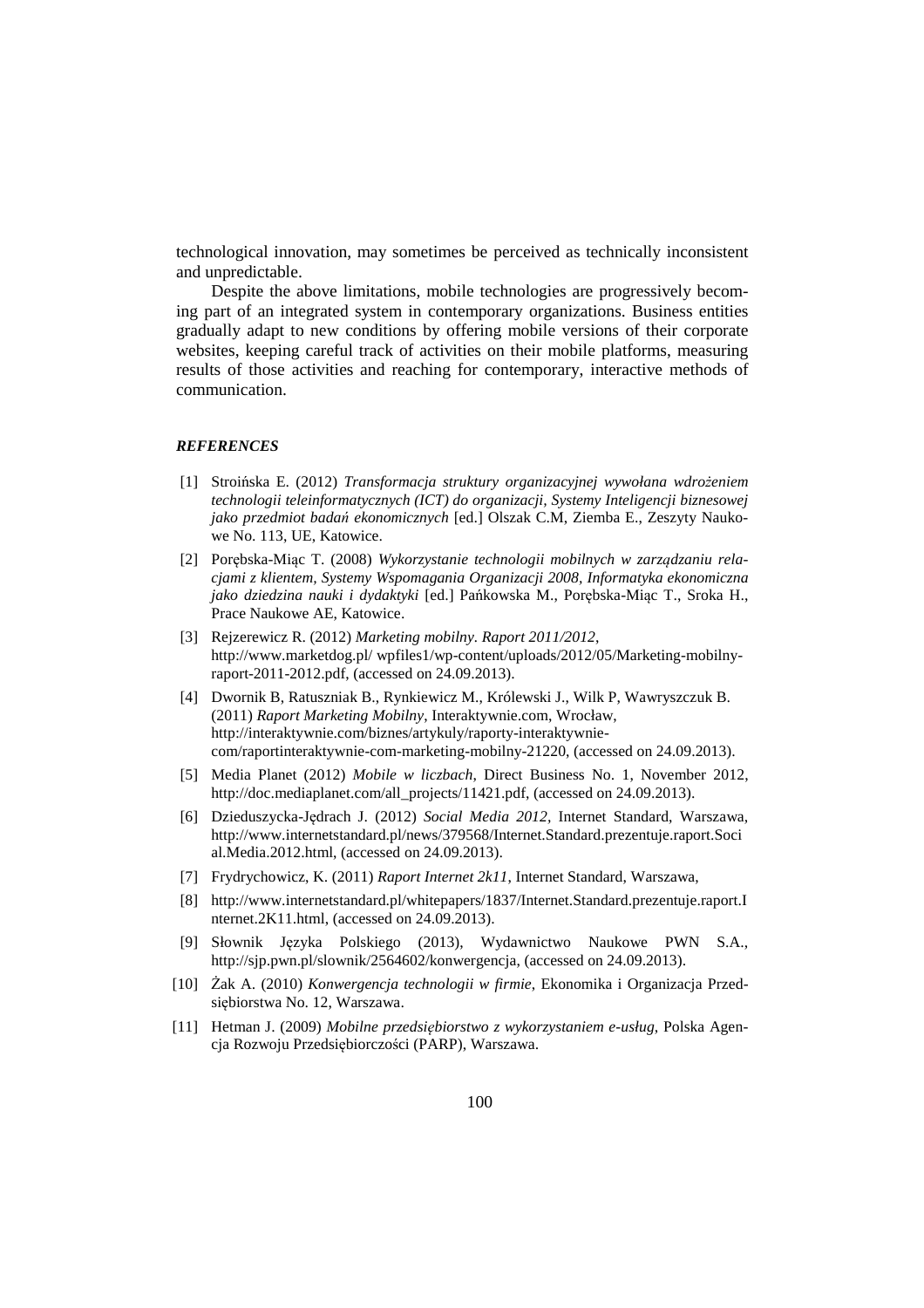- [12] AirWatch (2013) *AirWatch Makes Mobile Deployment Smooth for AriZona Beverage; SCL, Enhances Sales Process*, http://www.air-watch.com/downloads/resources/ Air-Watch\_Case\_Study\_Arizona\_Beverage.pdf, (accessed on 24.09.2013).
- [13] Accenture, *Mobile Banking Case Studies*, http://www.accenture.com/ SiteCollectionDocuments/PDF/Mobile\_Banking\_Case\_Studies\_10\_29\_2010.pdf, (accessed on 24.09.2013).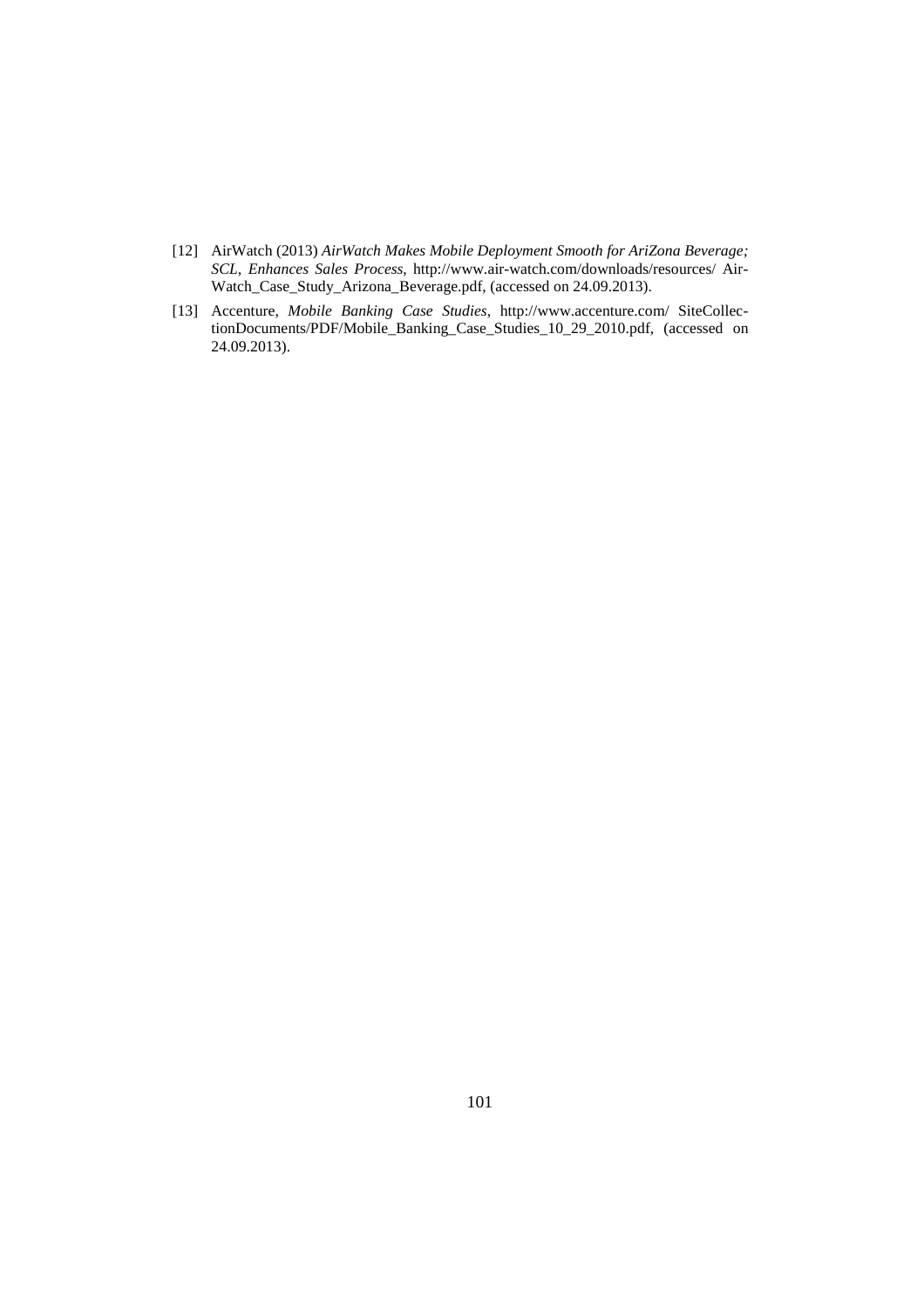INFORMATION SYSTEMS IN

MANAGEMENT Information Systems in Management (2014) Vol. 3 (2) 102−112

# **SOURCING OF IT SERVICES – INDUSTRY TRENDS**

#### ANNA DAVY

*Warsaw School of Economics (Szkoła Główna Handlowa)*

This article is an attempt to sum up the trends in the sourcing of IT services during the last decade and to forecast how the industry will develop in the coming years. A substantial part of the article concerns the trend of offshoring IT services and the experiences of those companies that decided to move part or whole of their IT operations offshore. The author analyses the outcomes of this phenomenon and shows possible new trends in this field. The role of Poland on the global offshoring market is also mentioned in the article. A short description of cloud computing as an important new IT outsourcing technology is also provided.

Keywords: IT outsourcing, offshoring, multisourcing, cloud computing

#### **1. Offshoring – a new trend at the beginning of the second millennium**

There are several methods and models of sourcing IT services by enterprises. IT services can be partially or fully provided by the in-house IT department in which case we have the insourcing model or they can be partially or fully outsourced which means they are provided by an external company. In the last decade another factor has been taken into account by companies deciding where their IT services should be placed – geographical location. For various reasons some companies decided to offshore their IT functions from the country where the company has its headquarters (usually North America or Western Europe) to another company in a different country or even continent.

At the beginning of the millennium we could observe offshoring of IT services as a new trend in the industry. Moving such services from the onshore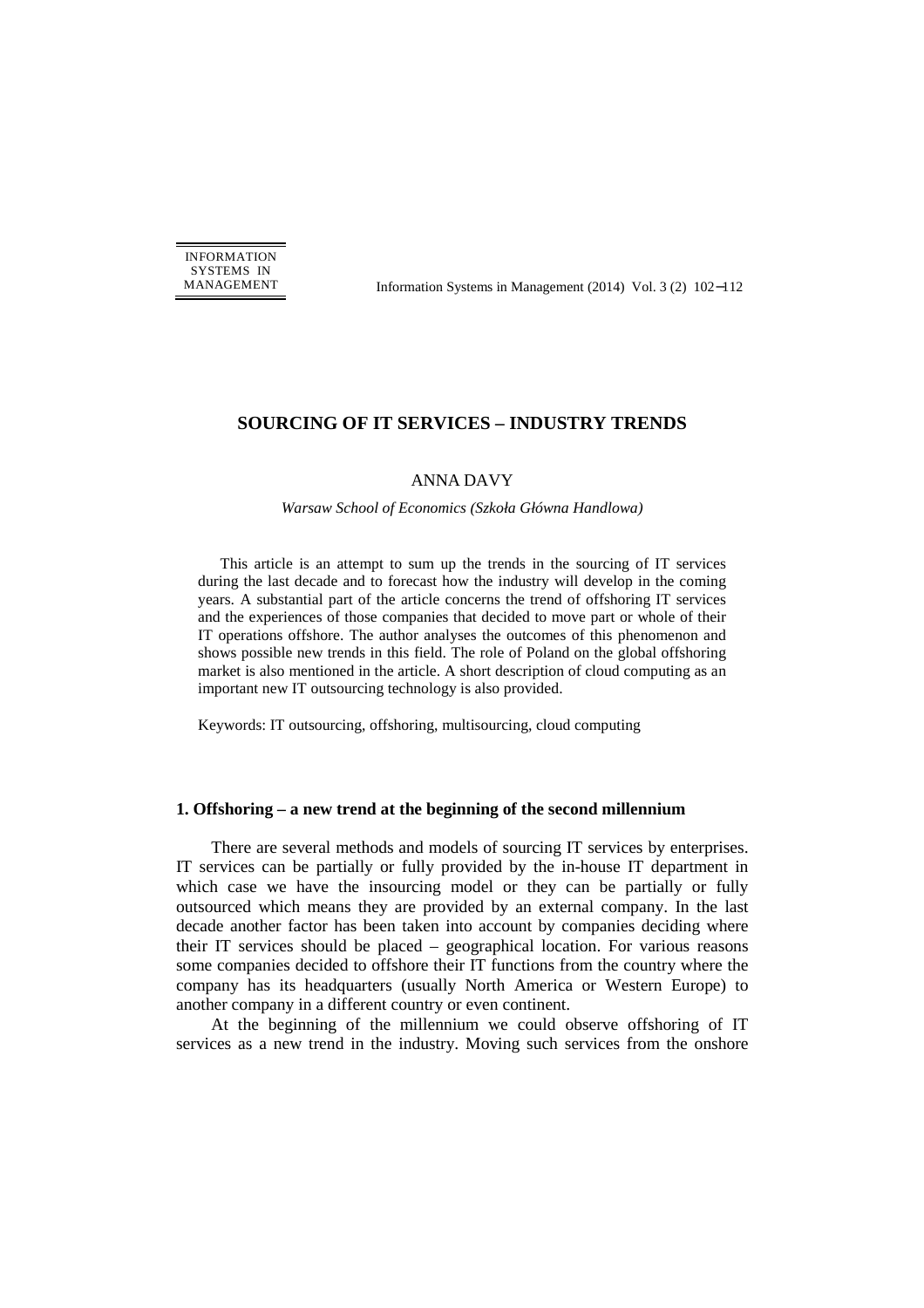premises of companies to offshore contractors was a direct implication of cost cutting tendencies perceived by many companies as a necessity, especially in the IT domain. Cost calculation for offshore services showed direct saving opportunities for North American and Western European corporations. The main points were usually the cost of labour which was much lower in the most popular offshore locations like Asia or Eastern Europe and, most probably, tax savings. For some companies offshoring operations resulted in a great success as far as their targets were concerned, for others it was rather a more difficult experience.

After a decade of observing how these trends developed, we can now sum up the outcomes of offshoring as well as the lessons learned by the different companies that decided to move away part or entire IT services. We can also try to answer the question if this trend will continue to grow or not and what will be the possible role of new IT technologies like cloud computing in the shaping of IT services in the future.

#### **2. Lessons learned- problem areas**

As offshoring was mainly meant to bring about considerable **IT cost savings,** let's look first at this aspect of the whole operation. The companies interested in moving their IT operations to different countries were mostly interested in cutting a substantial part of their labour cost. Market studies showed that the level of wages for IT specialists in Asian and Eastern European countries was considerably lower than, for example, in the US or Western Europe. As it appears the most successful offshoring users may not even have saved 30% of cost [1]. The cost of labour in the countries to which the IT services were moved was lower indeed, but there were other factors that required bigger investment. These factors included the onsite equipment and hardware, communication, security and travel to the remote locations.

As for the labour costs – when the first outsourcing deals were made there was a really huge gap between the wages in countries like India or the Philippines and the likes of the US. Nowadays the differences still persist, but they are constantly diminishing which makes this factor somewhat less attractive.

The second area which posed some problems for the offshoring users was the **quality of service** and its perception by their customers. Many customers used to the local service found it hard to communicate with the offshore staff and complained about the language level which understandably was not as great as that of the native speakers [2]. The quality of service problems also resulted from the fact that the outsourcing organizations suffered usually from the high turnover of workers. The majority of work outsourced being repetitive and usually below the qualifications of the hired staff – it attracted mostly young people just out of school who then went onto search for more ambitious jobs and thus left the company.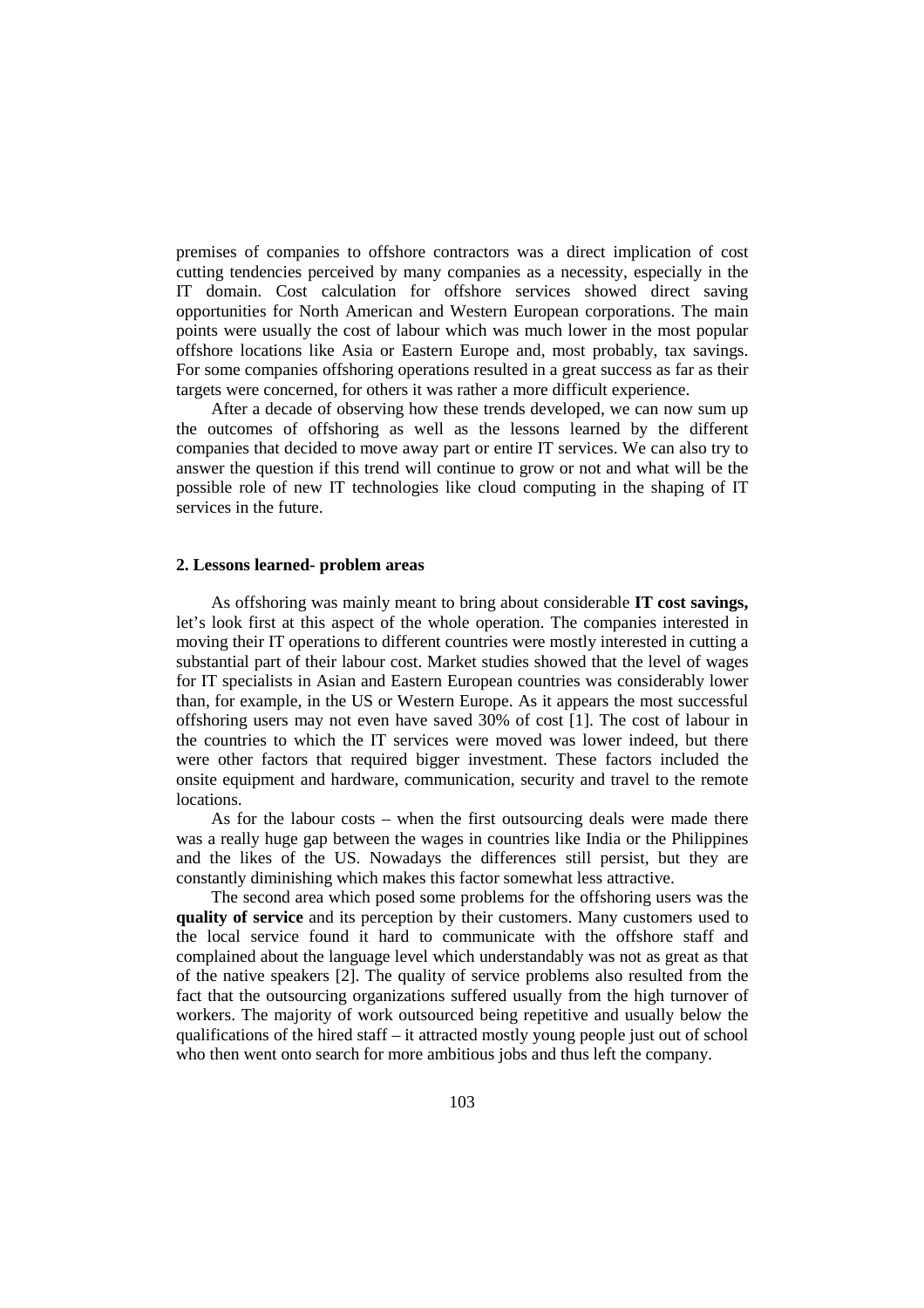The movement of some core business functions like, for example, strategic development projects requiring highly collaborative work or business processes was also in many cases not a good idea, because the outsourcing companies were not able to deliver the same level of know-how as the in-house teams [1]. Additionally pay for good IT analysts and product developers in India and China has been rising by up to 30% a year because of their scarcity on that market so to achieve a similar level of proficiency in more advanced projects than just basic IT support functions, the outsourcers would have to pay more and more similar wages to those in Europe or America [3].

Another possible source of problems can be **the technological gap** between the current time and the moment when the outsourcing contract was signed. A study performed by the outsourcing consulting company Alsbridge on 250 senior IT managers from the Western European companies showed that more than 35% of them found the existing outsourcing models "a barrier to new technology adoption". Another interesting claim by these managers was that they did not believe their suppliers were motivated enough to implement new technologies as, for example, cloud computing which could reduce their bottom lines [4]. That is because if the outsourcing company based its pricing for example on the effective number of servers – this company would probably not like to move to cloud services which could reduce the cost of service and at the same time their revenue. The possible result of this problem can be the shift from the long term contracts towards more flexible short term ones with more freedom of decision-making about the technologies for the outsourcing users. The implications of cloud computing technologies for outsourcing contracts will be presented further in the article.

All the problems described above result in the trend some market observers have already labelled as "the death of offshoring" [5]. Rightly so or not – we need to look at this phenomenon closer.

#### **3. Offshoring services – coming back home?**

According to a recent survey by HfS Research, a business and IT consultancy, more and more companies are finding that high quality IT work is more likely to be achieved under in-house control. This shift in perception is already taking place in the USA and is another outcome of this survey [5]. Some of the early adopters of the offshoring idea are bringing the work back to their companies as they discovered that looking after customers and developing new IT tools are more of the "core" parts of their business. The possible trend known as "reshoring" can increase the demand for local labour in the developed countries, especially concerning the high quality, educated workers. An example here can be the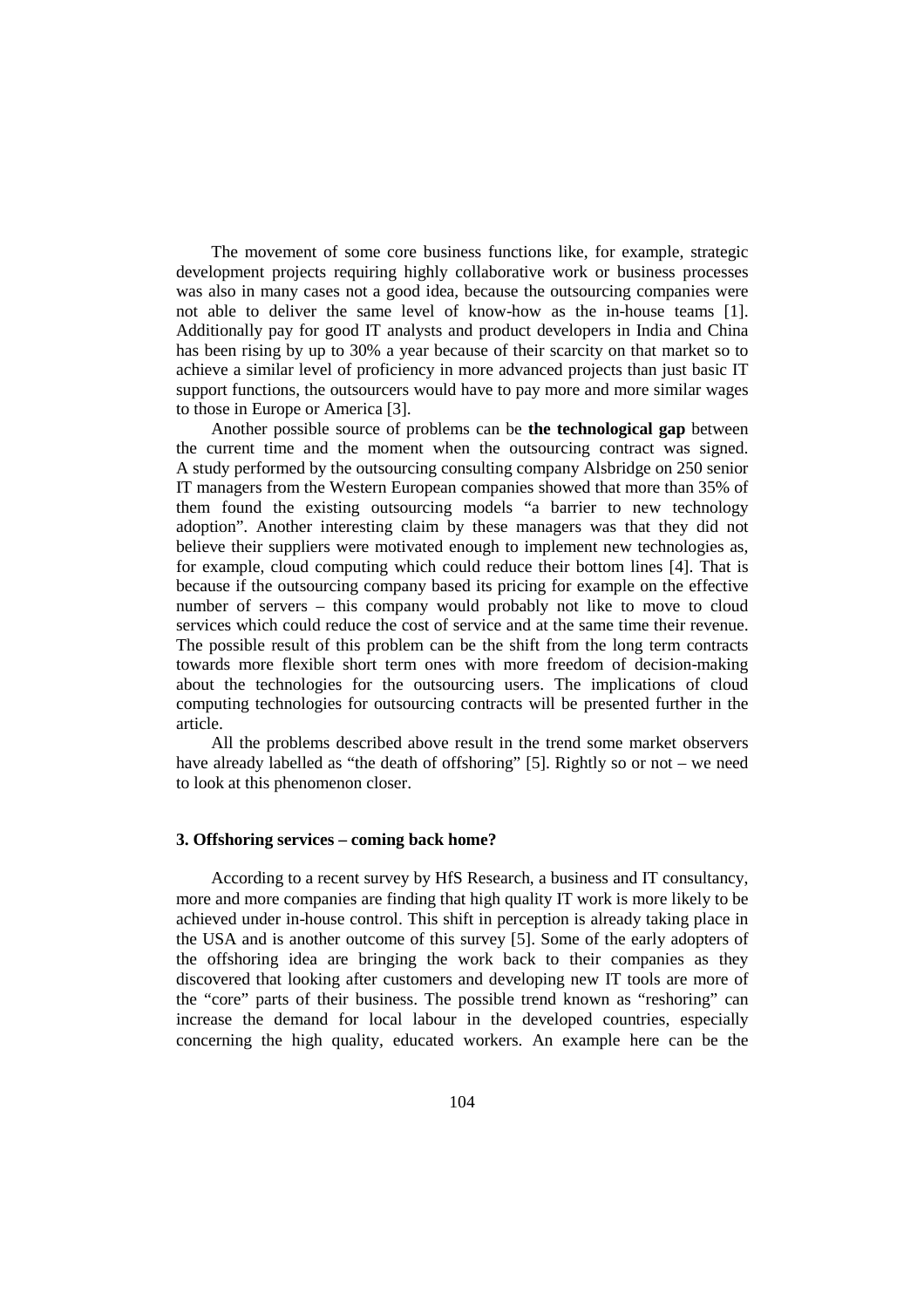General Electric multinational corporation, whose former CEO Jack Welch was one of the pioneers of the offshoring trend. The company is currently moving back a substantial part of its IT services to their new centre in Michigan, US and hiring some well skilled, highly trained IT engineers [6]. Taking into account its offshoring experiences, the company found that the IT department was losing too much technical expertise and that the offshore services provider was not responding quickly enough to changing technological needs [7].

As the Nobel prize winning economist Joseph Stiglitz argues – the result of several years of offshoring of IT services from the US to the developing countries is a drop in wages even for the well skilled workforce in the US. Countries like India and China are producing more engineers than America and, with the possibility of the remote work in the IT sector, they are now quite a strong competition for the local specialists [8].

Recent research by the Hacket Group shows that the close to 1.5 million IT jobs that existed in 2002 in North America and Europe will be eliminated by 2017. The factors that contribute to this phenomenon are, first of all, offshoring (concerning mostly the roles in maintenance and development of applications as well as infrastructure support), but also new technologies driving better productivity and the general low-growth business climate [9].

This is why there can be even some political reasons for bringing work back to the countries of origin. This is the case with Bank of America (BoA) who has signed some major contracts with the Indian subcontractors: Tata Consultancy Services Ltd and Infosys Ltd – India's top two software developers. BoA will bring some of its IT projects back to the US either to some service providers or to their own company. One of the reasons is the will to "ward off political backlash against jobs being outsourced to India" [10]. This decision shows that there will probably be other factors taken into account by the decision makers in the IT departments apart from the costing factor. As it appears, the general image of the company and its social responsibility for the community in the country of origin starts to play some role in the decision process. We will see if this trend persists in the coming years.

There are other examples of companies that have already shifted their work from their offshoring partners or at least have started to think about doing it. General Motors, having billion dollar contracts with Indian and other foreign providers, announced that close to 90% of its IT projects will be moved to their in-house staff in three to five years. Wal-Mart and JPMorganChase are also in the process of moving some portions of their IT operations back to the US. Therefore some increase of business for the onshore providers can be expected in the near future [11].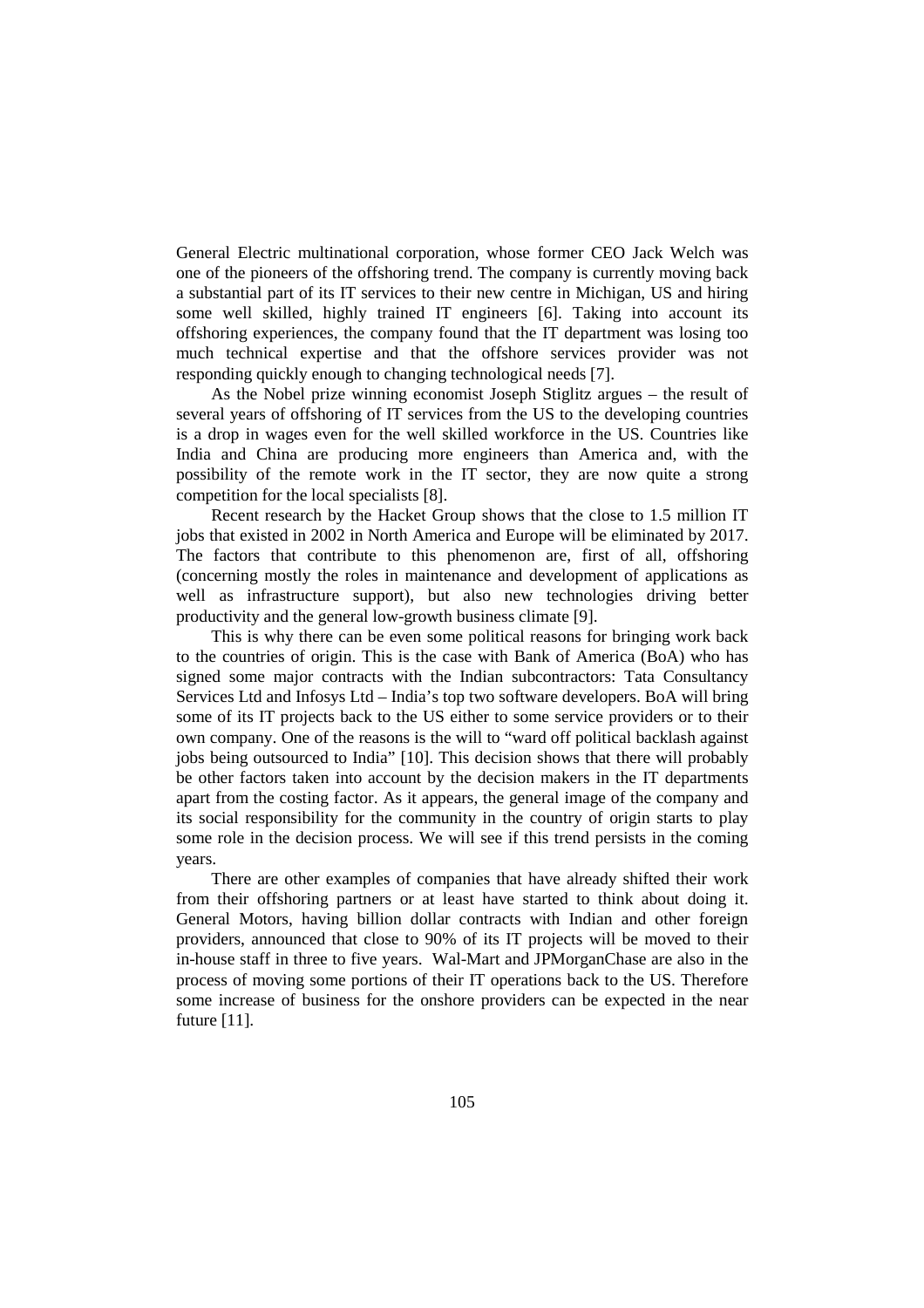The trend might be reinforced by the perception in the level of professionalism and skills of US workers versus their offshore counterparts. According to another survey performed by HfS Research this perception is more favourable for US workers. 82% of the surveyed IT managers agreed that US specialists were strong in cultural and communication skills compared to only 33% expressing the same opinion about their offshore staff. "Taking initiative" was the American quality according to 77% of the respondents versus 40% who found the offshore workers mastering this virtue. Concerning the term "innovative", the results were respectively 77% and 45% [12]. These are other examples of "soft" factors (other than cost or professional expertise in the offshore locations) apart from the political ones described above which start to play a role in the IT departments' strategies of sourcing of their services.

It will be interesting to observe what kind of impact the "reshoring" trend (if it persists) will have on the local and offshore markets. As far as the labour cost is concerned it could cause an increase in relative wages for the highly specialised IT experts in the US and Western Europe and at the same time the higher cost of IT operations. The cost can be nevertheless balanced by the introduction of new IT services organization models and technologies which will be described later in the article.

#### **4. IT outsourcing services in Poland**

As one of the most popular offshoring locations in the world, Poland definitely deserves a mention in our analysis. Whereas the leaders in outsourcing services offshore still remain India and China, Poland takes a very good third place in the world and is the unquestionable leader in Europe as far as foreign investment in outsourced services is concerned. IT services are the second most common part of business outsourced by foreign companies to Poland after finance and accounting [13].

During the last year Poland overtook India as far as annual growth of new jobs in the outsourcing services sector is concerned. From 2008 this growth has represented 20% year on year and there are no signs of it slowing down in the coming years. Therefore Poland can remain an exception in the growing "reshoring" trend described above. The main attraction factors for foreign investors in Poland are the availability of a well educated workforce with very good level of foreign languages and, at the same time, comparatively lower wages, as well as a constantly developing infrastructure and office space accessibility. The outsourcing services sector in Poland already employs 110,000 people with the main three cities for the location of these services being Cracow, Warsaw and Wroclaw [14].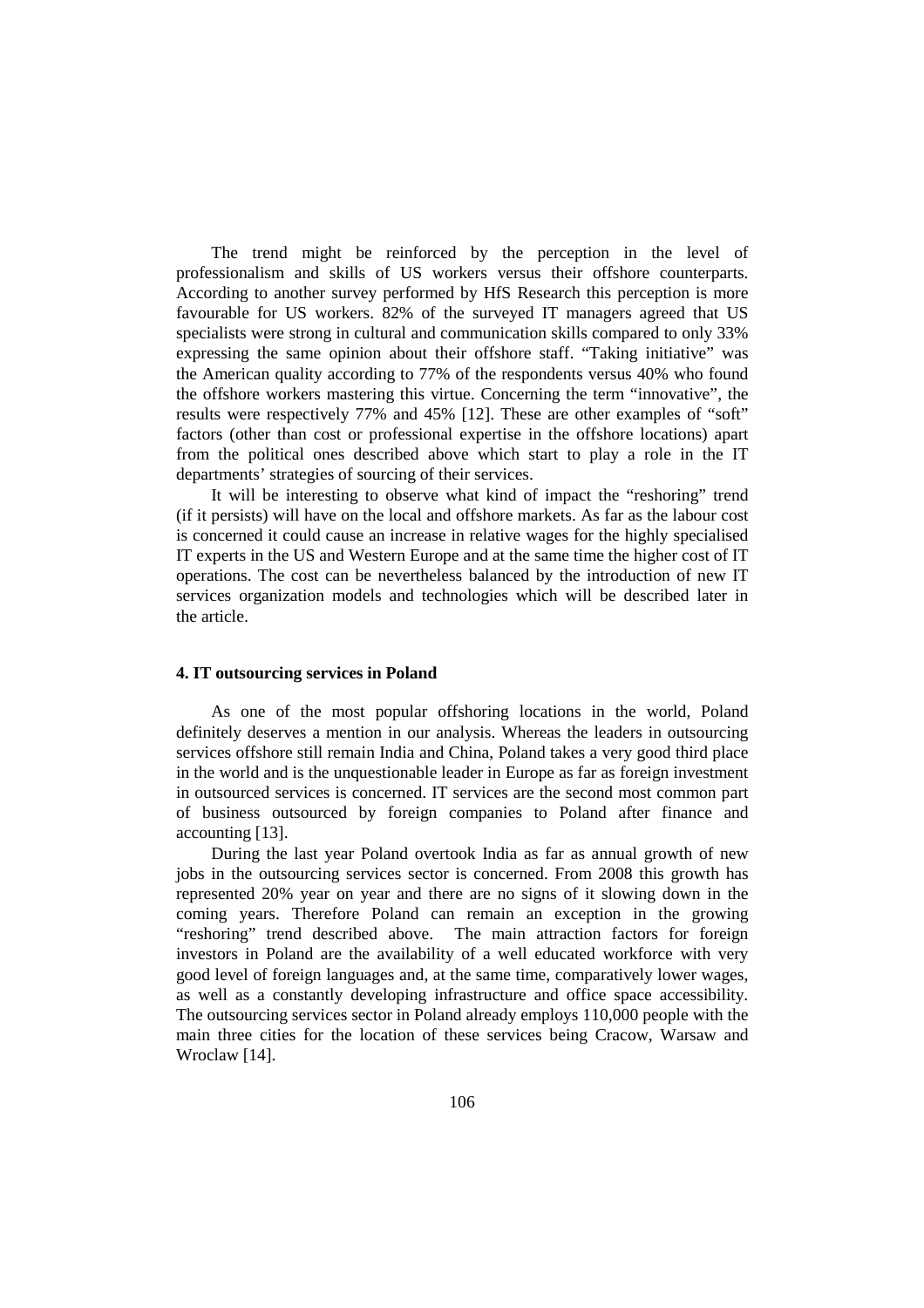As far as workforce skills are concerned, the future of outsourcing centres in Poland looks rather bright especially in technological domains. The number of students at technical faculties is constantly growing and international rankings put Polish students ahead of America's in subjects like science and maths [15]. Many industry experts forecast that in the coming years there will be more advanced services moved to Poland requiring more technological knowledge which would be very beneficial for the country and IT specialists, as far as the general technological development is concerned. Currently the country takes second place in Europe concerning IT services after Russia and according to the Antal International representative Poland will be the leader in Europe even before 2015. There are an estimated 4,000 new jobs currently being created in the sector in preparation for the development of such services as research and development, shared services centres, nearshore and offshore [16].

Worth mentioning is the fact that more and more Polish companies specializing in IT services are present on the international market. Three of them - Asseco, Comarch and Ericpol – already have a strong position in the Eastern and Central European region. Asseco Group created an international holding structure grouping subsidiaries from several countries of the region and also from Western Europe and Scandinavia. The strategy of the company for the following years will be to achieve a high level of specialisation within the group and therefore there will be competency centres created which is a form of concentrated insourcing of IT services within the organization. This strategy follows the following scheme: expanding internationally - taking over the know-how concerning the local market – optimizing process and consolidating [26].

# **5. Industry perspectives**

Taking into account all the business factors and trends what can we expect the global IT services sourcing strategies to look like in the coming years? Few trends are definitely worth observing:

• As far as offshoring of the services is concerned, according to CIO.com surveys on this matter, low cost locations will still remain important but local support for customers will be given more attention. With onshore costs becoming relatively competitive more and more companies may decide to create their IT support centres in the US or Western Europe [17]. This will especially concern the core IT functions and projects that should be performed by the in-house teams. The simple and repetitive tasks as well as the basic support will possibly remain the domain of the offshoring providers. The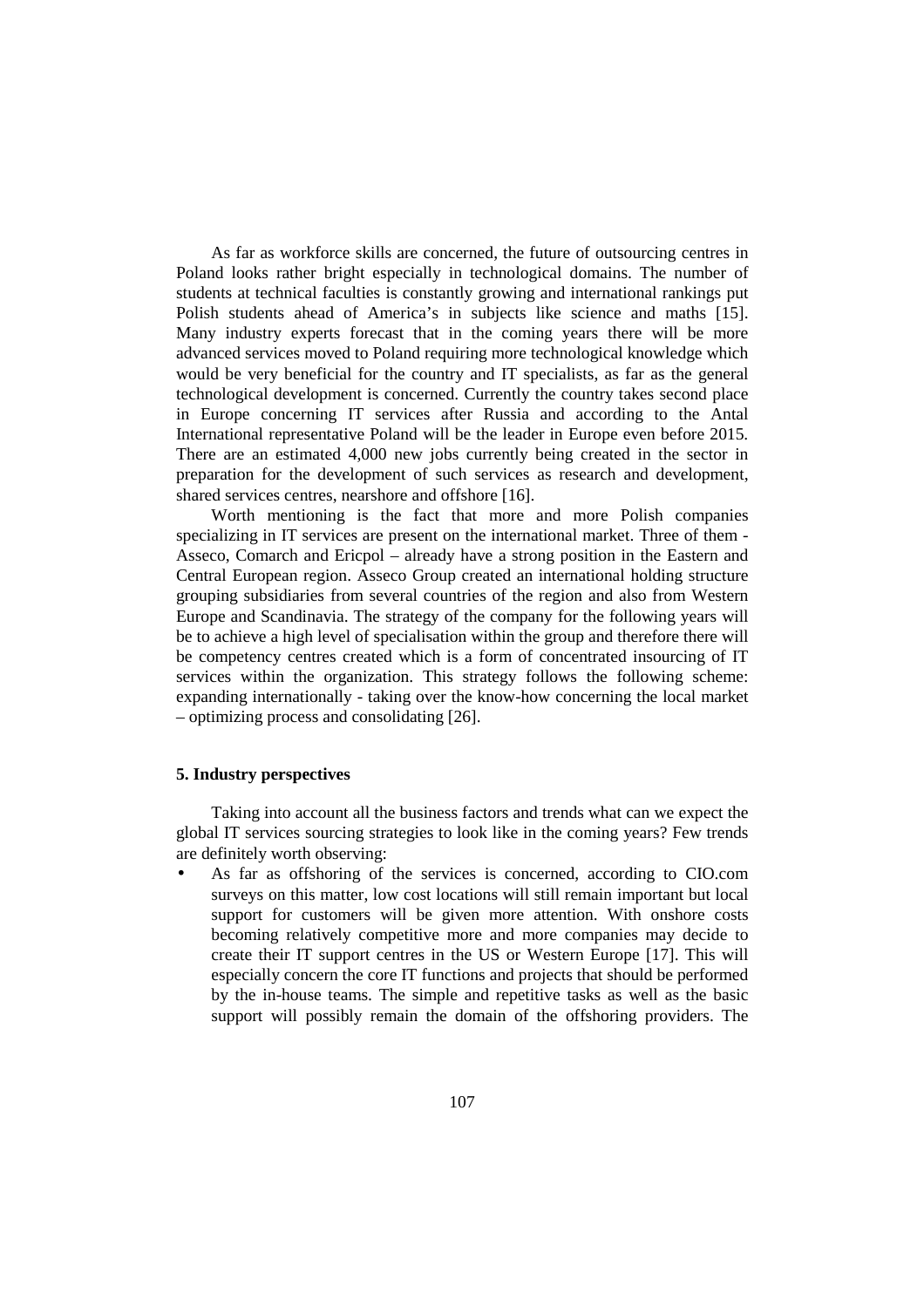general business environment and technological advancement will play an important role in decisions concerning the relocation of IT services.

The table below shows benchmarking of different countries as far as general IT industry competitiveness is concerned. The factors presented in this table can be taken into account by companies planning to relocate their IT activities back to their country of origin or elsewhere.

|                  |                    | Overall | <b>Business</b><br>Environment | <b>IT</b><br>infrastructure | Human<br>capital | R&D<br>development | Legal<br>environment | Support<br>for IT<br>industry |
|------------------|--------------------|---------|--------------------------------|-----------------------------|------------------|--------------------|----------------------|-------------------------------|
| Rank             | Category<br>weight |         | 10.0%                          | 20.0%                       | 20.0%            | 25.0%              | 10.0%                | 15.0%                         |
| 1.               | <b>USA</b>         | 80.5    | 95.3                           | 76.5                        | 74.1             | 74.3               | 92.0                 | 87.2                          |
| 2.               | Finland            | 72.0    | 98.2                           | 71.0                        | 52.1             | 67.3               | 89.5                 | 78.6                          |
| 3.               | Singapore          | 69.8    | 91.0                           | 65.2                        | 51.8             | 67.2               | 81.5                 | 82.3                          |
| $\overline{4}$ . | Sweden             | 69.4    | 90.1                           | 83.3                        | 46.4             | 54.9               | 85.0                 | 81.6                          |
| 5.               | UK                 | 68.1    | 93.2                           | 74.0                        | 57.5             | 46.7               | 88.5                 | 80.0                          |
| 6.               | Denmark            | 67.9    | 95.1                           | 87.2                        | 47.9             | 42.0               | 90.5                 | 79.0                          |
| 7.               | Canada             | 67.6    | 88.3                           | 76.9                        | 53.4             | 47.6               | 79.5                 | 85.4                          |
| $=8.$            | Australia          | 67.5    | 92.3                           | 82.4                        | 60.4             | 32.7               | 92.5                 | 82.1                          |
| $= 8.$           | Ireland            | 67.5    | 96.0                           | 59.3                        | 54.8             | 55.9               | 85.0                 | 83.9                          |
| $=9.$            | Netherlands        | 65.8    | 90.1                           | 84.3                        | 43.8             | 43.8               | 90.5                 | 74.6                          |
| $=9.$            | Israel             | 65.8    | 81.3                           | 64.4                        | 47.2             | 71.3               | 73.0                 | 68.1                          |
| 10.              | Switzerland        | 65.4    | 88.3                           | 89.9                        | 40.7             | 41.3               | 88.5                 | 75.0                          |
| $\dots$ 28.      | Poland             | 44.6    | 76.5                           | 42.8                        | 42.6             | 18.1               | 70.0                 | 55.9                          |
| 32.              | India              | 41.6    | 61.8                           | 5.8                         | 52.8             | 42.9               | 53.5                 | 51.0                          |
| 35.              | China              | 39.8    | 54.5                           | 18.1                        | 60.4             | 25.6               | 59.5                 | 42.2                          |

**Table.** IT industry competitiveness by country

Source: Benchmarking IT industry competitiveness 2011, BSA http://globalindex11.bsa.org/

As we can see, the US remains a strong competitor in all the most important factors influencing the attractiveness of that particular country for IT investors. Taking into account only the human capital (availability of IT talents), the ranking of the countries is somewhat different but nevertheless interesting. The top 10 countries in this respect are: US, China, Australia, South Korea, UK, New Zealand, Ireland, Taiwan, Canada and India [18].

- For the outsourcing companies dealing with more business-oriented projects and more sophisticated problems and change management, the new service level agreements (SLA) should include more qualitative values related to the customer satisfaction and business outcomes of the operation. The managed services model will become more popular for services like data centre and data storage [19].
- The multisourcing model will be more popular among the outsourcing users. In this model, IT services of a company are contracted to a number of vendors and can also include some in-house elements of the IT organization.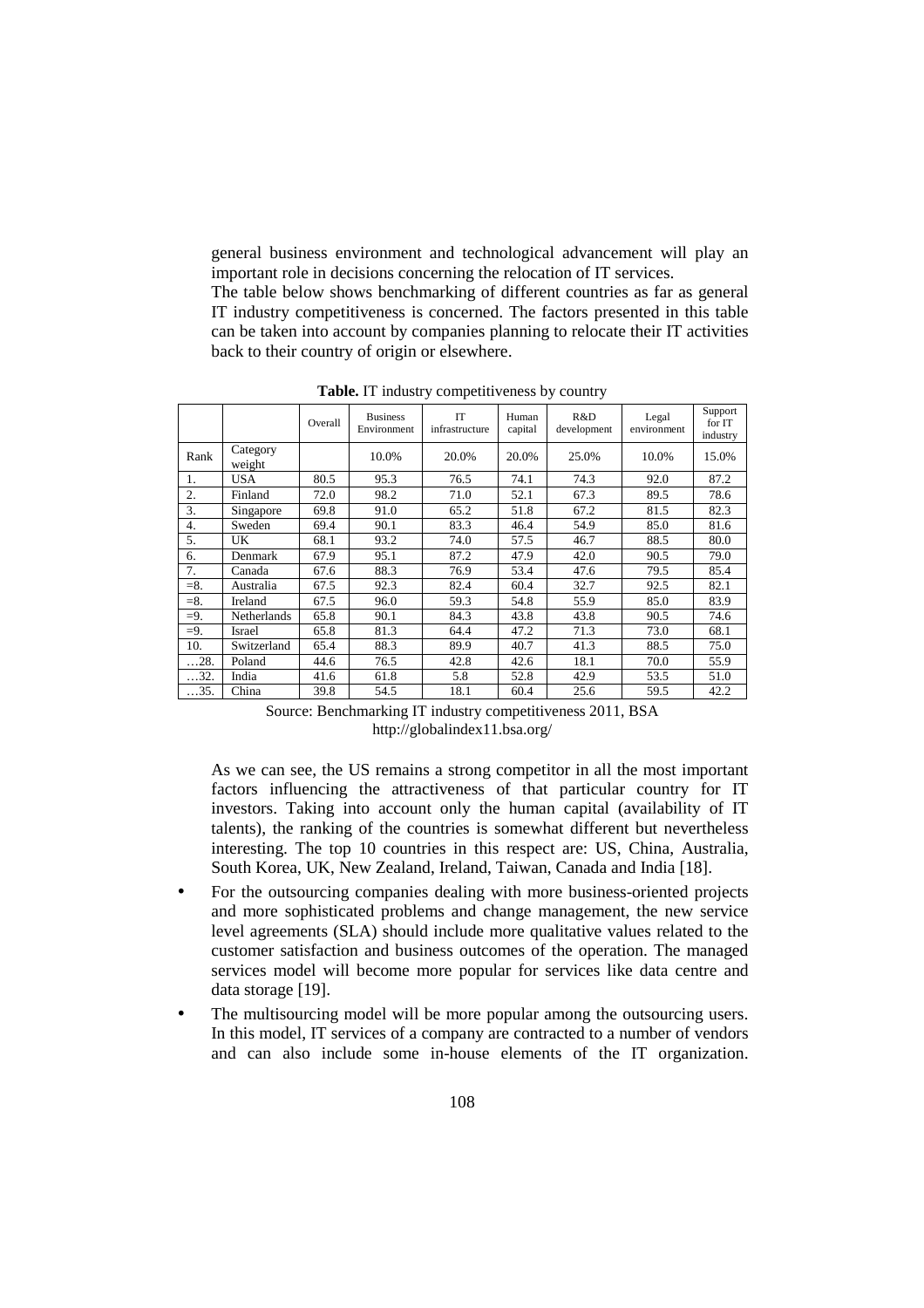The purpose of this solution is to maximize the effectiveness of IT operations by making sure that the different elements are sourced from the best possible providers. The possible benefits of the multisourcing model are better competition between the service providers resulting in better quality and innovation of the services delivered. Companies using this model are also often using a related model called service integration in which one outsourcing company is managing several IT providers working for one company. According to recent statistics, US corporations are already working with, on average, 13.5 IT service providers and the management of these represents quite a big challenge. Therefore the service integration model offers better coordination possibilities and also flexibility in terms of the contract [20].

- More flexible outsourcing contracts should enable IT organizations to adopt new technologies like cloud computing which in turn should help to reduce the cost of IT infrastructure and to further concentrate on the core functions of the company.
- The importance of virtual teams will grow. Members of the particular teams will not necessarily be placed in the company premises or in the outsourcer or offshorer office, but will work remotely from their home, hotel, etc. and will even be placed in different countries and collaborate using new technologies such as cloud computing. The virtual team providers based on a similar model as the elance.com website will develop as a new and more powerful form of outsourcing.

#### **6. Cloud computing – a new and effective outsourcing technology?**

Cloud computing technology has become more and more popular during the last three years and according to industry observers this trend will continue to rise. Experts claim that during 2013 the cloud will make up 27% of all new IT spending [5]. To characterize it briefly – it is a technology enabling the customer to pay for the use of a particular IT service, for example a server or a piece of software, without having to buy additional hardware or a licence. This means a so called virtualization of the IT infrastructure where the infrastructure itself is provided by a third party and a final customer has access to it via a special interface.

This new technology offers several benefits to the company using it. We can point out the most important ones:

More flexible costing model – cost of  $IT$  services is based on consumption of these; the company does not only depend only on its own IT infrastructure investment which then can be used only partially. At a lower cost the company is able to get more advanced features that could be difficult to obtain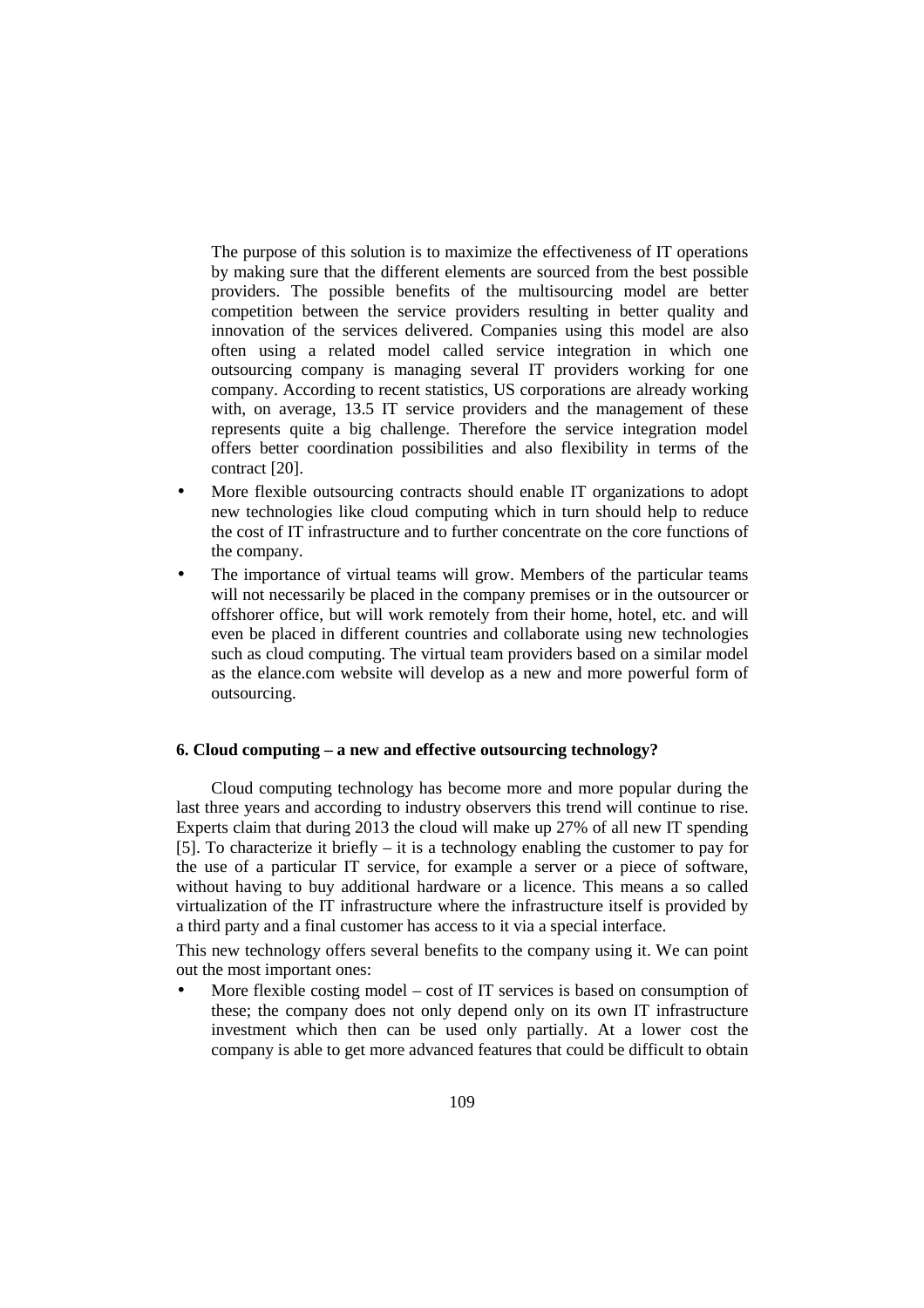using the traditional model. It can also pay only for the features of the software that are needed for its business. That represents an important advantage for small to medium sized enterprises that cannot otherwise afford the advanced IT infrastructure.

- Lower maintenance requirements cloud computing service providers take care of the infrastructure and software as part of their delivery contract.
- Easier scalability for the growing business it is possible to expand the services used without substantial investment. It is also easier to adjust to seasonal shifts or other changes in the business [21].
- Mobility of workers  $-$  they can access the IT services wherever they are, also in the BYOD (bring your own device) model, the only requirement is access to the Internet [22].

As an example of a successful cloud deployment on a bigger scale we can mention the company Ricoh that developed a private cloud working with Indian IT service provider Infosys at the beginning of this year. As for now the benefits of the operation appear substantial. The company consolidated nine data centres into two, which cut the IT infrastructure costs by 30% by eliminating 1,000 servers. Worth mentioning is also the environmental impact because, thanks to the implementation of this cloud, the carbon dioxide emission was reduced by 16,800 tons [23].

On a less positive note there are some concerns expressed by potential cloud users concerning data security in this model. The latest revelations by former NSA worker Edward Snowden concerning the agency's electronic surveillance PRISM program have created a perception that US government has an unlimited access to the data stored on the servers of companies like Google and Microsoft. That in turn provoked some worries about data safety and according to a recent survey by the Cloud Security Alliance, a non-profit organization, 56% of respondents (different company officials) said that they would be hesitant to allow US firms to handle their data [24].

Nevertheless we can expect that when more mature standards concerning the data security are achieved, cloud computing will gain more importance as one of the models of IT services outsourcing. The yearly report *BSA Global Cloud Computing Scorecard* evaluating "the international policy landscape for cloud computing" in 24 countries stated in its 2013 issue that the conditions for implementing cloud computing solutions in most countries are improving. The top three countries ranked in this report regarding the security and privacy legislation as well as broadband penetration in the country and the general support for a digital economy were Japan, Australia and the US. Poland is ranked  $12<sup>th</sup>$  in this report, a slip of one place from 2012 due to "the small increases in the privacy policy and infrastructure development" [25].

To sum up, we can say that cloud computing can be considered an important new way of outsourcing IT services. It enables the companies not only to outsource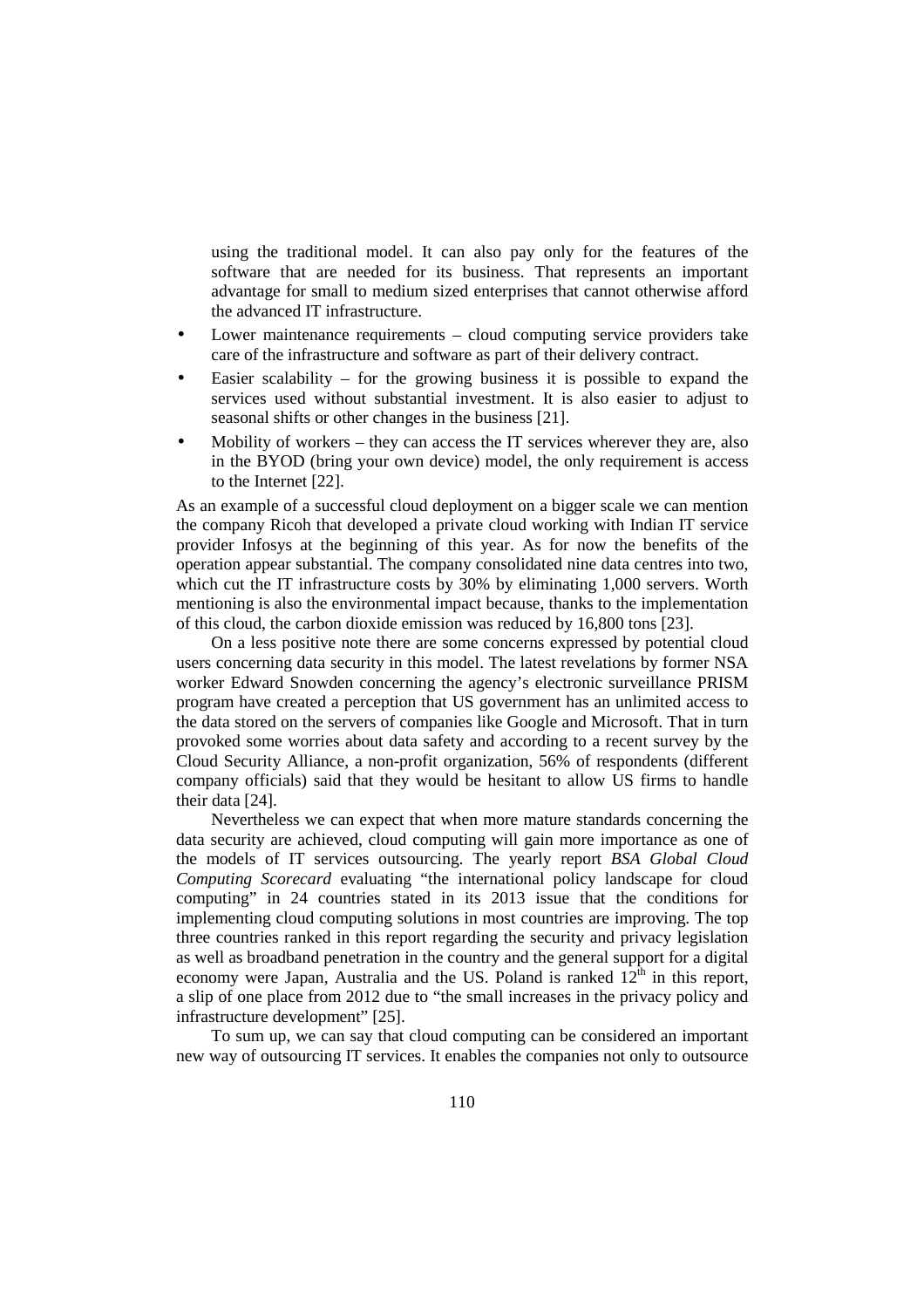the infrastructure, but whole processes of management and administration of the IT systems including hardware and software used by the company. It also represents substantial cost savings and gives the opportunity to the small to medium sized enterprises to tap into their potential without requiring significant financial investment.

#### **7. Conclusions**

Summing up the analysis provided in the article we can conclude that there are some important changes in the strategies of sourcing IT services for all types of companies. The trend of cost cutting as a business priority that we have observed during the last decade is fading and instead we can see a tendency that we can consider as a more mature approach to cost optimization but without compromise on customers' perception, quality, core business needs and technological development. Therefore the decisions concerning the sourcing of IT services are also taken with consideration to these factors. The sourcing of IT services in offshore locations will still remain an important part of the business, but after some lessons learned by the early adopters of this solution we can expect some considerable improvements to be introduced in the coming years. The outsourcing users have also spotted the importance of differentiating the core business functions and more "routine" tasks. Core IT functions will probably tend to be performed in-house or, if outsourced, they will not be placed in very remote locations like India or China but instead the notion of nearshoring will become more common. The second category, "routine" projects and basic IT support that not represent the core value for companies, will most likely remain outsourced or even offshored but most probably with stricter service level agreements, not only on a basic quantitative level, but also on a qualitative one as well. The importance of flexibility in adapting the new technologies will also change relationships between the outsourcing users and their providers mostly regarding the type of contracts signed. The companies will also embrace new development opportunities resulting from dynamic technological changes that we have already observed in the form of various cloud computing solutions.

#### *REFERENCES*

- [1] Overby S., *7 lessons of the Offshoring Pioneers*, www.cio.com April 19, 2013.
- [2] Baldwin H., *Outsourcing, Adieu: Companies retake the reins on IT services,* www.cio.com July 18, 2013.
- [3] *On the turn; India's outsourcing business*, The Economist, January 19, 2013.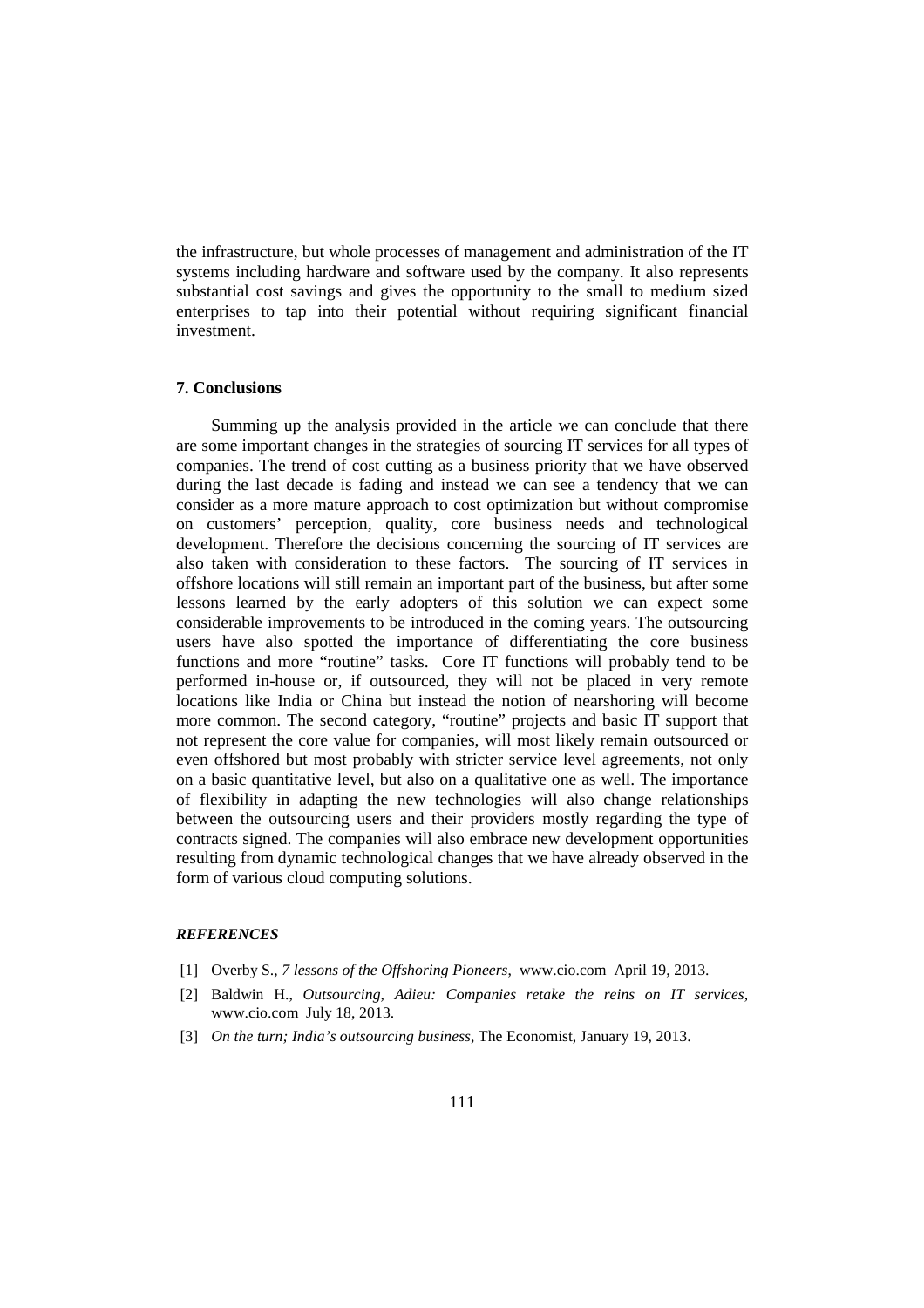- [4] Du Preez D., *Outsourcing contracts leave IT leaders feeling 'stuck in the past'*, www.cio.com July 3, 2013.
- [5] Crane J., *The death of outsourcing and other IT management trends*, www.forbes.com/sites/ciocentral/ December 28, 2012.
- [6] *Welcome home; Offshoring*, The Economist, January 19, 2013.
- [7] *Here, there and everywhere*, The Economist, January 19, 2013.
- [8] Stiglitz J. *Outsourced and out of work*, www.project-syndicate.org July 4, 2013.
- [9] Overby S. *Offshoring will kill 1,5 million IT jobs by 2017*, www.cio.com August 30, 2013.
- [10] Sen A. *Bank of America shifts some projects back to US from India*, www.livemint.com May 13, 2013.
- [11] Sen A. *US-based outsourcing firms gain favour*, www.livemint.com Jul 8, 2013.
- [12] Thibodeau P. *U.S. workers found to outperform offshore staffers*, Computerworld, August 1, 2013.
- [13] *Outsourcing święci triumfy w Polsce*, www.egospodarka.pl January 2, 2013.
- [14] *Polski sektor BPO liderem regionu*, www.egospodarka.pl August 16, 2013.
- [15] *Best and brightest; Education standards*, The Economist, August 17, 2013.
- [16] *Polska staje się liderem branży IT w Europie. Niebawem wyprzedzimy Rosję*, www.wirtualnemedia.pl May 24, 2013.
- [17] Overby S. *9 IT outsourcing trends to watch in 2013*, www.cio.com December 18, 2012.
- [18] *Benchmarking IT industry competitiveness 2011*, BSA, http://globalindex11.bsa.org/
- [19] Overby S. *7 more IT outsourcing lessons from Offshoring Pioneers*, www.cio.com April 22, 2013.
- [20] Overby S. *Is integration-as-a-service the IT model of the future?*, www.cio.com September 13, 2012.
- [21] Lydecker D. *Cloud services are poised for a breakout moment*, www.cdwsolutionsblog.com, May 30, 2013.
- [22] Zaka Z. *Chmura w biurach*, Wprost, July 28, 2013.
- [23] Overby S. *How a private cloud saves money and environment*, www.cio.com, January 18, 2013.
- [24] Corbin K. *US cloud firms suffer from NSA PRISM program*, www.cio.com, July 25, 2013.
- [25] *2013 BSA Global Cloud Computing Scorecard*, www.cloudscorecard.bsa.org
- [26] Radło M. *Offshoring i outsourcing. Implikacje dla gospodarki i przedsiębiorstw*, Oficyna Wydawnicza SGH, 2013.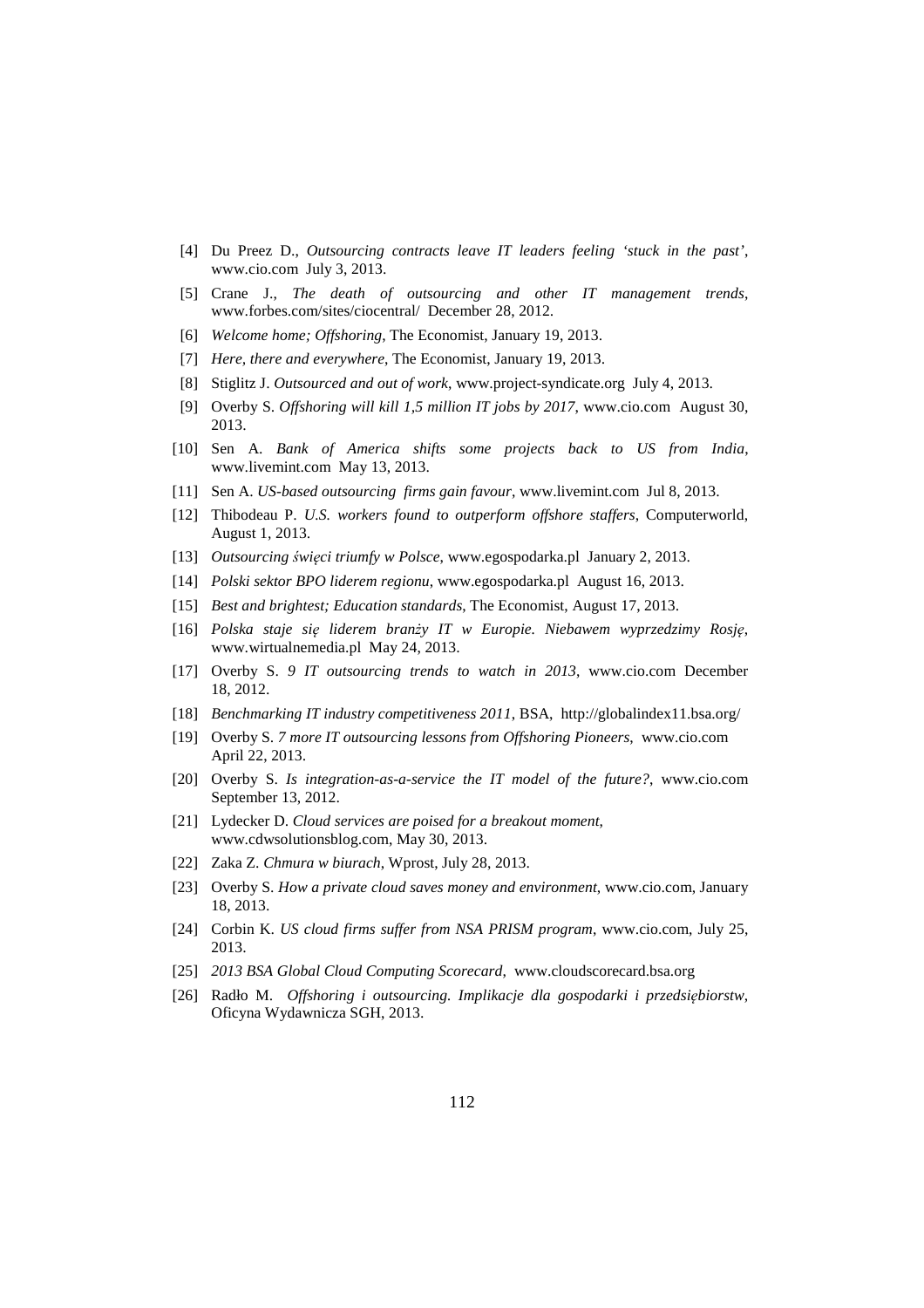INFORMATION SYSTEMS IN

MANAGEMENT Information Systems in Management (2014) Vol. 3 (2) 113−121

# **POWER LAW AND SELF-SIMILARITY IN THE DISTRIBUTION OF NATIONAL INCOME**

#### DOROTA DEJNIAK

#### *Institute of Technical Engineering, State Higher School of Technology and Economics in Jaroslaw, Poland*

Economic systems as complex systems are the source of many unconventional researches. The actual phenomena in complex systems have the non-scalability features and non-scalability does not exist without the power laws. This paper presents the occurrence of power series of rights and self-similarity in the distribution of national income in 2010, in terms of countries, the European Union and the Polish subregions. This means that one can study economic systems using tools of complex systems theory. This applies especially to the study of the mechanisms governing the system at the local level that generate global action.

Keywords: power-law distribution, non-scalability, self-similarity, a complex system

#### **1. Introduction**

The general theory of complex systems provides a perfect foundation for the study of rights underlying operations of such systems. Economic systems as complex systems are home to universal laws, among which the most important are exponential power laws.

The system comprises a circuit whose operation is highly complex, and its complexity does not result from the mathematical difficulties that occur when attempting to describe or modeling. Traditional methods of drawing conclusions on the basis of information, such as trend analysis, have limited the usefulness of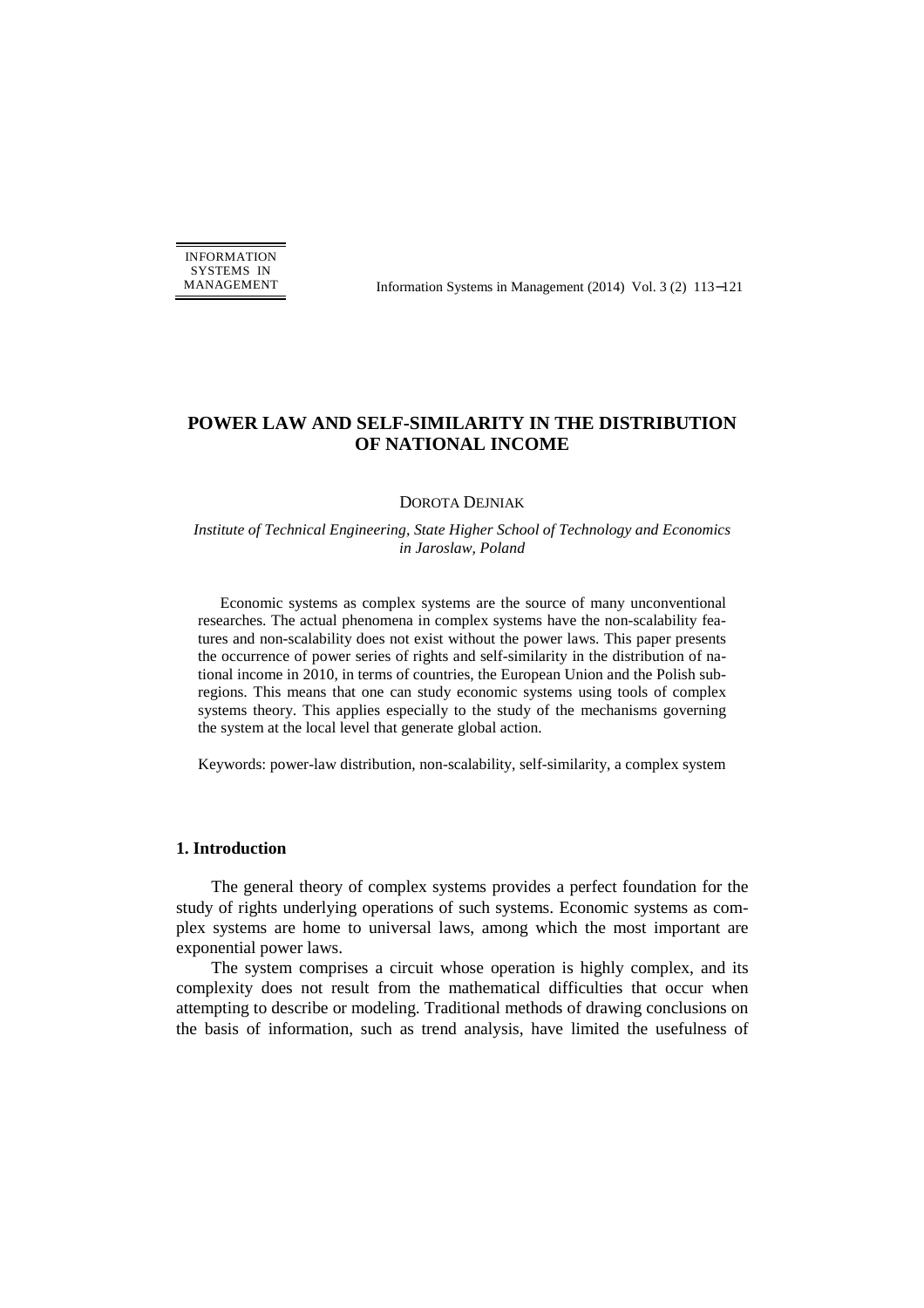complex systems. It is a consequence of phenomena characterizing the operation of such a system. The most important features of complex systems include [4]:

- unusual sensitivity to initial conditions,
- multiplicity of unpredictable interactions that occur between the components,
- constant evaluation.

Complex systems are home to a number of characteristic phenomena such as nonscalability dependence on power law, self-organization. In this approach, an economic system is characterized by the interaction of distributed agents, the lack of a central control center, multi-level organization, continual adaptation and the lack of overall balance. There are also complex systems that are completely nondeterministic, predicting their future behavior based on data from the past is virtually impossible. In complex systems, there is also a constant self-organization [6].

Complex system is the Internet, which is often used to study various phenomena. Also, business interactions, financial accounting are examples of issues in which there are investigated the characteristics of complex systems.

Complex systems and the actual phenomena included in them are characteristic of non-scalability, and non-scalability does not exist without power laws. Interdisciplinary researches on the prevalence of power laws confirm the operation of laws of Pareto, Zipf, Gibrat in economic systems [5, 9, 10].

#### **2. Power law**

Today, technology development made it possible to collect and study the actual data on an advanced level. Exponential distributions and the related concept of non-scalability has become the subject of many studies, not only in technical sciences, but also in the natural and social sciences. The most commonly used examples of the occurrence of power laws is the dynamics of the financial markets, the distribution of wealth in society, citation rate in scientific articles, the number of entries on the website. Exponential laws in the context of complex systems are analyzed in the study of the GDP of countries in financial profits of companies of different industries, sizes of cities.

Distribution of wealth in society was studied in the late nineteenth century by Pareto, who analyzed incomes statistics in Italy, and he said that the distribution of the power series is described in the power law. This is a consequence non-scalable distribution of wealth. His discovery is invoked today in the course of GDP in international trade, as well as, in an analysis of social inequality. Today we know that the complex system is inextricably linked to the occurrence of power distributions.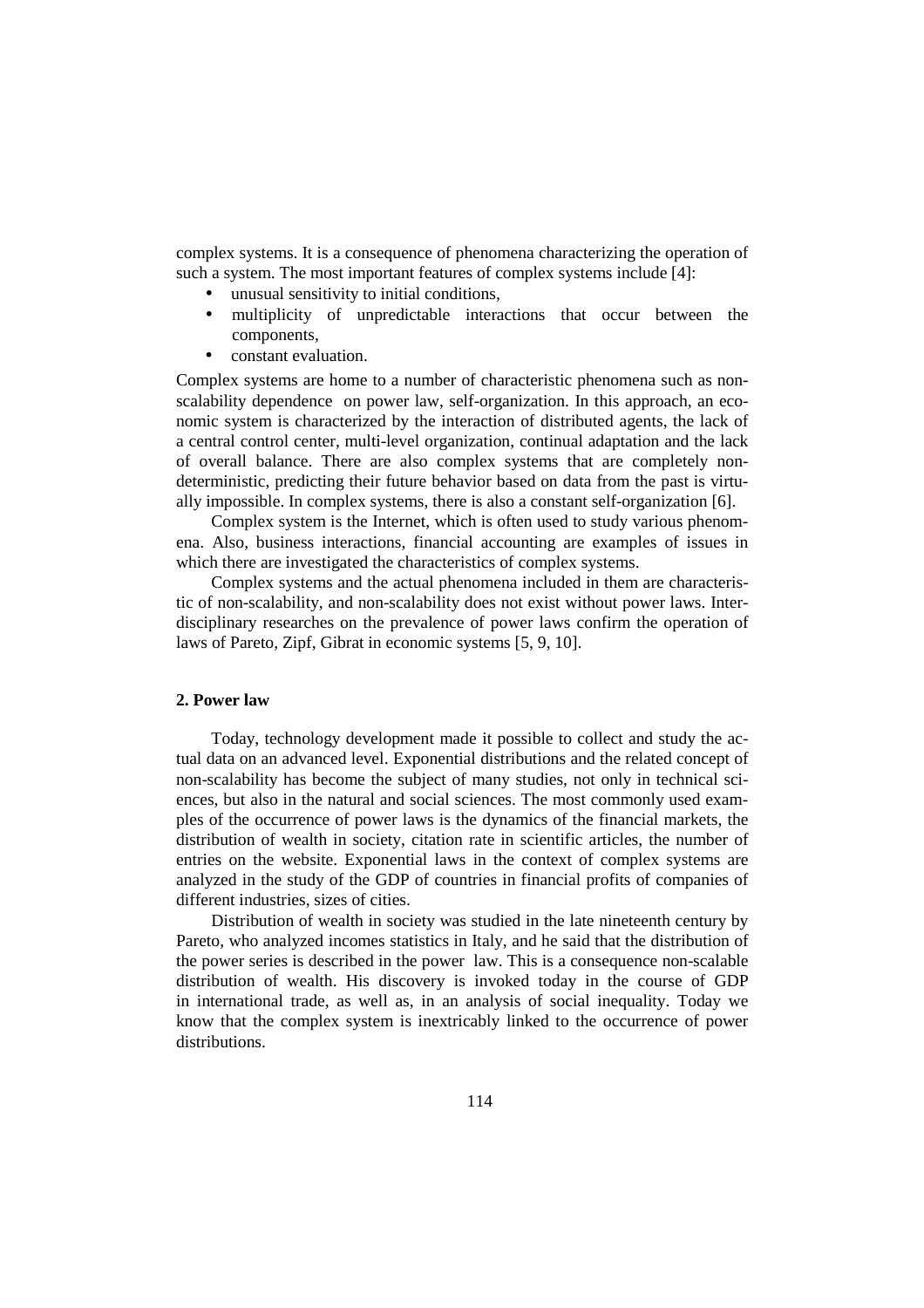Exponential probability distributions can be expressed as a formula [3, 4]:

$$
P(x) = cx^{-\alpha},\tag{1}
$$

where x is a random variable discrete or continuous,  $\alpha$  is a constant parameter of the distribution known as the exponent or scaling parameter, c is normalization constant.

In case of continuous random variable probability density is:

$$
P(x) = \frac{\alpha - 1}{x_{\min}} \left(\frac{x}{x_{\min}}\right)^{-\alpha},\tag{2}
$$

where constant C was determined from the normalization condition

$$
\int_{x_{\min}}^{\infty} P(x)dx = 1
$$
 (3)

assuming that  $x_{min}$  is the smallest value of the variable x, while  $\alpha > 1$ . When the random variable is discrete, power-law probability distribution is:

$$
P(x) = \frac{x^{-\alpha}}{\xi(\alpha, x_{\min})},
$$
\n(4)

where

$$
\xi(\alpha, x_{\min}) = \sum_{n=0}^{\infty} (n + x_{\min})^{-\alpha}
$$
 (5)

for  $\alpha > 1$ , is a generalized zeta function, which satisfies the normalization condition.

$$
\sum_{x=x_{\text{min}}}^{\infty} P(x) = c\xi(\alpha, x_{\text{min}}) = 1.
$$
 (6)

Due to the difficulty in calculations, the sums of power functions are approached by integral. Thus in most cases, random variables are treated as continuous. The average value of a random variable X with power-law distribution is equal to the integral.

$$
\langle x \rangle = \int_{x_{\min}}^{\infty} x P(x) dx \tag{7}
$$

The expression is divergent for  $\alpha \leq 2$  the function distributions have infinite expected value, which means that none of the experimentally determined average values will be true. Non-scalability of studied systems will be demonstrated by the lack of repeatability and large fluctuations in the results.

Also for  $m \ge \alpha - 1$  any moments  $\langle x^m \rangle$  of examined distributions are divergent.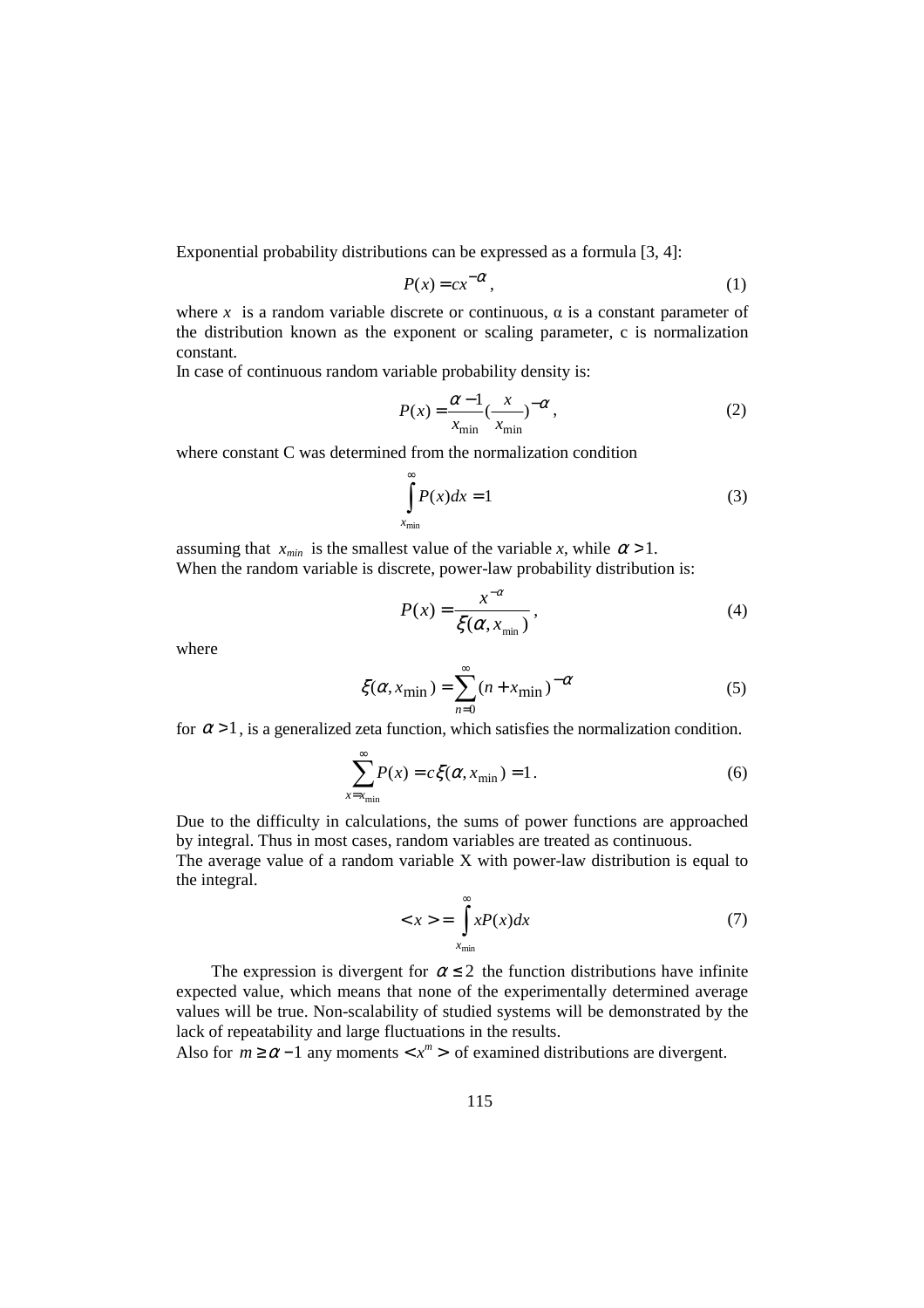Therefore, in real systems beside the small and medium-sized events, there will appear extreme events (international armed conflicts, people with incomes comparable to the revenue of whole societies, global financial crises).

For the power-law distribution the characteristic exponent can be determined using the formula:

$$
\alpha = 1 + n \left[ \sum_{i=1}^{n} \ln \frac{x_i}{x_{\min}} \right]^{-1} \tag{8}
$$

Where  $x_i$  for  $i = 1, 2, ..., n$  represent the values of observed events. Parameter  $x_{\text{min}}$  means the smallest value of the variable  $x_i$  about which it may be said that examined distribution has a power-law character for all  $x_i \geq x_{\min}$ .

Power-law distribution can be found in the literature under the names of nonscalable distribution, Pareto distribution, Zipf distribution [5, 9, 10]. Scientific results from the traditions and theories from which they arise. Consequence of the power law is the Pareto rule, which says that in a free market economy 80% of goods is held approximately by 20% of the richest members of the population. It is universal, which means that market mechanisms and free competition are not conducive to the equitable distribution of wealth.

Equally, you can meet the application of Zipf law, which in the original version was related to the words occurrence in a natural language, and the frequency is inversely proportional to the ranking. Application of this law refers to the distribution of GDP, or the study of population in urban areas.

The economic systems are complex systems constantly undergoing selforganization, providing the basis for creating a free market and competition. The basic step is the knowledge of the mechanisms governing the system at the local level, because the self-organization takes place in the direction of local activities to global consequences [6]. Power law is one of the common signatures of a nonlinear dynamical process, chaotic process, which is at a point self-organized. With power laws it is possible to express self-similarity of the large and small, i.e. to unite different sizes and lengths. In fractal and, for example, there are many more small structures then large ones. Their respective numbers are represented by a power law distribution. A common power law for all sizes demonstrates the internal self-consistency of the fractal and its unity across all boundaries. The power law distributions result from a commonality of laws and process at all scales [7].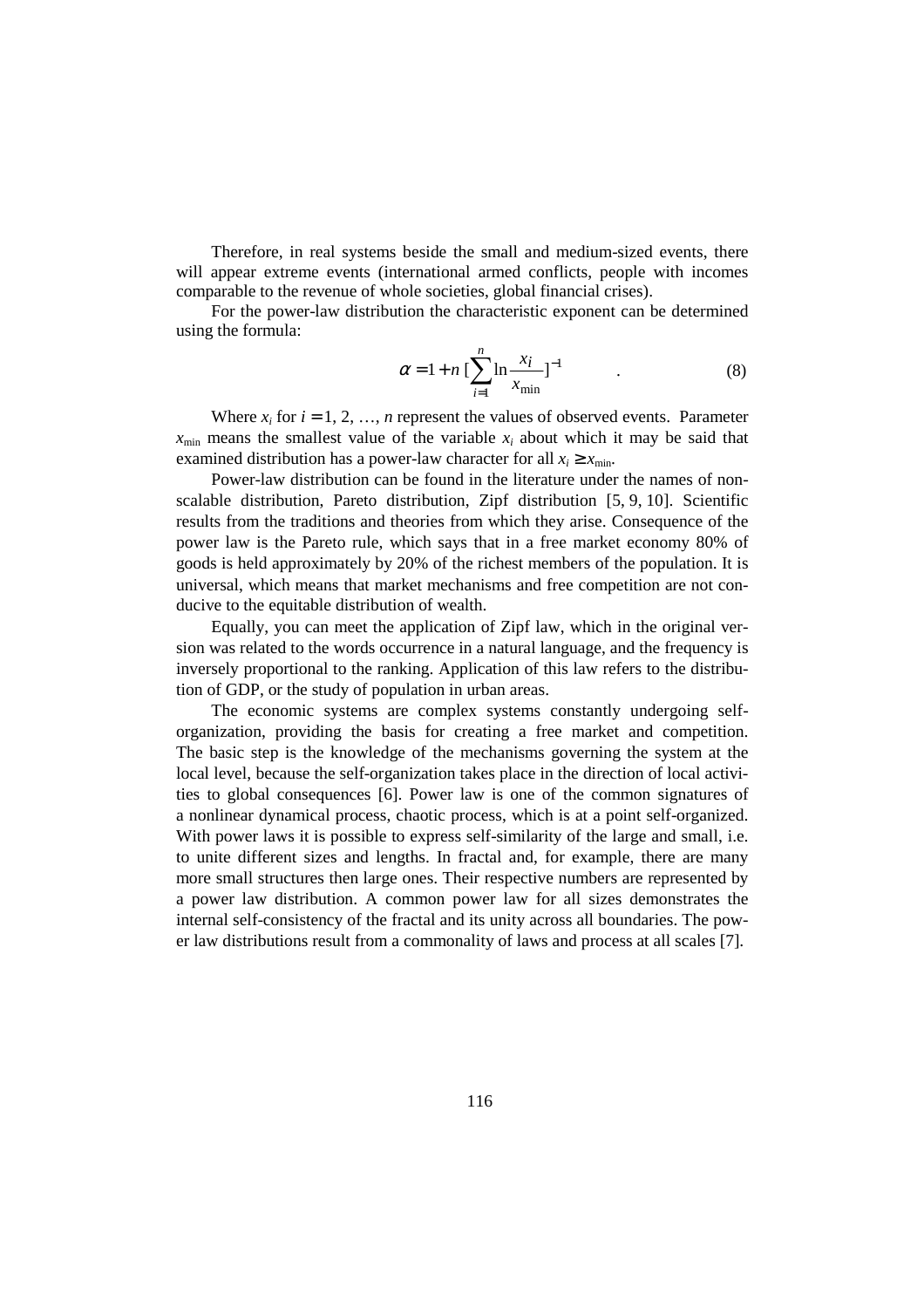#### **3. Power laws in income distribution**

In studies of complex systems , in which there are power law distributions, there have been examples of economic issues. Of interest are the results of research on the Japanese economy, as compared to the Italian economy, where there were studied business incomes of various industries [8], as well as research on the sizes of cities [1, 2].

To present the occurrence of power-law distribution in the distribution of national income we used data including selected countries , the European Union and Polish sub-regions. Research was related to the degree of similarity of the phenomena occurring, regardless of the spatial dimension. Polish sub-regions were selected as territorial units NUTS 3 in territorial classification of the European Union.

Calculations and graphs were prepared using the Statistica. The variable [v] shows the share of GDP of countries in the world, the European Union and the Polish sub-regions involved in the country's GDP.

Databases have been obtained from the analysis of the International Monetary Fund (report of April 2011, for the year 2010). Data for the Polish sub-regions derived from information portal of GUS (The Polish Central Statistical Office) from the document "Gross Domestic Product of regions and sub-regions in 2000-2010". The country or sub-region with the highest income received position (rank) 1. To present power laws there have been used two graphs: a scatter diagram and graph in the double logarithmic scale, which allows discovering the nature of power law distribution. They show how the distribution of the fluctuations depends on the number of cases.



**Figure 1.** The share of 182 countries in the world in nominal GDP generated in 2010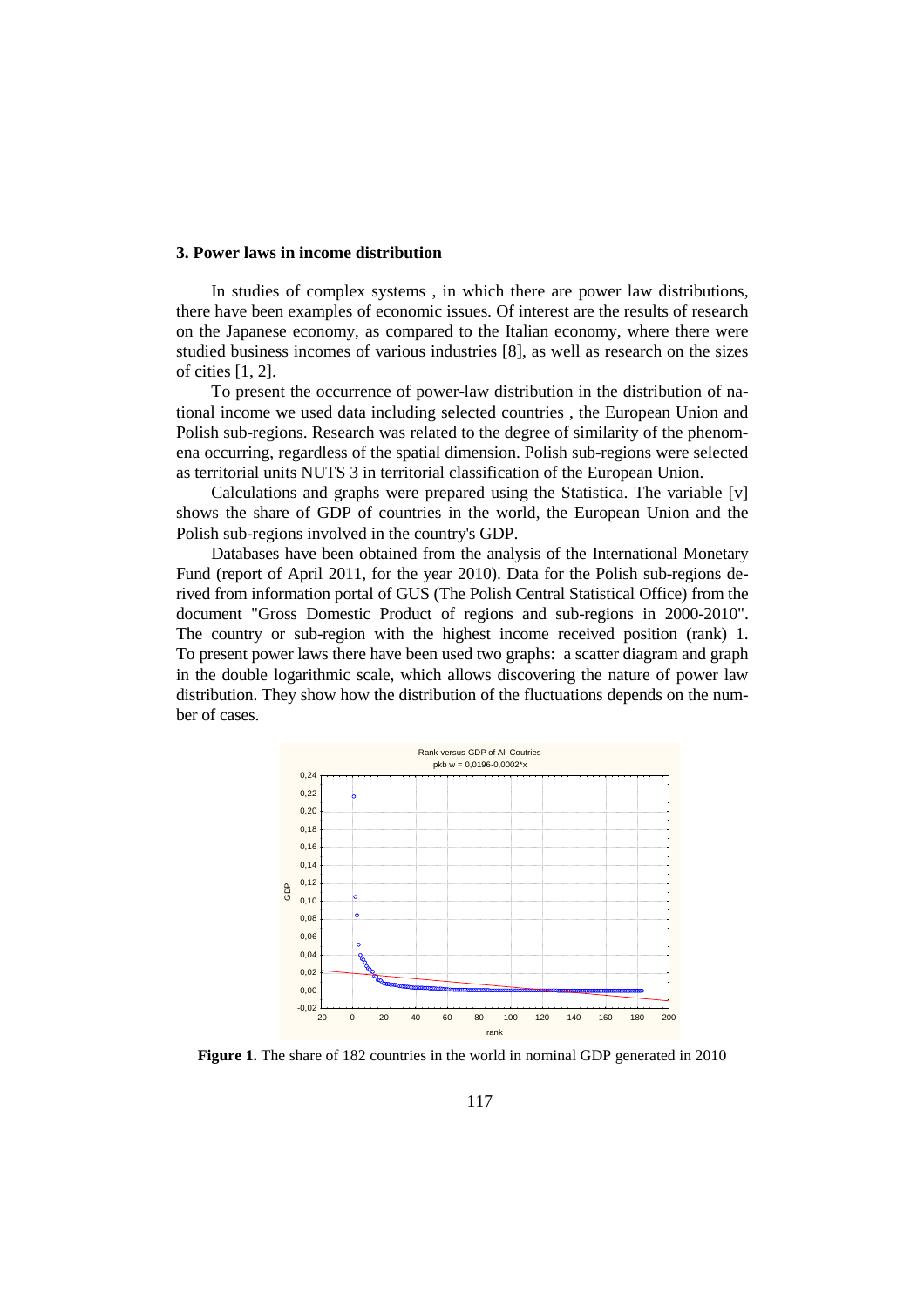

**Figure 2.** The share of 182 countries in the world in nominal GDP produced on a logarithmic scale in 2010

**Table 1.** Descriptive statistics regarding the participation of 182 countries in the world in nominal GDP generated in 2010

| Descriptive statistics |                                                            |          |          |          |          |  |
|------------------------|------------------------------------------------------------|----------|----------|----------|----------|--|
|                        | N important<br>St. deviation<br>Minimum<br>Mean<br>Maximum |          |          |          |          |  |
|                        | 183                                                        | 0,005468 | 0.000001 | 0.216683 | 0.019893 |  |



**Figure 3.** The share of the 27 countries of the European Union in nominal GDP in 2010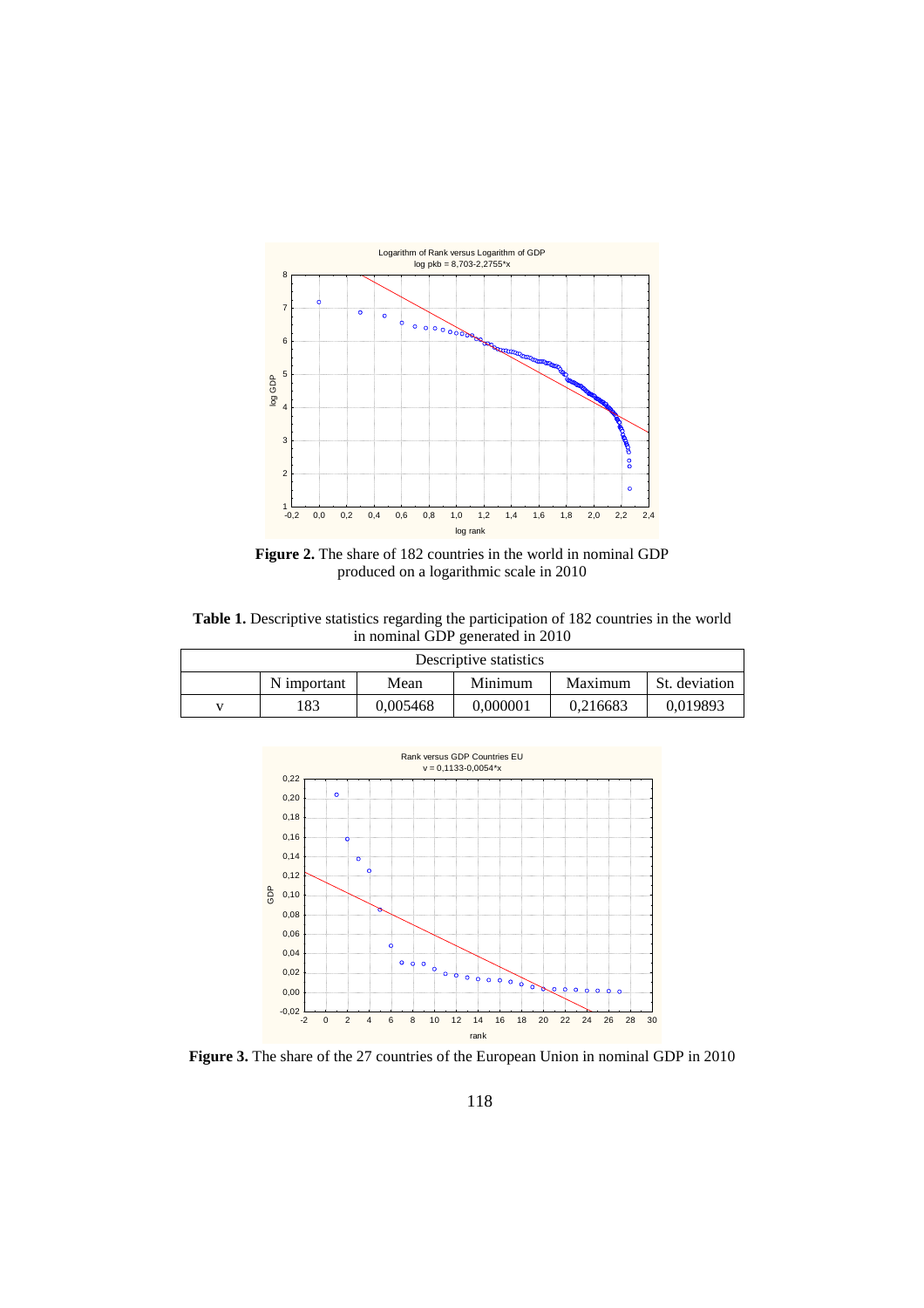

**Figure 4.** The share of EU-27 in nominal GDP shown on a logarithmic scale in 2010

**Table 2.** Descriptive statistics regarding the participation of 27 countries of the European Union in the resulting nominal GDP in 2010

| Descriptive statistics                                     |  |          |          |          |          |  |
|------------------------------------------------------------|--|----------|----------|----------|----------|--|
| N important<br>Minimum<br>Maximum<br>St. deviation<br>Mean |  |          |          |          |          |  |
|                                                            |  | 0.037037 | 0.000506 | 0.203498 | 0.054853 |  |



**Figure 5.** The share of 66 Polish sub-regions in nominal GDP in 2010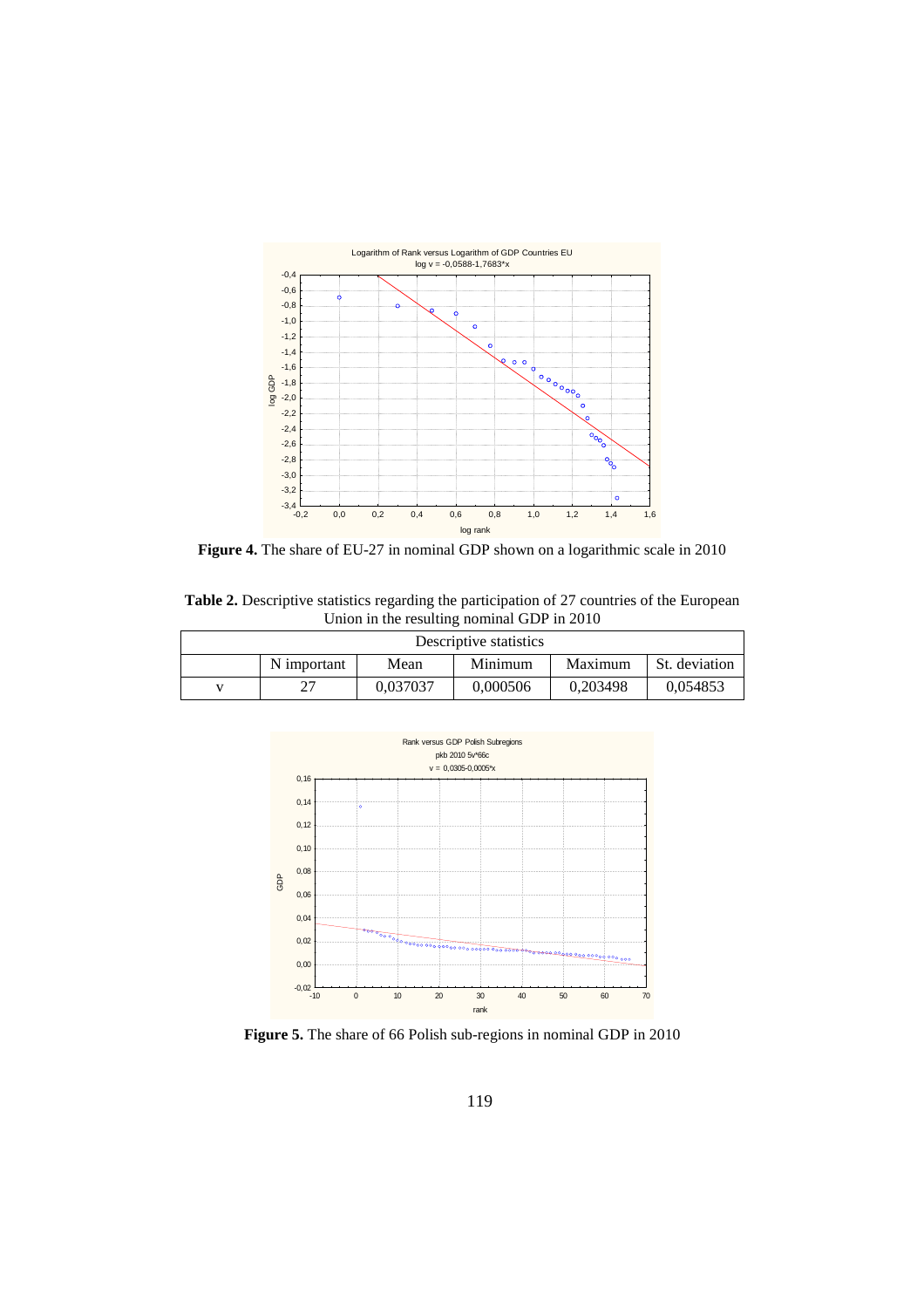

**Figure 6.** The share of 66 Polish sub-regions in nominal GDP on a logarithmic scale in 2010

**Table 3.** Descriptive statistics regarding the participation of 66 Polish sub-regions of the resulting nominal GDP in 2010

|                                                            | Descriptive statistics |          |          |          |          |  |  |
|------------------------------------------------------------|------------------------|----------|----------|----------|----------|--|--|
| N important<br>Minimum<br>St. deviation<br>Maximum<br>Mean |                        |          |          |          |          |  |  |
|                                                            | 66                     | 0.015152 | 0.004644 | 0.135372 | 0.016218 |  |  |

#### **4. Summary**

The charts that were used to visualize the given problem, suggest, due to the existing self-similarity, overlapping the power laws in the distribution of national income, and thus confirm the existence of these laws in economic systems. Non-scalability resulting from the graphs confirmed their presence at different levels of the studied phenomenon.

The values for the advanced, "rich" countries or sub-regions, in the logarithmic scale graphs normally form a line graph. For other cases, there is no such possibility. This shows that the existing inequalities in the distribution of national income at different levels cannot be avoided. It seems that on a global basis – as the most numerous, inequality will be exacerbated. It is a feature of the occurrence of power laws' distributions, where beside small and medium-sized cases, there must appear extreme events. Non-scalability is manifested by a lack of repeatability and large fluctuations in the results.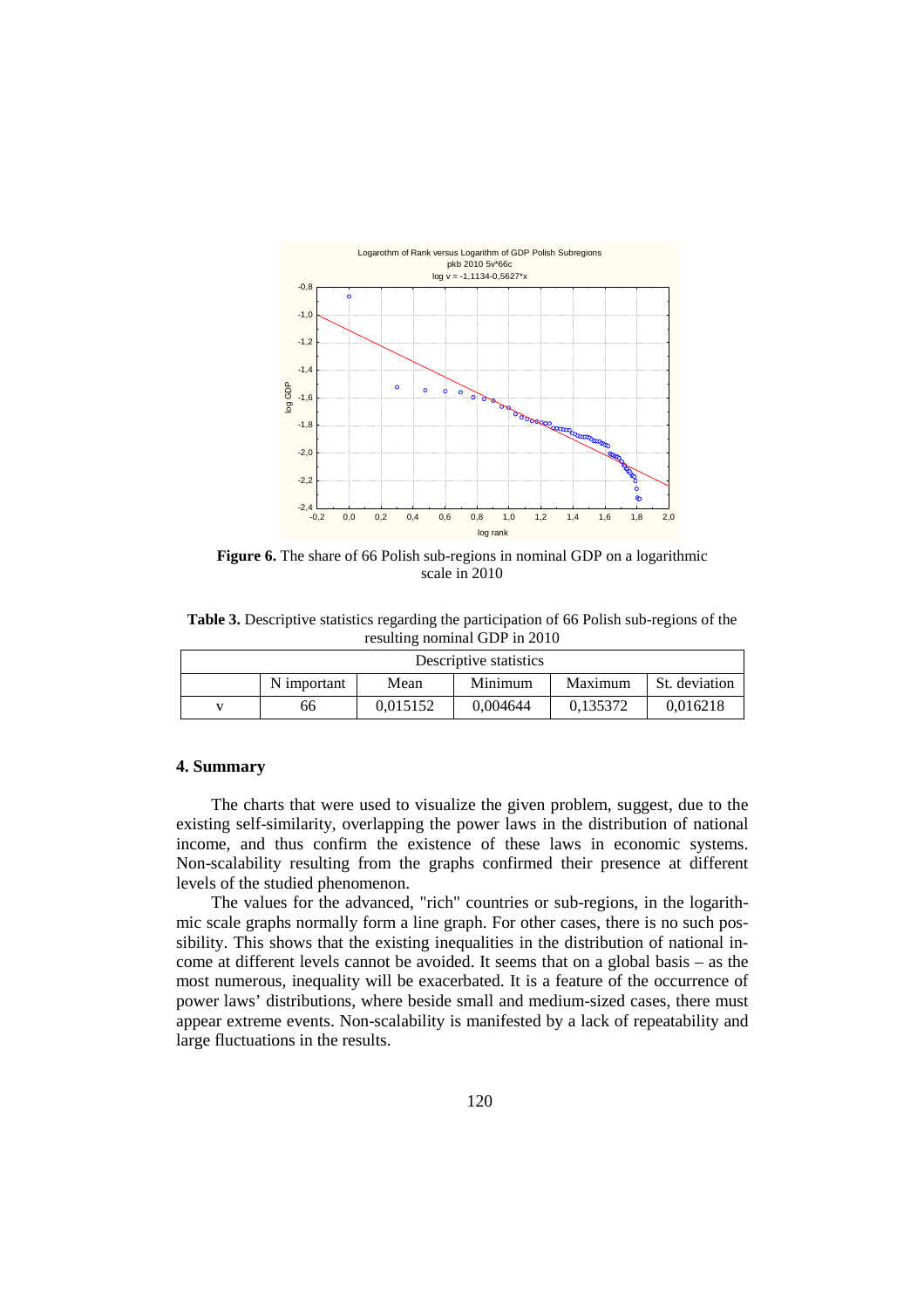As a result, the rich countries of the world will grow faster than the others. What supports the hypothesis is also a significant share of the rich sub-EU countries in obtaining EU funds, and the development of large urban agglomerations. Interesting seem the programs aimed at reducing social inequalities that by means of the funding countries or 'poor' regions will compensate for the differences. However, a large part of funds obtained in such way anyway goes to the "rich" who are the owners of such new technologies and who thus will continue to increase their resources.

A very interesting phenomenon to be observed when examining economic systems, in the context of current power laws, are the results obtained for industries where there is a lack of competition, and even monopoly. These examples are characterized by the absence or low occurrence of power laws. This includes industries where there is poor competitiveness. An example is the energy, and in some countries, extractive industries controlled by the government.

#### *REFERENCES*

- [1] Axtell R., Flirida R. (2006) *Emergent cities:micro foudations of Zipf's law*.
- [2] Axtell R. (2001) *Zipf Distribution of U.S. Firm Sizes*, Science 293, 1818-20.
- [3] Clauset A., Shalizi C.R., Newman M.E.J (2009) *Power law Distributions in empirical Data*, SIAM Review 51(4) 661-713.
- [4] Fronczak A., Fronczak P. (2009) *Świat sieci złożonych, od fizyki do internetu*, Wydawnictwo Naukowe PWN, Warszawa.
- [5] Gibrat R. (1931) *Les Inegalites Economiques*, Sirey, Paris.
- [6] Grabowski F. (2013) *Nonextensive model of Self Organizing Systems*, Cadmus Art.CPLX21438, 1-10.
- [7] Komulainen T. (2004) *Self-Similarity and Power Laws,* Helsinki University of Technology, Control Engineering Laboratory, Helsinki, Finland, Report 145/2004, 109- 122, http://neocybernetics.com/report145/Chapter10.pdf
- [8] Okuyama K., Takayasu M., Takayasu H. (1999*) Zipf's law in income distribution of companies*, Physica A., 269, 125-131.
- [9] Pareto V. *a Le Cours d' Economie Politique*, Macmillan, London, pp. 1896-1897.
- [10] Zipf G.K. (1941) *National Unity and Disunity*, Bloomington, Indiana, Principia.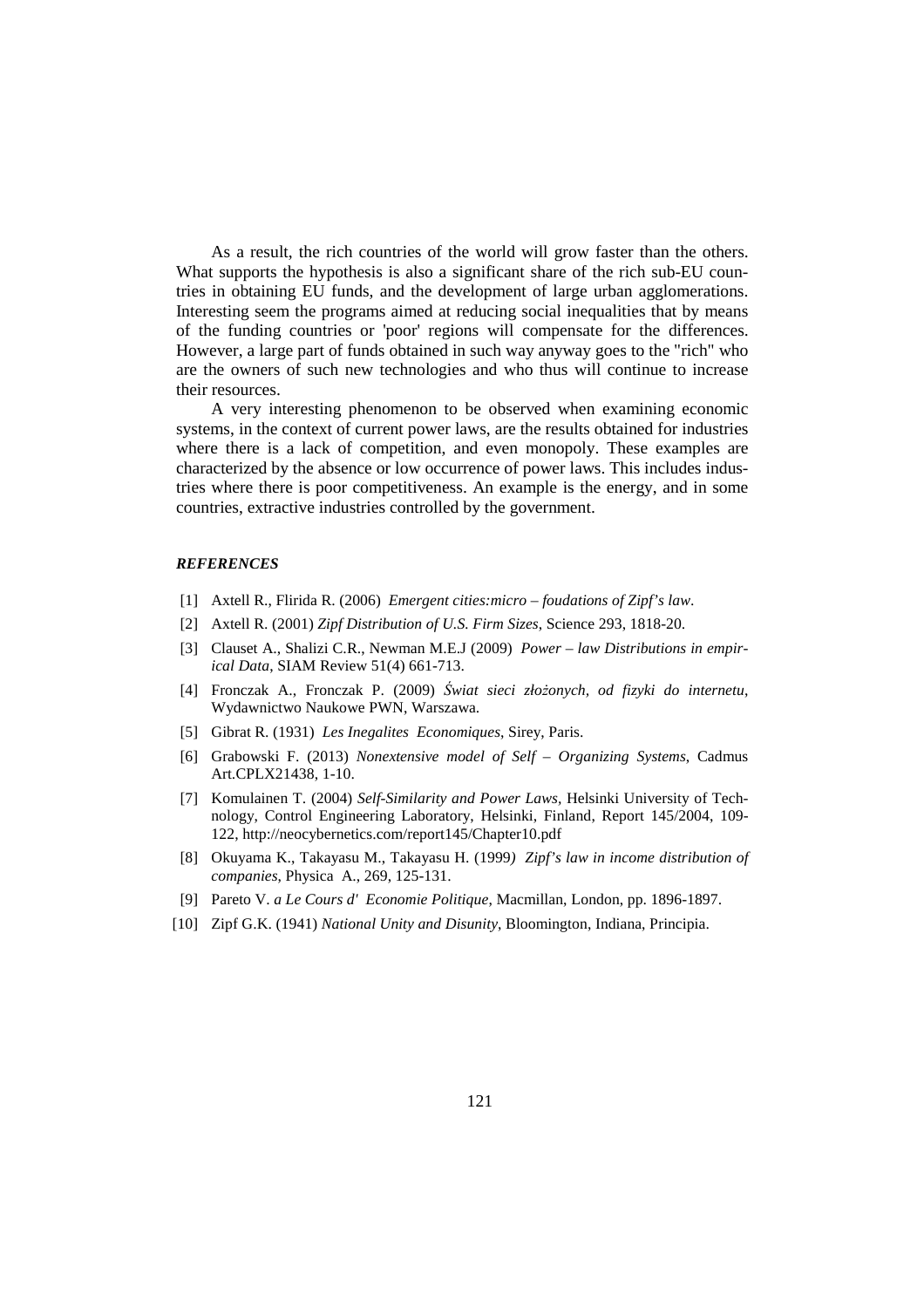INFORMATION SYSTEMS IN

MANAGEMENT Information Systems in Management (2014) Vol. 3 (2) 122−133

# **SOME REMARKS ON LOGISTICS INVESTMENTS AMONG POLISH FOOD PROCESSING AND AGRIBUSINESS COMPANIES**

PIOTR JAŁOWIECKI, TOMASZ WOŹNIAKOWSKI, TOMASZ ZĄBKOWSKI

*Warsaw University of Life Sciences, Faculty of Applied Informatics and Mathematics, Department of Informatics* 

Paper reports partial results of survey conducted to explore logistics processes among Polish food processing and agribusiness companies. Data gathered from survey conducted in 2009 and 2010 were used. Investigated companies were divided into four categories: (1) up to 9 employees, (2) 10-49 employees, (3) 50-249 employees and (4) 250 employees and more. Survey was carried out to quantify three research areas: (1) Logistic investments scale among agribusiness companies; (2) Knowledge of solutions for logistics; (3) Plans to acquire new logistic solutions and existing logistic base modernization.

To the best of our knowledge, this research is the first trial that focuses on logistics processes in the Polish agri-business enterprises. This study provided real data about the organization, management and logistics costs in the food processing companies in Poland, covering all agri-business sectors and companies of all sizes.

Keywords: Agribusiness, Poland, Food processing, Logistics investments

#### **1. Introduction**

Poland with its strong agricultural heritage is recognizable and leading producer of dairy, apples, potatoes, rye, rapeseed, hogs, and cattle in Europe. Nonetheless, agriculture sector is the least productive sector of the Polish economy, employing about 14% of the work force while contributing less than 4% to the gross domestic product (GDP) for 2010. Poland's agricultural sector remained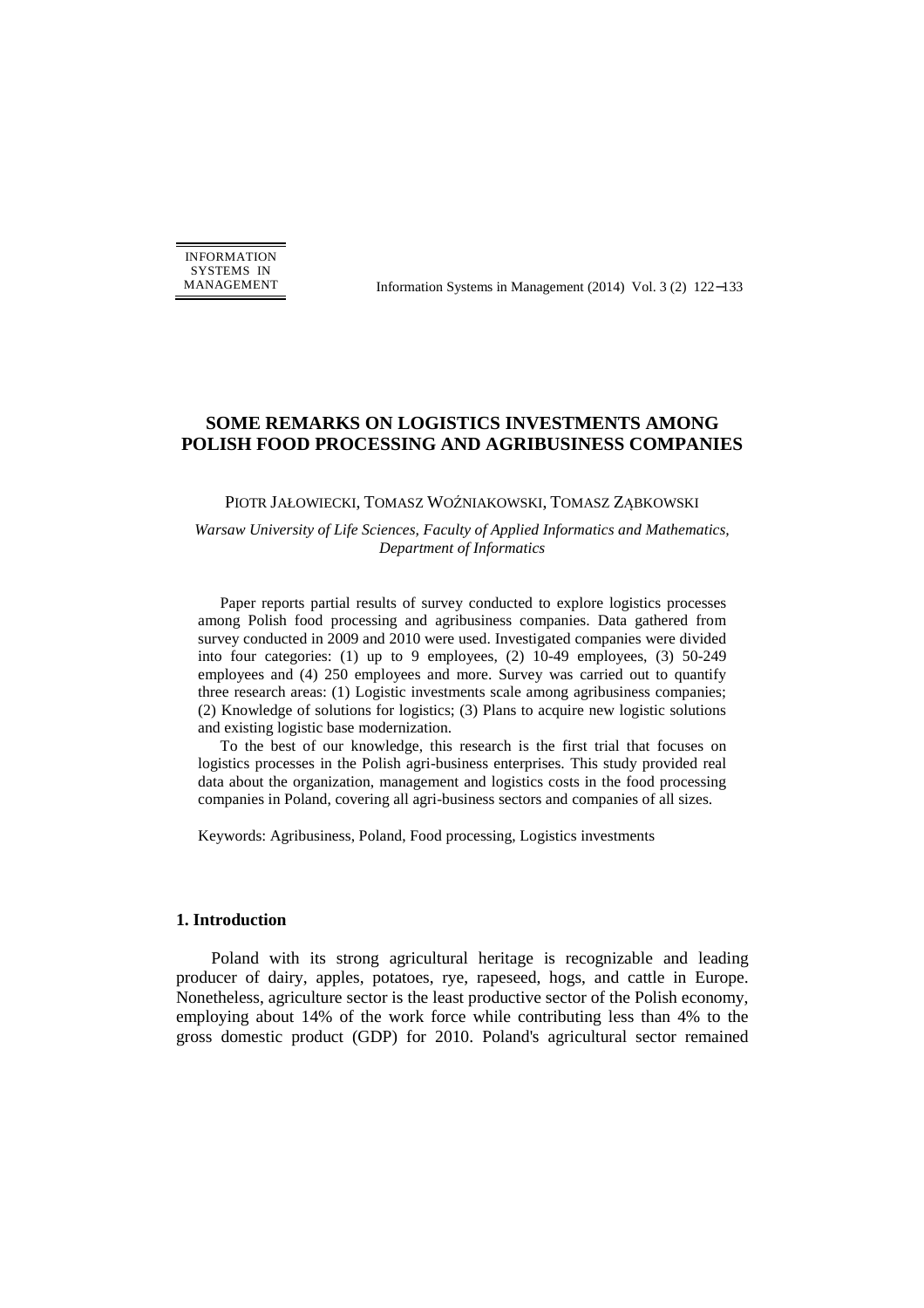largely in private hands during the last decades before the transformation in 1989. Most former big state farms are now privately owned and represent the largest production enterprises. On the other hand, based on the Central Statistical Office data [3] there are about 1.25 million farmers who have other employment apart from the farm and produce food mostly for their own consumption. These farms are small, no larger than 10 hectares and are highly inefficient, mainly due to inefficient management practices [9]. There are about 326,000 farmers with plots over 20 hectares and only 25,000 with plots over 50 hectares. These last two categories of farmers produce about 90% of food which is then supplied to agribusiness sector for further processing. In Poland, food processing sector consists of about 30,000 of enterprises and most of them are micro companies (with less than 10 employees) and small companies (with less than 50 employees) called SME.

Referring to agribusiness we mean a generic term for the various businesses involved in food production. More specifically, Davis and Goldberg (1957) [4] defined agribusiness for the first time in 1957 as the system which integrates of all operations involved in the manufacture and distribution of farm supplies, production operations on the farm, and the storage, processing, and distribution of farm commodities and items made from them.

Undoubtedly, logistics issues are very important for agribusiness enterprises, mainly due to the fact that food products are very sensitive to the production and transportation conditions. As a result of inadequate production process, storage and transportation goods may lose their nutrition properties or even can get spoiled. Therefore, in agribusiness industry the logistic chain needs to be particularly welldefined in every aspect of its links including products, products delivery, food production and distribution [1]. This value chain concept assumes that any particular actions being part of the processes implemented by a company should lead to the creation of the value added for both customers and the company itself.

The paper reports partial results of the study on logistics investments and processes in Polish agricultural companies and it is a part of a broader research project on "Logistics processes and the functioning of food processing and agricultural companies in Poland". In this research we focused mostly on investment issues and the main research questions were:

- (1) The level of ongoing investments among Polish agribusiness companies;
- (2) The knowledge of solutions for logistics;
- (3) The plans to purchase new solutions to support logistics in chosen areas.

The remainder of the article consists of literature overview and three sections. The second section presents the characteristics of the sample and experiment design. The third section presents the results of a survey among Polish agribusiness companies. Then, in the last section, we discussed the findings and summarized the research.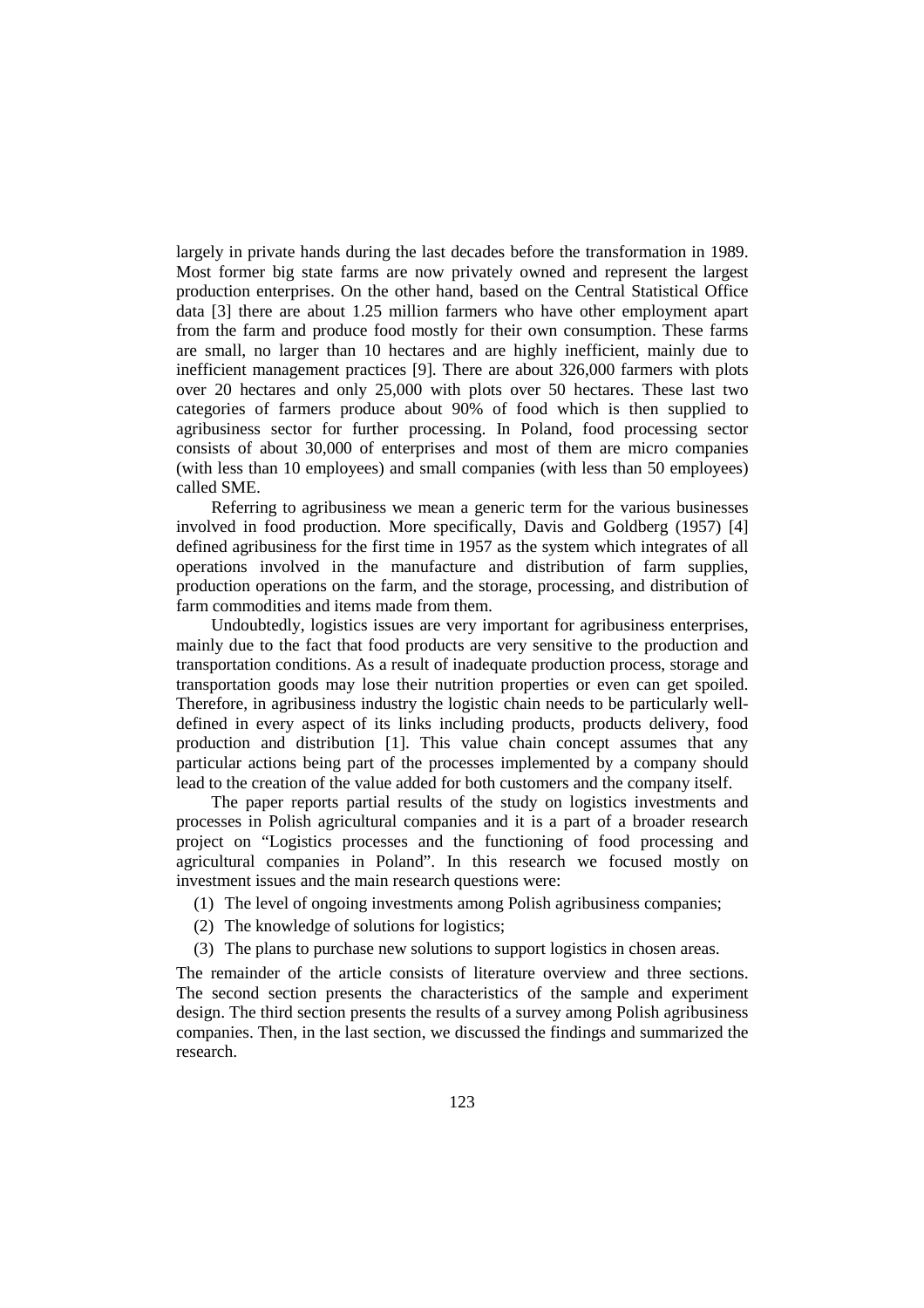#### **2. Literature review of similar problems**

Logistics is an essential function in every organization. It is best viewed as a single, but it consists of series of linked activities. These range from procurement to initiate the flow of raw products into an organization, through to physical distribution to deliver final products to customers. Not only is logistics essential, but it is also expensive, so it is in the awkward position of being essential, expensive and spanning most of the organization's operations [13].

The way in which the logistics processes are organized affects costs, profits, relations with suppliers and customers, customer service, and indirectly every other aspect of company performance [13]. Therefore, it plays a significant role in the successes or failures of every organization. Undoubtedly, the role of logistics has changed and it became more important and responsible for the value-adding activities instead of cost-generating.

According to Haan et al. (2007)[6], based on the survey among Polish small and medium firms, the companies use different coordination mechanisms when they grow in size. Large firms apply more formal management techniques as well as more sophisticated information systems to deal with the increased business complexity. These results give empirical support to the conceptual growth models and provide the description of managerial environment for decision making in logistics. On the other hand, the authors discovered that logistics and supply chain management are not well developed in the majority of Polish SMEs since specialization of such functions is not too deep in these companies.

In the field of logistics the literature pays also some attention to the use of information systems and computers for logistics as the factors that create value indirectly. The problem is that SMEs lag seriously in the area of information technology which supports only their administrative tasks. However, Bridge and Peel (1999) [2] refer that use of computers will shift from operational tasks to decision making (financial modeling) in the area of logistics organization and supply chain management in SMEs.

In 2003, a survey among Polish SMEs was held by Kisperska-Moron [6] in which the coordination of the logistics function was analyzed. The results of this survey (based on 127 questionnaires) were used to analyze the managerial environment for logistics management. Those surveys showed that Polish manufacturers changed their attitudes towards customer service and its competitive advantage aspects. They were aware of growing customer requirements and adopted sets of standards to evaluate that service.

Taking into account the declared knowledge of the logistics concept a study by Dimitrov (2005) [5] among 64 manufacturing companies revealed that Bulgarian firms had the knowledge which was much higher than its implementation both in the organizational structures and in the applied managerial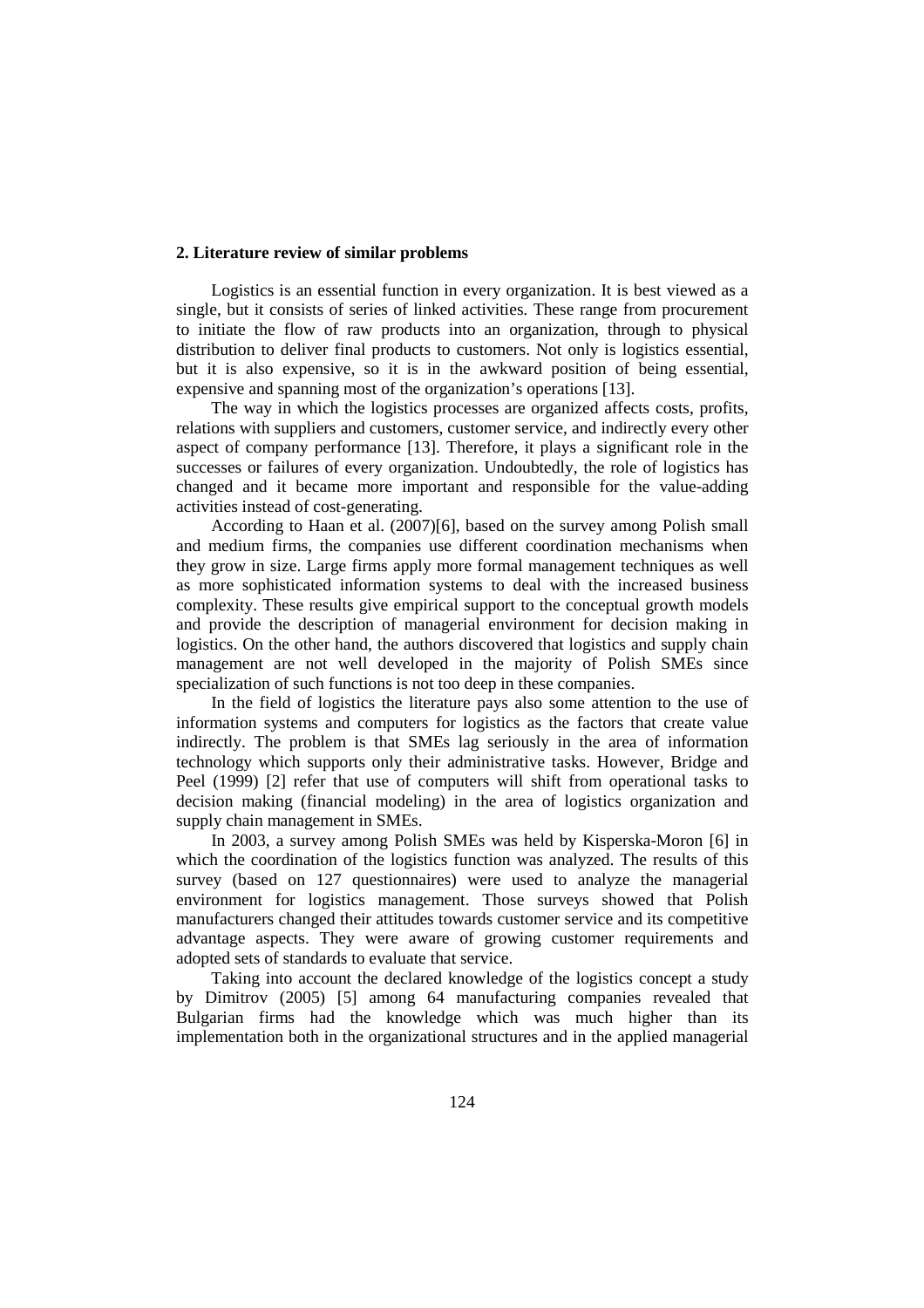practices. The investigated companies claimed also to have better knowledge of the supply chain management concept than logistics. We suppose that due to a similar level of economic development, the same economic transformation problems and location in Central and Eastern Europe these findings may also concern Polish companies.

The other research by Lehmusvaara and Huiskonen (1998) [10] held among process industry companies discovered the factors that can prevent companies from improving logistics operations. One of them was the lack of investments in control and physical systems including computer systems, equipment and working machines used in logistics. Even if the company had such systems it still did not solve the problem. The reasons were that the benefits of the systems were not realized by the users of the systems; the users were not able to operate with the systems; and finally the management did not require the employees to use these systems. Although this study was done more than 10 years ago, we expect that in case of Polish agribusiness companies these findings may be still valid.

# **3. Investments issues related to logistics**

During the last few decades, logistics developed from a supporting function to an important set of activities that create a great value added to companies. In order to create a value added every business needs investments. Investments, understood generally as company's expenses to increase its income in the future, however, are expensive. Investments require engaging own or borrowed capital. Therefore, in today's market conditions the choice of cost-effective concept of investing in particular processes is not an easy problem for the company.

#### The level of ongoing investments

In the survey we asked about company's level of ongoing investments taking into account the consumption of fixed capital which reflects the decline in the value of the fixed assets of enterprises due to normal wear, obsolescence and normal rate of accidental damage. We had four categories: (1a) companies, in which the value of investments exceeds the value of fixed capital consumption; (2a) companies, in which the value of investments is equal to the value of fixed capital consumption; (3a) companies, in which the value of investments is lower than the value of fixed capital consumption; (4a) companies, in which investments are not undertaken. There were also 9.5% companies, which couldn't be assigned to any category, because they did not answer the question about the scale of investment processes. Distribution of non-response was similar in the companies according their size. As a result we could assign 19.1% of companies to the 1a category, 30.8% to the 2a category, 28.8% to the 3a category, 11.8% to the 4a category, please see Table 1 for details.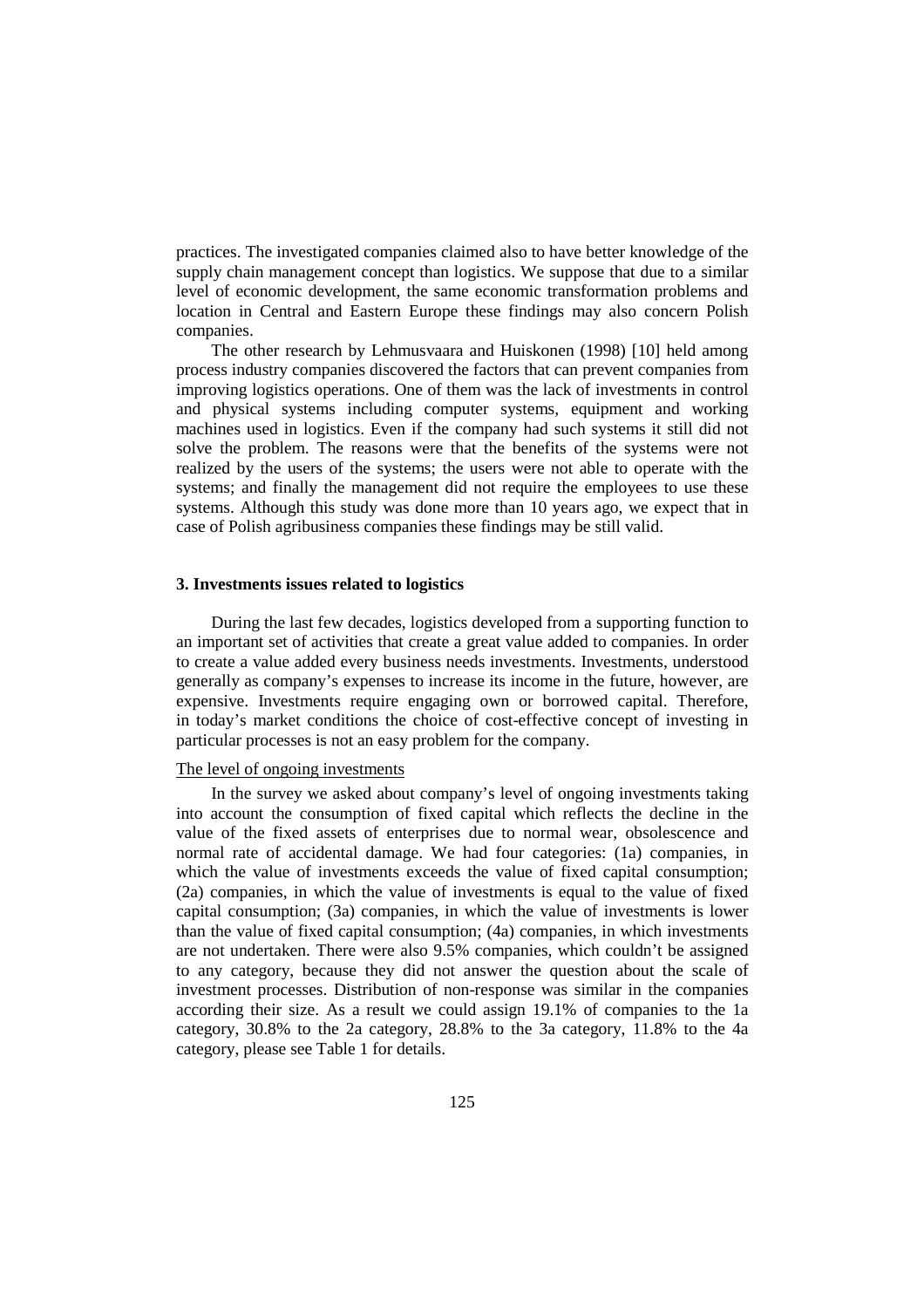**Table 1.** Distribution of answers to the question about the level of the investment processes in companies

| Investments scale                                                    | Count | Percent |
|----------------------------------------------------------------------|-------|---------|
| (1a) investments exceed the value of fixed capital consumption       | 97    | 19.1    |
| (2a) investments are equal to the value of fixed capital consumption | 156   | 30.8    |
| (3a) investments do not cover the value of fixed capital consumption | 146   | 28.8    |
| (4a) investments are not undertaken                                  | 60    | 11.8    |
| Not filled in                                                        | 48    | 9.5     |

At first, we were interested in the scale of investments by branch of the companies. This is because the survey was run in hard times as economics of many European countries faced slowdowns. Therefore, we were aware of the fact that crisis could directly or indirectly affects the position of a particular company or the entire branch. A crisis in one industry can have severe adverse effects on companies from completely different branches.

| <b>Branch</b>         | Investment | Count        | Percent |
|-----------------------|------------|--------------|---------|
| Meat                  | low        | 57           | 49      |
| Meat                  | high       | 59           | 51      |
| Fruits and vegetables | low        | 12           | 36      |
| Fruits and vegetables | high       | 21           | 64      |
| Fats and oils         | low        | 1            | 17      |
| Fats and oils         | high       | 5            | 83      |
| Milk                  | low        | 5            | 21      |
| Milk                  | high       | 19           | 79      |
| Cereal and starch     | low        | 20           | 54      |
| Cereal and starch     | high       | 17           | 46      |
| <b>Bakery</b>         | low        | 117          | 55      |
| <b>Bakery</b>         | high       | 95           | 45      |
| Other grocery         | low        | 19           | 42      |
| Other grocery         | high       | 26           | 58      |
| Animal feed           | low        | 9            | 69      |
| Animal feed           | high       | 4            | 31      |
| <b>Beverages</b>      | low        | 6            | 55      |
| <b>Beverages</b>      | high       | 5            | 45      |
| Tobacco               | low        | $\mathbf{1}$ | 100     |
| Not filled in         |            | 9            | 100     |
| Sum                   |            | 507          |         |

**Table 2.** Categorization of companies according to investments level and a branch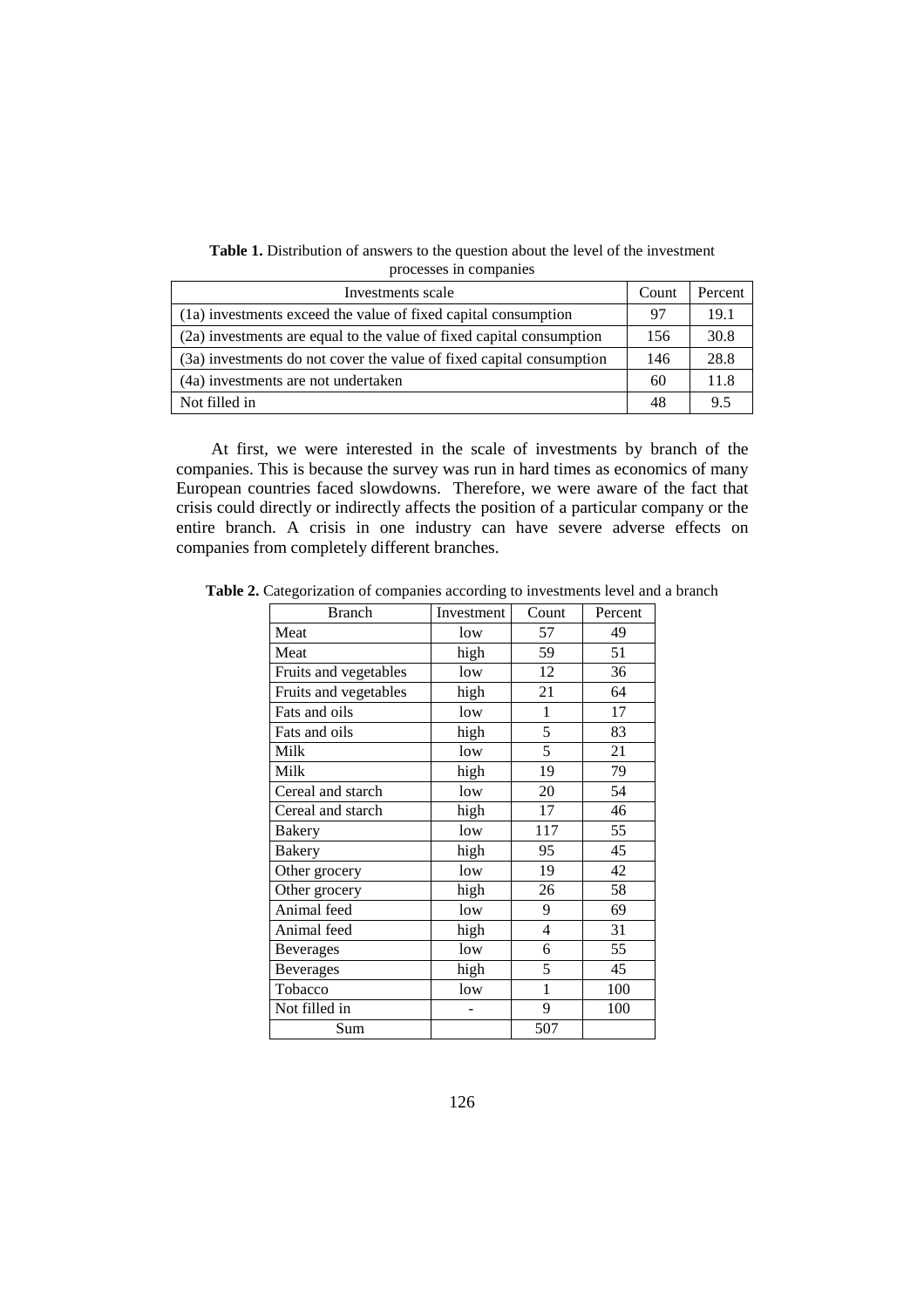To analyze the companies' situation taking into account the investments we distinguished two group of firms based on the scale of the investment processes. Companies that invested a lot, in which investments exceeded or were equal to the value of fixed capital consumption formed investment category "high". The other companies were assigned category "low", see Table 2 for details.

 It turned out that the largest scale of investments took place in companies operating in fats and oils industry (83%), milk processing (79%), fruits and vegetables (64%) and other grocery (58%).

The next step was to analyze the relations between the size of a company and the investment scale. We used a surface chart with percentage shares calculated as the number of items that fall into the categories of companies according to their size (A-D) and answers assigned to a particular category (1a-4a) divided by the group count. The crossing of the categories presents percentage (as interval) of the companies which fall into the particular category.



**Figure 1.** The percentage share of investments  $(1a - 4a)$  taking into account the size of the company  $(A - D)$ 

From Fig. 1 we can learn that the size of company is accompanied by the level of investment processes. Among large enterprises (D) there are between 35% and 40% of them, in which investments exceed the value of fixed capital consumption, see upper left corner of the figure with interval from 35% to 40%. In case of micro companies (A) we can find that investments do not cover the value of fixed capital for about 35%-40% of them. At the same time, between 15% and 20% of these companies declare that investments are not undertaken at all. Finally, only between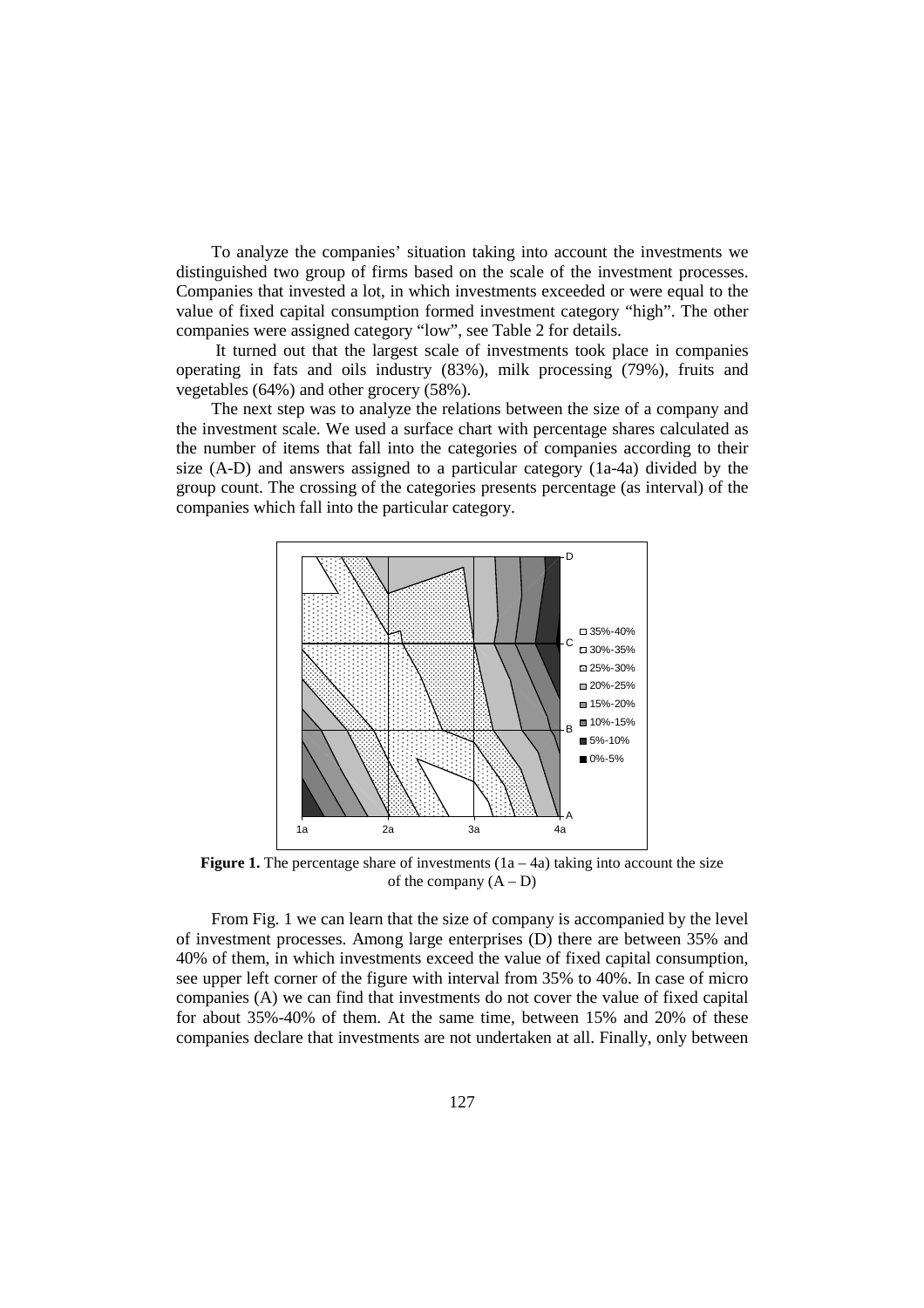5% and 10% of micro firms admitted that investments exceed the value of fixed capital consumption.

#### The knowledge of solutions for logistics

One of the conditions to obtain competitive superiority in a highly fragmented agribusiness market is to create a value added at every step of production process. Therefore, we believe that the logistics and supply chain management are the main components which are responsible for the excellence of whole company. It seems especially important for the food processing companies, which usually cooperate with many products providers and supplies its final products to many recipients. Nowadays, organization of logistics and supply chain management can be highly supported by wide range of IT systems (Thakur and Hurburgh, 2009). For instance, in small companies the use of information technology is limited to operational and administrative tasks while bigger companies use IT and available systems to support decision making and planning.

Introduction of information technology solutions to support logistics requires not only resources (money), but also a professional knowledge. Therefore, we asked companies in survey to choose their knowledge about logistic solutions offered by IT industry. There were four answers to choose: (1b) our knowledge is on sufficient level, (2b) our knowledge is usually sufficient (3b) sometimes we lack knowledge (4b) our knowledge is definitely too small. There were also 5.1% companies, which couldn't be assigned to any category, because they did not answer the question. Distribution of non-response was similar in the companies according their size. For details, please see Table 3.

| The knowledge of solutions for logistics | Count | Percent |
|------------------------------------------|-------|---------|
| (1b) knowledge is on sufficient level    | 97    | 19.1    |
| (2b) knowledge is usually sufficient     | 190   | 37.5    |
| (3b) sometimes we lack knowledge         | 114   | 22.5    |
| (4b) knowledge is definitely too small   | 80    | 15.8    |
| Not filled in                            | 26    | 5.1     |

**Table 3.** Distribution of answers to the question about the knowledge on solutions for logistics

To analyze the relations between the size of a company and the knowledge of solutions dedicated to logistics we used a surface chart with percentage shares calculated as the number of companies according to their size (A-D) and the number of answers assigned to a particular category (1b-4b) divided by the group count.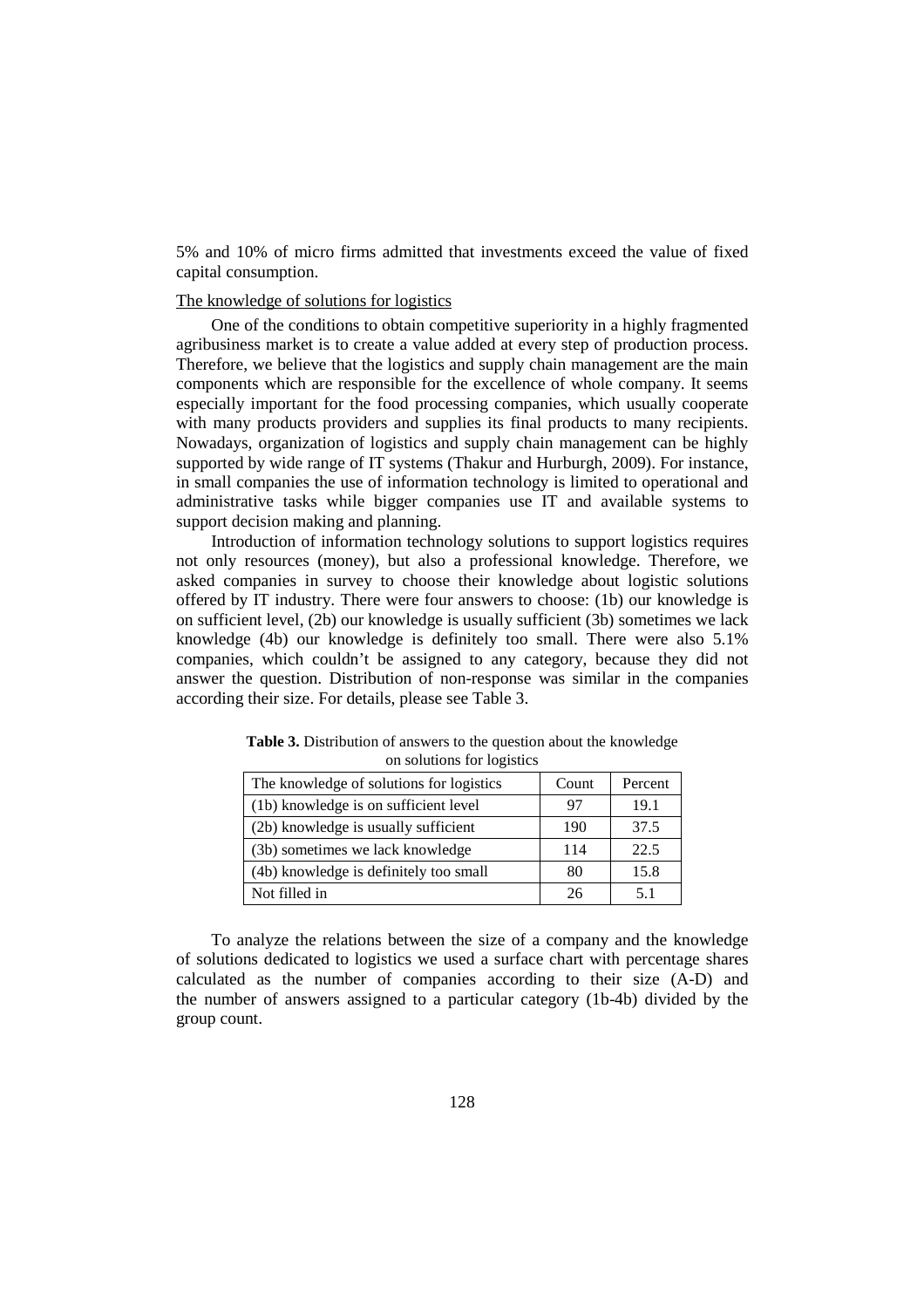

**Figure 2.** The percentage share of the knowledge of logistic solutions  $(1b - 4b)$  taking into account the size of the company  $(A - D)$ .

In Figure 2 we can see that companies' evaluated their knowledge of logistic solutions as usually sufficient (category 2b). However, there is a relation between the company size and the percentage of answers in 2b category. Such progressive concentration of declaration round the 2b category, which grows up with the size of the company can be interpreted as a growth of declared level of knowledge of logistic solutions due to the growth of company size.

#### Plans regarding logistics

In the survey the respondents were also asked about their plans and intentions regarding the logistics in company. There were 10 categories to choose from (multiple choice): (1) Implementation of IT solutions; (2) Implementation of activity based costing system for logistics; (3) Investment in warehouses; (4) Investments in transportation means; (5) Outsourcing of warehouses; (6) Outsourcing of transport; (7) Investments in packaging equipment; (8) Centralization of logistics tasks by setting up the logistics department; (9) Participation in special courses, trainings and studies connected with logistics; (10) Other investments.

Not surprisingly, the results showed that the priority for the companies is to invest in transportation means (vehicles), regardless the company size. This finding is consistent with other research by LaLonde et al. (2007). They found, based on regular surveys that transportation is the most commonly included activity in logistics, and therefore it is the main factor that is subject to investment. In our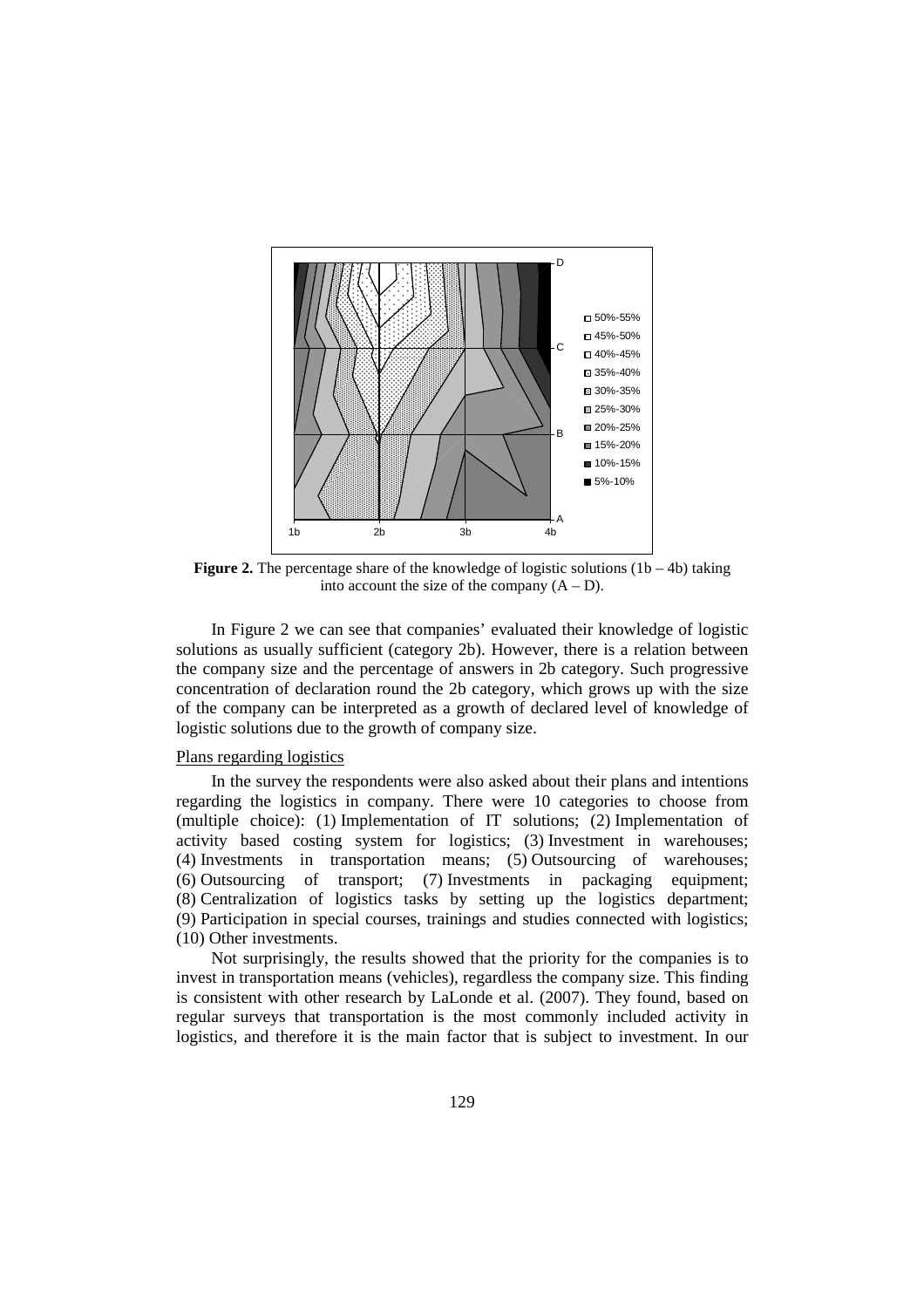survey, we have found that more than a half of the companies (52.5%) are planning to invest in transportation means.

The other important issues for the companies are: investments in warehouses (26.4%), investments in packaging equipment (26.0%) and implementation of computer aided solutions and information technologies (20.5%). Noticeable is that with the size of the company the attitude to invest in particular area also is greater. For instance, only 1.6% of micro firms (A) declare investments in information technologies to support logistics. In case of small companies (B), 16.4% of them see the need to invest in information technologies. Continuing, 37% of medium firms (C) want to invest in IT solution, and finally, 48.3% of large companies (D) are interested in computer solutions.

We continued our analysis to find out how many different areas as a subject to invest were chosen by respondents. Fig. 3 presents the findings.



**Figure 3.** The percentage share of companies which declared plans and intentions to invest in logistics solutions in given areas  $(0 - 9)$ . Where answer 0 means that the company is not willing to invest, 9 means that company plans to invest in nine different areas *Source:* Authors' elaboration based on survey data

One-fifth of the companies (20.3%) declared having no plans or intentions regarding implementation of logistic solutions. These are micro and small companies that do not plan expenditures on logistics. Slightly more than one-third (35.7%) of the companies is going to invest in just one area. This is particularly true for micro and small companies in which 42% and 40.1% of them respectively, have chosen only one filed to invest.

Plans to implement solutions to support logistics in more than two areas appear more frequently among medium and large companies. In particular, 30% of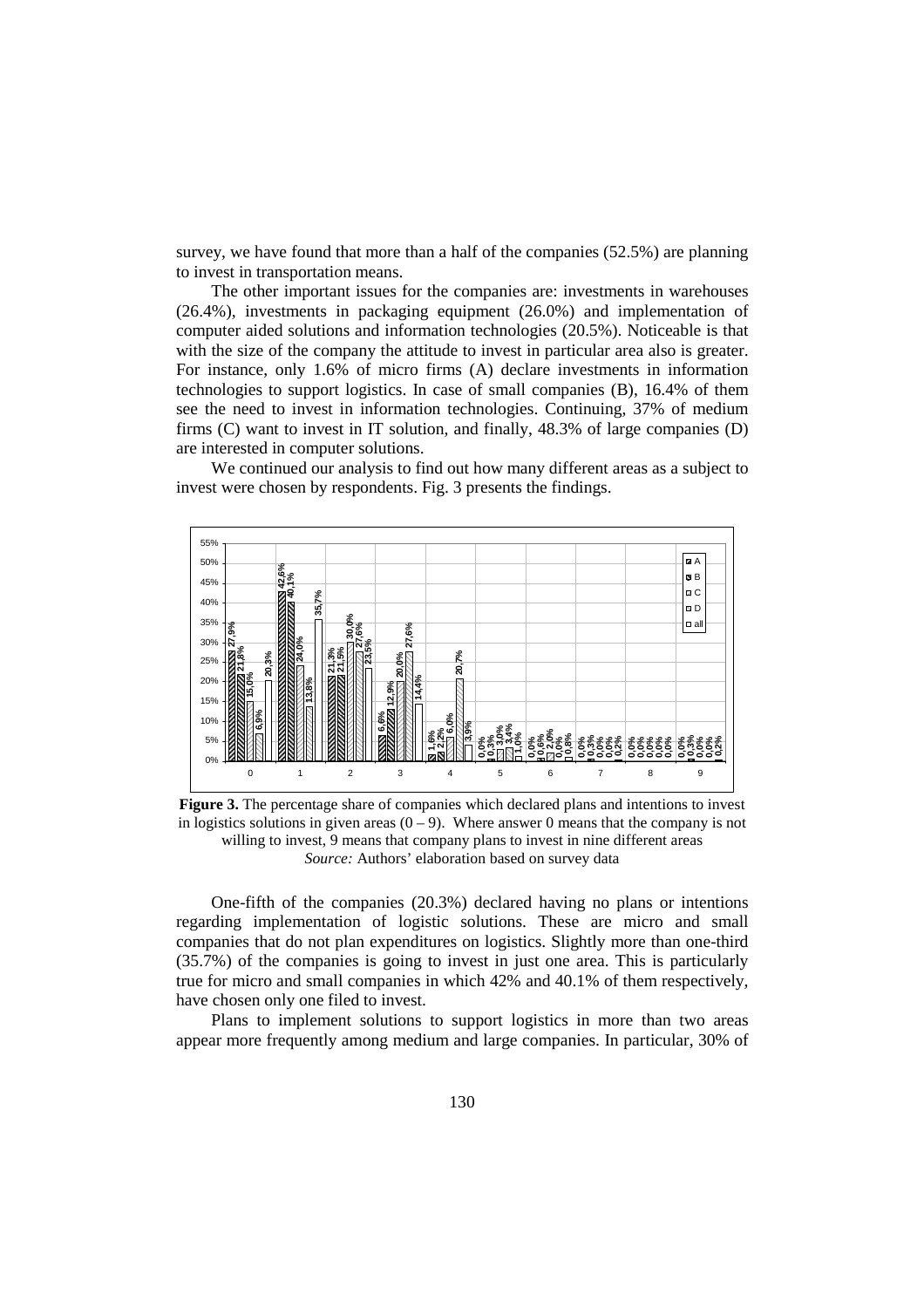medium and 27.6% of large companies declare investments in two different fields. Taking into account investments in three areas of logistics we found that 20% of medium and 27.6% of large companies had such intentions. Finally, 20.7% of large enterprises considered to support four different aspects of logistics.

#### **4. Conclusions**

This paper has been aimed at presenting the state of Polish agribusiness companies concerning the investments related to logistics. The objective was to shed light on three issues: (1) The level of logistics investments among agribusiness companies; (2) The knowledge of the solutions for logistics; (3) The plans to acquire new solutions for logistics. Instead of proving specific research hypotheses' concerning the logistics issues we rather intended to present general picture of Polish agribusiness companies. Realization of the research objectives seems to be very important for a thorough diagnosis of logistics systems and to indicate possible directions of improvement on this field.

The major findings of our research in the area of logistics are as follows:

- 1) The results of investigations show that in agribusiness sector the scale of investments grow up together with the size of company. In case of large and middle companies there are majority of such firms, in which the scale of logistic investments is equal or exceed the value of fixed capital consumption.
- 2) Taking into account the branch of the companies we could find that some of them invest much more than others. It turned out that the biggest scale of investment processes (calculated as percentage of companies investing at least to cover the fixed capital consumption) took place in companies operating in fats and oils industry (83% of them invested), milk processing (79%), fruits and vegetables (64%) and other grocery (58%).
- 3) The declared knowledge of the logistics solutions is usually perceived as sufficient. In particular, there is a relation between the company size and the growing number of respondents indicating sufficient level of their knowledge.
- 4) When it comes to plans regarding the logistics a certain relation between the size of the company and the number of positive declarations was apparent. In eight out of ten categories of possible investments the percentage share of companies grew up together with the size of the company. Not surprisingly, the results showed also that the priority for the companies is to invest in transportation means (vehicles), regardless the company size. One-fourth of companies declared investments into warehouses as well as packaging equipment. One fifth of companies mentioned about the plans to implement computer solutions.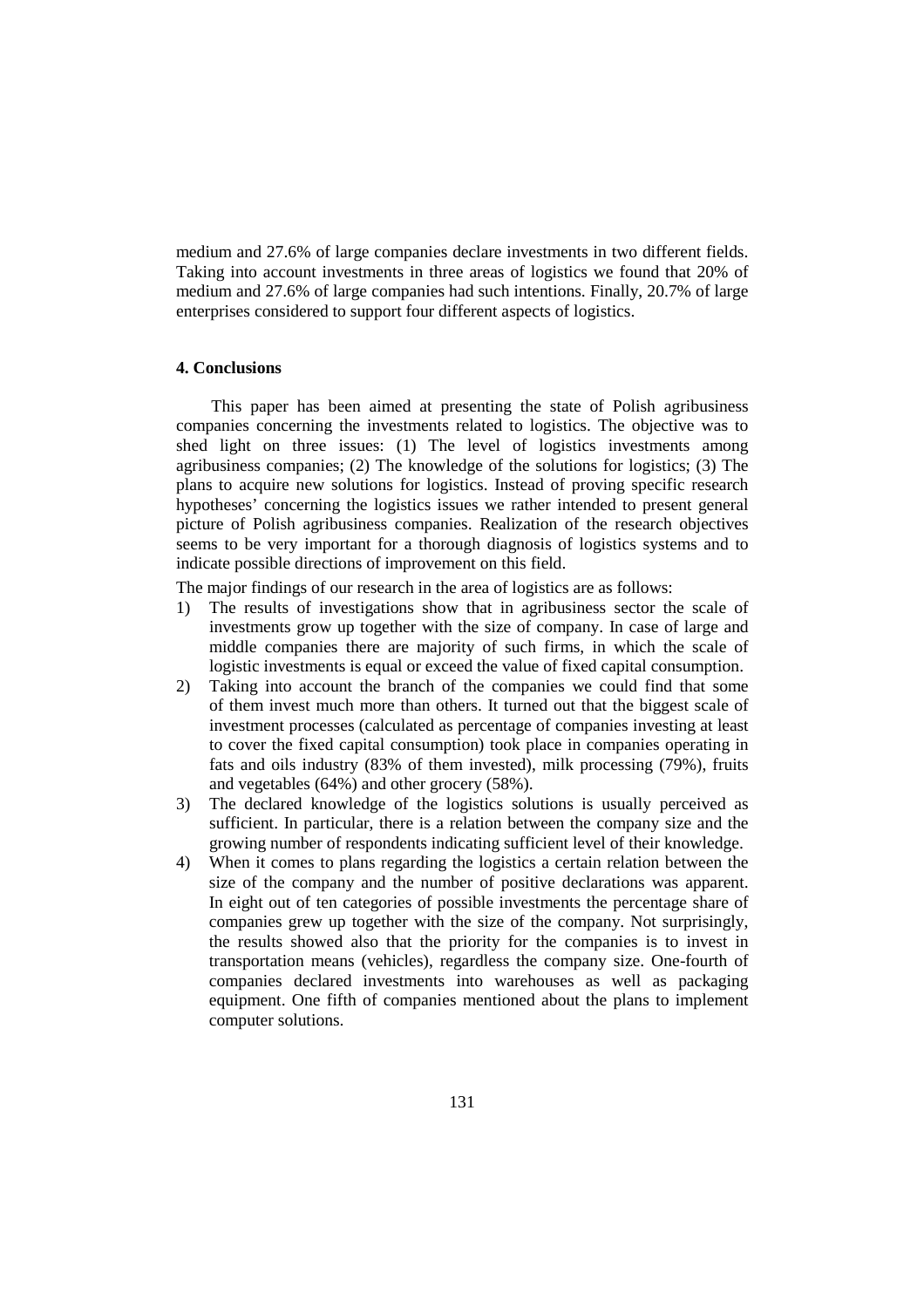The overall results of the research suggest that most of the Polish agribusiness companies are aware of the fact that today's competitive market environment requires investment efforts. These efforts should lead to the creation of the value added for the customers and the company. Our studies indicate that the scale of investments, the knowledge of the solutions for logistics and finally the plans to acquire new solutions for logistics are the domain of large companies. This is due to the fact that many of small companies operate in a very traditional way [6], not attempting to create logistics solutions to reduce the costs and to help them operate more effectively. Our work confirmed also that logistics and supply chain management are not well developed in the majority of Polish agribusiness companies. This is not surprising for micro and small companies in which specialization of different functions (including logistics) is operated by one or two staff members.

#### *REFERENCES*

- [1] Blaik P., Matwiejczuk R. (2009) *Logistic processes and potentials in a value chain.* LogForum 5, 2, 2.
- [2] Bridge J., Peel M. (1999) *Research note: a study of computer usage and strategic planning in the SME sector*. International Small Business Journal 17, 82–87.
- [3] Central Statistical Office in Poland (2010) *The National Agricultural Census results, conducted in autumn 2010* (www.stat.gov.pl).
- [4] Davis J.H., Goldberg R.A. (1957) A *Concept of Agribusiness*. Division of Research. Graduate School of Business Administration, Harvard University Press, Boston, USA, MA.
- [5] Dimitrov P. (2005) *Logistics in Bulgarian manufacturing companies*. International Journal of Production Economics 93–94, 207–215.
- [6] Haan J., de Kisperska-Moron D., Placzek E. (2007) *Logistics management and firm size; a survey among Polish small and medium enterprises*. International Journal of Production Economics 108, 119–126.
- [7] Kisperska-Moron D. (2005) *Logistics customer service levels in Poland: Changes between 1993 and 2001*. International Journal of Production Economics 93–94, 121–128.
- [8] LaLonde B.J., Ginter J.L., Stock J.R. (2007) *The Ohio State University 2007 survey of career patterns in logistics*, www.cscmp.org.
- [9] Latruffe L., Balcombe K., Davidova S., Zawalinska K. (2005) *Technical and Scale efficiency of Crop and Livestock Farms in Poland. Does Specialisation Matter?*  Agricultural Economics 32 (3), 281−296.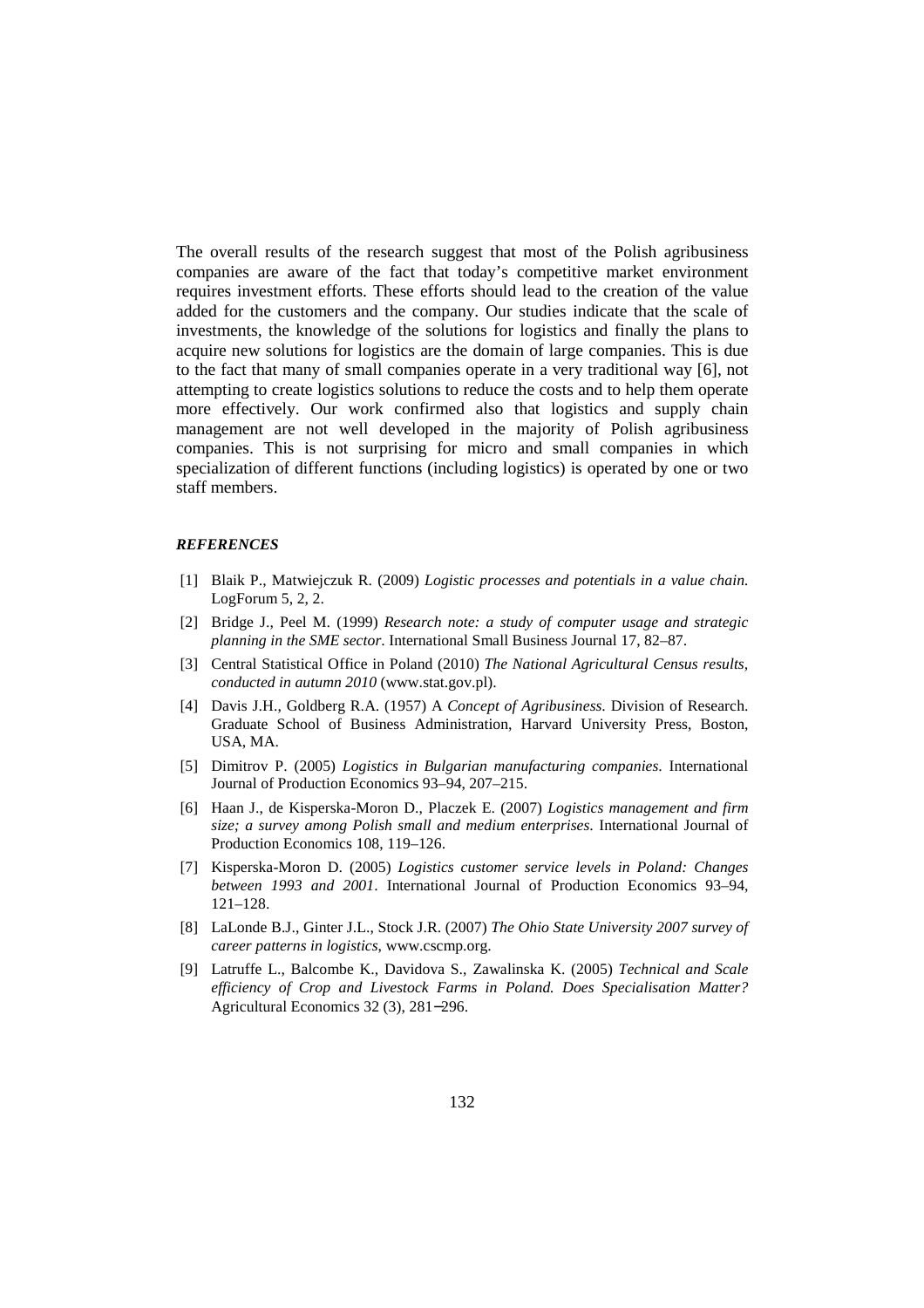- [10] Lehmusvaara A., Huiskonen J. (1998) *What prevents companies from improving logistics operations: Some empirical findings.* International Journal of Production Economics 56-57, 389-396.
- [11] Mangina E., Vlachos I. (2005) *The changing role of information technology in food and beverage logistics management: beverage network optimization using intelligent agent technology*. Journal of Food Engineering 70, 403–420.
- [12] Thakur M., Hurburgh C. (2009) *Framework for implementing traceability system in the bulk grain supply chain*. Journal of Food Engineering 95, 617–626.
- [13] Waters D. (2008) *Supply Chain Management An Introduction to Logistics*. Palgrave Macmillan.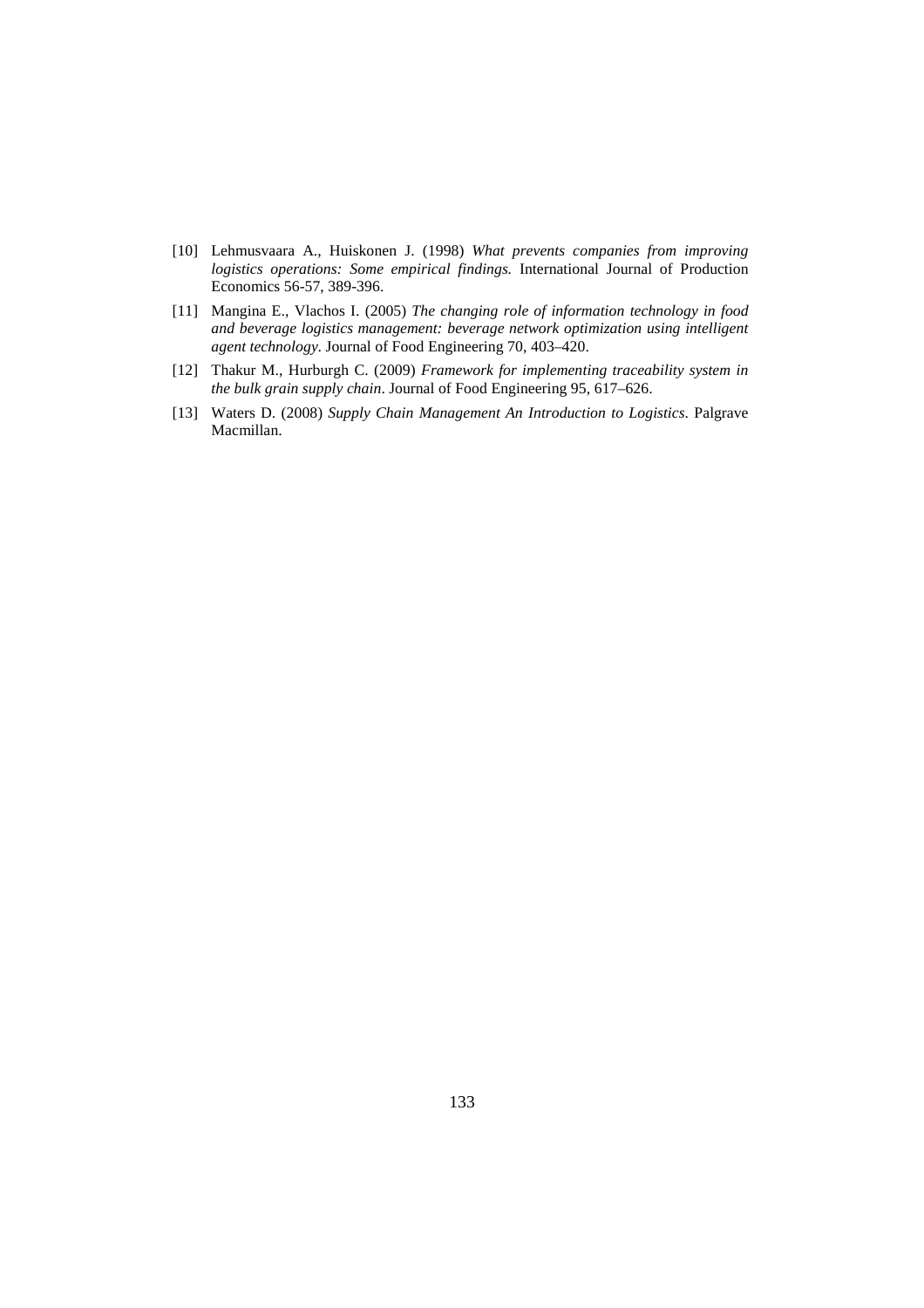INFORMATION SYSTEMS IN

MANAGEMENT Information Systems in Management (2014) Vol. 3 (2) 134–144

# **INFORMATION SECURITY MANAGEMENT SYSTEMS IN MARSHAL OFFICES IN POLAND**

DOMINIKA LISIAK-FELICKA<sup>a)</sup>, MACIEJ SZMIT<sup>b)</sup>

a) *Department of Computer Science in Economics,Faculty of Economics and Sociology, University of Łódź* b) *Corporate IT Security Agency,Orange Labs Poland* 

The article presents results of a survey concerning Information Security Management Systems (ISMS), which was conducted in Marshal Offices between December 2012 and April 2013. Survey questionnaires were sent to all sixteen Marshal Offices in Poland. The aim of the research was identifying in which government offices information security management systems are implemented, according to which standards are developed and certified and gathering information about factors facilitate the implementation of the ISMS, problems encountered in the implementation of this system and documentation concerning information security.

Keywords: information security, information security management systems, information security policy

#### **1. Introduction**

Managing information safety and security [2], [4], [7], [9],[10], [11], [16] in all kinds of organizations is a big challenge for contemporary organizations and institutions.

Information Security Management System (ISMS) is defined in ISO/IEC 27000 standard as part of the overall management system, based on a business risk approach, to establish, implement, operate, monitor, review, maintain and improve information security (see: 2.23. in [5]). According to the standard scope, the stand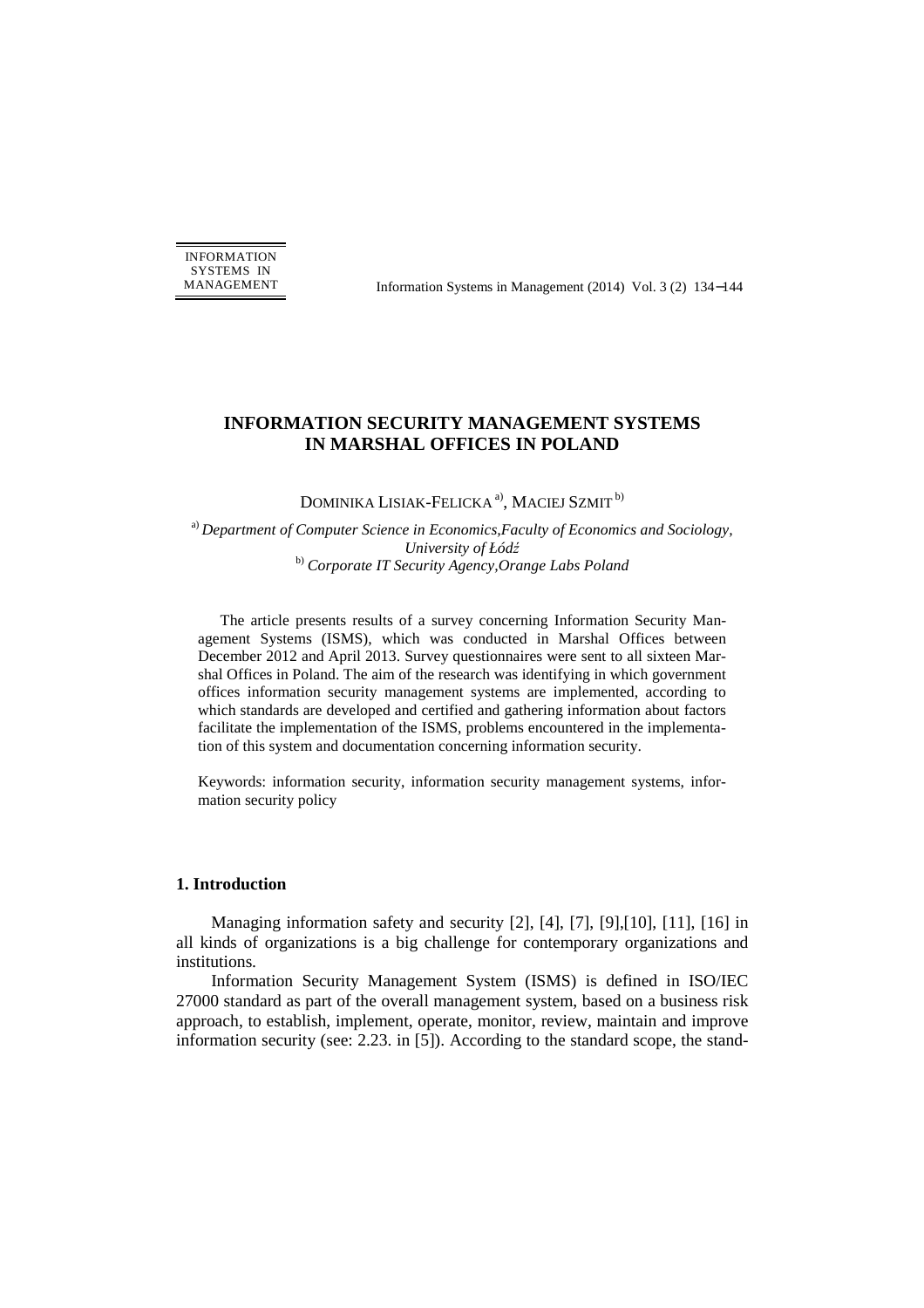ard 27k family is applicable to all types of organization (e.g. commercial enterprises, government agencies, non-profit organizations). In the field of research concerns the marshal offices [18].

Particularly interesting, from the point of view of research, a group of organizations that decide to implement the ISMS are public administration offices. First and foremost – as opposed to individual commercial organizations all are forced to various contacts with the administration, and so information security in offices corresponds directly to the security of citizens. Secondly, the government offices have a strictly defined scope of its tasks and competencies, so it is easy to conduct a comparative analysis on information security management in different offices, the role of the "specifics" so important in commercial organizations is minimum in offices  $[1]$ ,  $[8]$ ,  $[15]$ . Thirdly, finally – last but not least – offices, in accordance with the principles of the access to public information, are particularly convenient research material, and although the practice shows that the tendency to hide information is present among the workers of offices, however, the responsiveness of research organizational units of public administration is definitely higher than in the case of commercial organizations.

#### **2. Aim of the research**

The research had primarily cognitive objective, that was (apart from identifying in which government offices are implemented information security management systems, according to which standards are developed and certified) answer the following questions: the reasons why respondents did decide (or not) to implement and certification of ISMS, how long it took to implement the ISMS, identify problems encountered in the implementation of this system, whether they could count on the support of the state administration bodies, which factors facilitate the implementation of the ISMS, which the operations relating to the operation of the ISMS have the most problems, what documentation concerning information security has been implemented in these units, together with the brief overview of the application, whether the administrator of information security has been appointed, and how often safety reviews has been conducted.

The survey is a part of our investigations concerning selected aspects of cybersecurity in government organizations in Poland [12].

#### **3. Method of the research**

The research was conducted using a survey questionnaire. For all marshal offices a letter asking for help in the implementation of a scientific study by completing a questionnaire was sent. The content of the letter was posted a link to the ques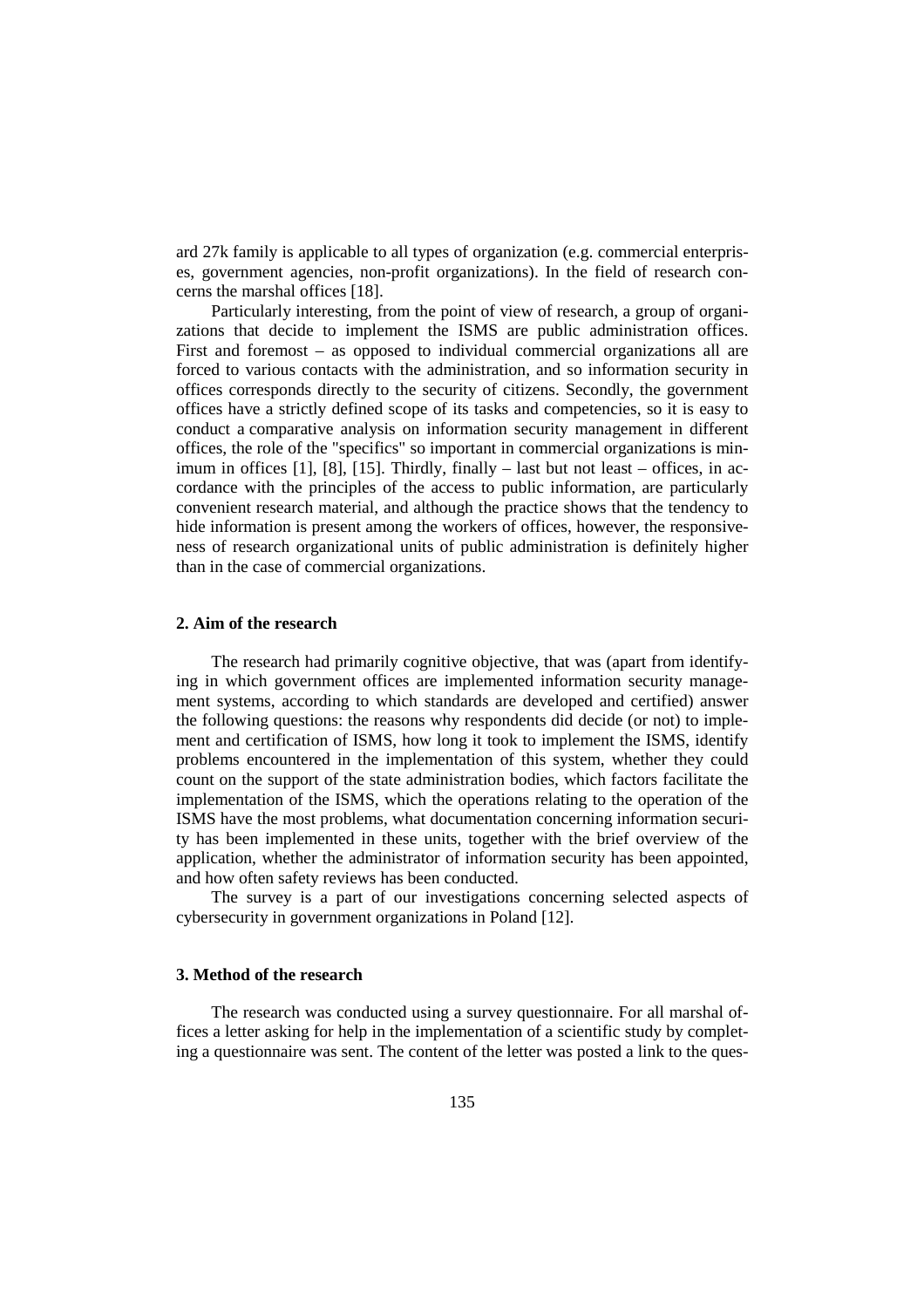tionnaire in electronic form, which is located on a server google.com. The annex to the letter with a questionnaire in Microsoft Word file was also sent. In the course of the research numerous telephone and e-mail contacts with officials was conducted.

Obtained 13 positive responses. The Office of the Marshal of Podlaskie Voivodeship sent written notice of the lack of interest to participate in the survey, two offices (The Office of the Marshal of Lower Silesia Voivodeship and the Office of the Marshal of Kuyavian-Pomeranian Voivodeship), despite numerous telephone and email communications from investigator, did not submit any response.

#### **4. Results of the research**

Among the 13 marshal offices, in nine the information security management system is implemented. In the four offices (The Office of the Marshal of Lublin Voivodeship, The Office of the Marshal of Łódź Voivodeship, The Office of the Marshal of Silesian Voivodeship, The Office of the Marshal of Świętokrzyskie Voivodeship), such a system does not work and in the past had not been attempts to implement it (see Figure 1).



**Figure 1.** Information security management systems in Marshal Offices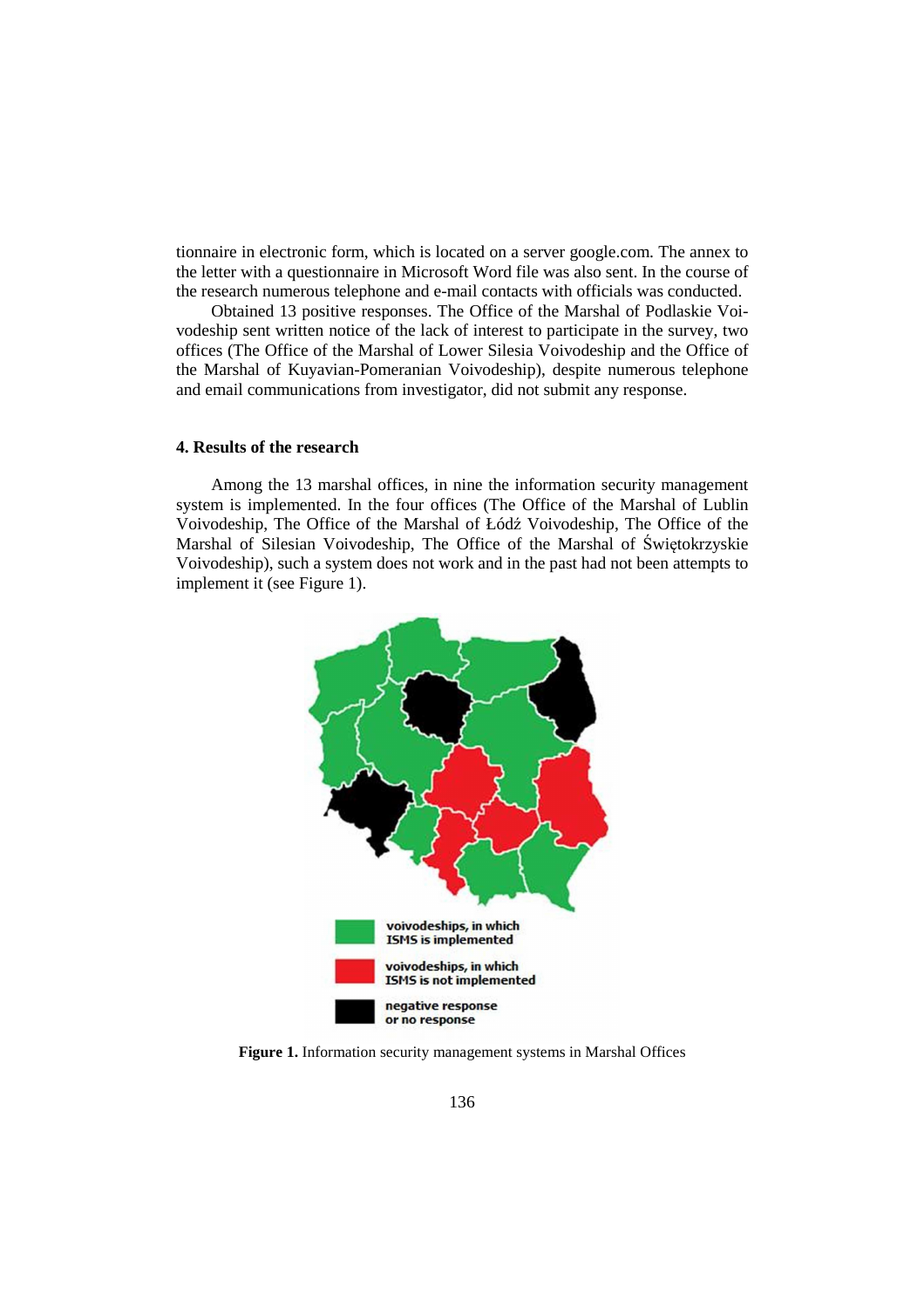The reasons, why the officials did not take such action, include: lack of funds, lack of time and lack of sufficient knowledge. The reason, why the Marshal Office of the Silesian Voivodeship, was not implemented ISMS is implementation of partial solutions in the field of safety management, which in the opinion of officials are now sufficient due to the nature of the Office.

Seven of the nine implemented Information Security Management Systems – were developed by the recommendations of the standards, including five offices were using PN-ISO/IEC 17799, and two offices ISO/IEC 27002. Detailed answers to the survey questions in this area are presented in Table 1.

| Voivodeship, in which is the<br>Marshal Office | The system<br>developed by the<br>recommendations of<br>the standards | The system<br>developed by the<br>recommendations of<br>the standards | The system certified<br>compliant with the<br>standard |
|------------------------------------------------|-----------------------------------------------------------------------|-----------------------------------------------------------------------|--------------------------------------------------------|
| Lubusz Voivodeship                             | <b>Yes</b>                                                            | <b>ISO/IEC 27002</b>                                                  | <b>PN-ISO/IEC 27001</b>                                |
| Lesser Poland Voivodeship                      | <b>Yes</b>                                                            | <b>ISO/IEC 27002</b>                                                  | <b>PN-ISO/IEC 27001</b>                                |
| Masovian Voivodeship                           | <b>Yes</b>                                                            | <b>PN-ISO/IEC 17799</b>                                               | <b>PN-ISO/IEC 27001</b>                                |
| Opole Voivodeship                              | Yes                                                                   | <b>PN-ISO/IEC 17799</b>                                               |                                                        |
| Subcarpathian Voivodeship                      | N <sub>o</sub>                                                        |                                                                       |                                                        |
| Pomeranian Voivodeship                         | <b>Yes</b>                                                            | <b>PN-ISO/IEC 17799</b>                                               |                                                        |
| Warmian-Masurian Voivodeship                   | Yes                                                                   | <b>PN-ISO/IEC 17799</b>                                               |                                                        |
| Greater Poland Voivodeship                     | N <sub>o</sub>                                                        |                                                                       |                                                        |
| West Pomeranian Voivodeship                    | Yes                                                                   | <b>PN-ISO/IEC 17799</b>                                               |                                                        |

**Table 1.** Development and certification of information security management systems

Only in three offices decided to certify the information security management system according to PN-ISO/IEC 27001.

In offices where decided not to certify the ISMS, indicated the following reasons for not taking such action:

- certification does not affect the quality of the information security management (3 answers),
- it is a time-consuming project (2 answers),
- it is an expensive proposition (2 answers).

Respondents from all offices which certify the ISMS said they had decided on this because certification has an impact on the quality of information security management. Also examined the ISMS implementation time. Accordingly, the three offices have identified it as belonging to the range of 6-12 months, one – 12-18 months and four for more than two years.

For the success factors and problems with the implementation of the ISMS [1] respondents indicated respectively, as a source of problems: lack of use of formal methods of implementation of the system (4 answers), lack of substantive preparation workers (3 answers), too extensive documentation (3 answers), insufficient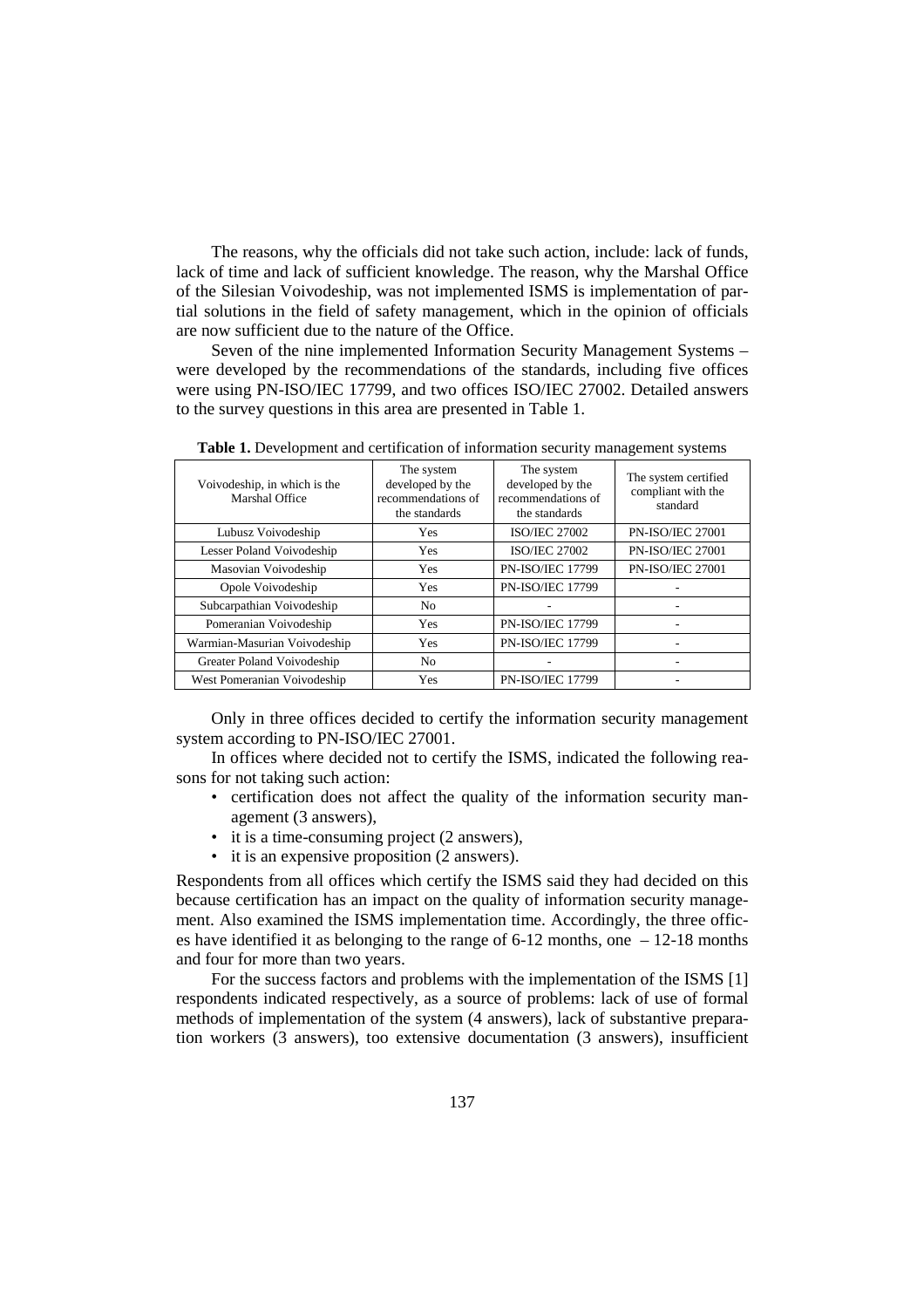financial resources (3 answers), lack of experience of the certification body (1 answer).

Only three offices of the nine implementing an Information Security Management System [3] were able to count on the support of the state administration bodies. The stages in which the aid was granted: the establishment information security management system (2 answers), implementation and operation of information security management system (1 answer), monitoring and review of information security management system (2 answers), maintaining and improving information security management system (1 answer), no aid (6 answers).

Only one of the officials showed what this aid consists of:

- The Internal Security Agency and the Inspector General for the Protection of Personal Data supports employees of public administration in the establishment of information security management systems,
- Training own officers and employees, participated in training sessions and conferences organized by other entities,
- Advice and current aid,
- Portals of programs in support the workers on security, guides, explanations, and above all, the database of current legislation and guidelines,
- Visits, audits, inspection, accreditation, certification, etc'.

In another question, the officials indicated which of these factors facilitate the implementation of Information Security Management System. Evaluation factors are shown in Figure 2.



**Figure 2.** Evaluation of factors that facilitate the implementation of the ISMS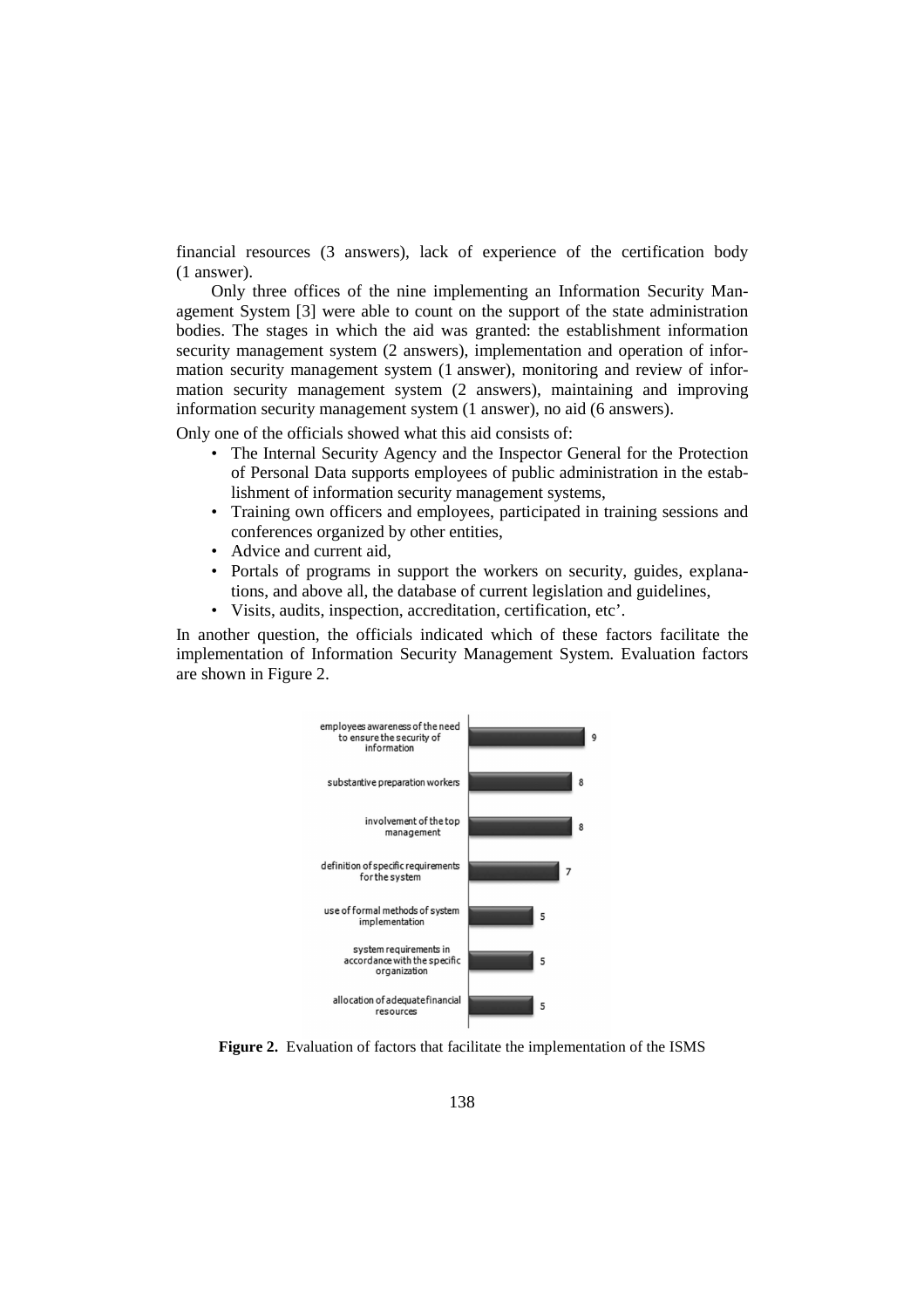High rating factors: employees awareness of the need to ensure the security of information and involvement of the top management is was highlighted by the comments of an official: 'The commitment and staff awareness of information security requirements is crucial for the proper functioning of the system. This is achieved by, among others, properly implement the planned course of internal and external training, internal controls, etc.

According to officials, the implementation of Information Security Management System has a positive effect on the unit, especially can increase the level the information security, raising the employees awareness of information security management, is necessary and beneficial. The three officials also indicated that it is an expensive venture (Figure 3).



**Figure 3.** Opinion on the ISMS implementation

Respondents also indicated the steps on the operation of the Information Security Management System, which have the most problems. The results are shown in Figure 4.

One official also indicated a problem with 'too frequent regulatory changes and changes in the organizational and staffing (though this is inevitable and should be taken them continuously into account)'. This comment, however, should be included under question concerning problems with the implementation of the system.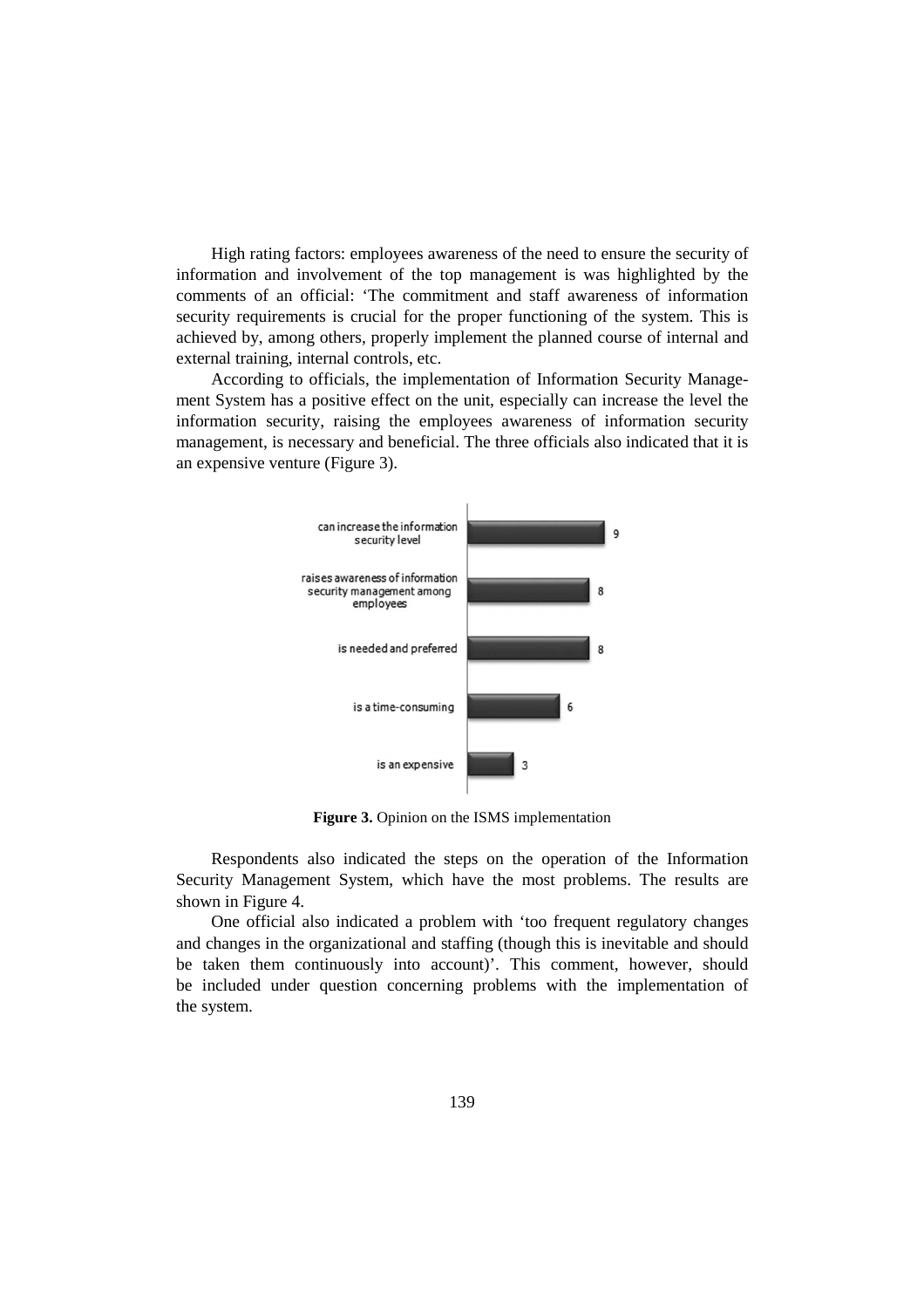

**Figure 4.** Actions on the operation of the ISMS, which officials have the most problems

Another survey questions focused on conducting documentation. Among the 13 surveyed offices, 12 have developed and implemented an information security policy that contains the policy of protection of personal data in accordance with the requirements of the Law on the Protection of Personal Data [18], [13], [17] and the one of the offices (The Marshal Office of Subcarpathian Voivodeship) has only a policy of protection of personal data in accordance with the requirements of the Law on the Protection of Personal Data [19]. Table 2 presents the characteristics of each document.

Also in each of the 13 units are conducted the security reviews. The frequency of these inspections is shown in Figure 5.

In all of the 13 offices the information security administrators were established and training for employees of the implemented information security policy / protection of personal data policy were conducted.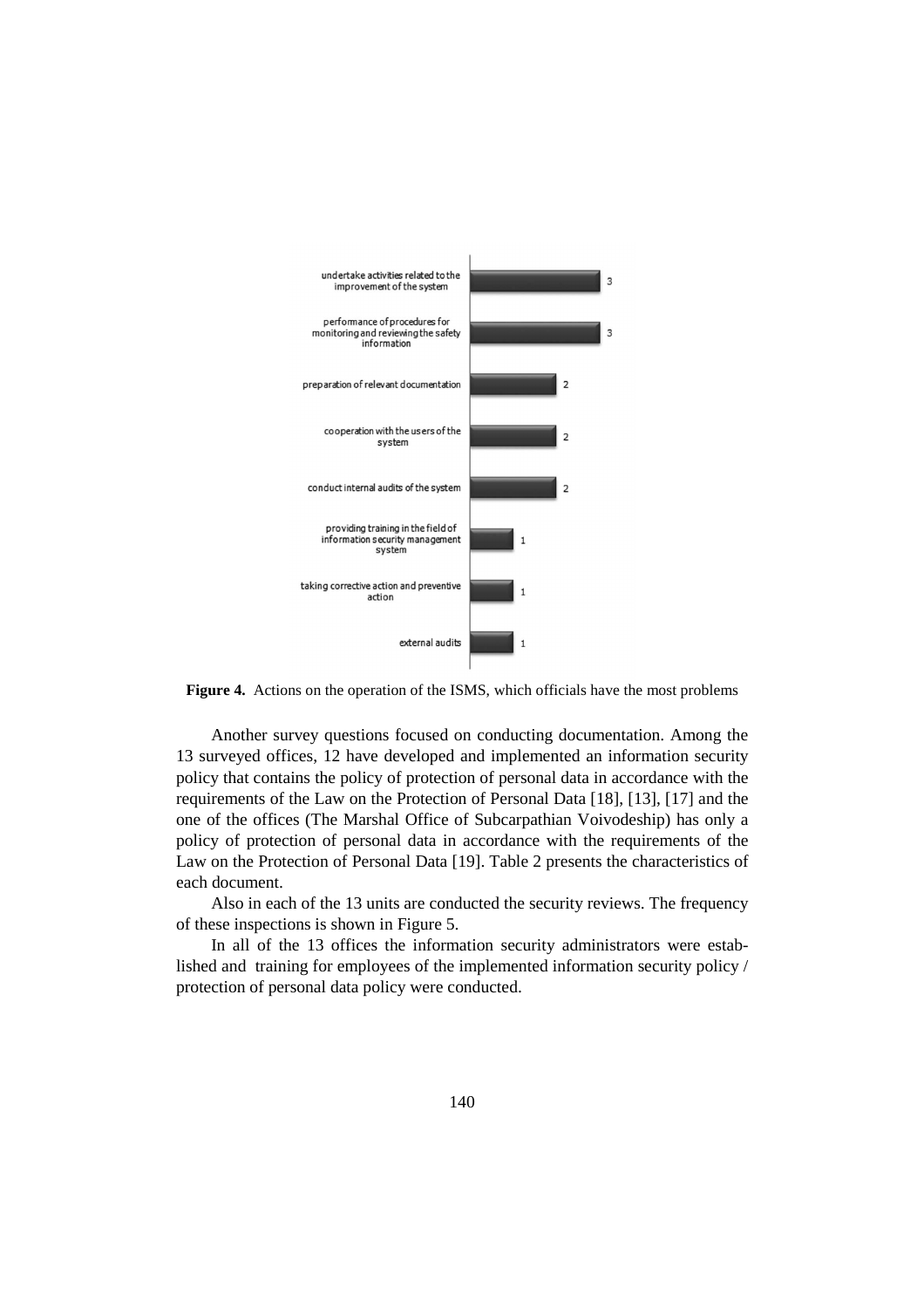| Voivodeship, in which<br>is the Marshal Office | Structure                                      | Approximate<br>number of pages | Last updated                             | Disclosure of<br>document          |
|------------------------------------------------|------------------------------------------------|--------------------------------|------------------------------------------|------------------------------------|
| Lublin Voivodeship                             | the main document<br>with attachments          | 102                            | 2012-07-03                               | Only some parts<br>of the document |
| Lubusz Voivodeship                             | the main document<br>with attachments          | 67                             | 2011-08-16                               | Yes                                |
| Łódź Voivodeship                               | the main document<br>with attachments          | 81                             | 2012-06-14                               | Yes                                |
| Lesser Poland<br>Voivodeship                   | the main document<br>with attachments          | 50                             | $2012 - 10 - 30$                         | Only some parts<br>of the document |
| Masovian Voivodeship                           | the main document<br>with attachments          | 200                            | 2011-12-28<br>currently being<br>updated | Only some parts<br>of the document |
| Opole Voivodeship                              | the main document<br>with attachments          | 62                             | 2011-06-30                               | Yes                                |
| Subcarpathian<br>Voivodeship                   | the main document<br>with attachments          | 43                             | 2012-04-30                               | Yes                                |
| Pomeranian<br>Voivodeship                      | the main document<br>with attachments          | 140                            | 2012-04-10                               | Yes                                |
| Silesian Voivodeship                           | the main document<br>with attachments          | 110                            | 2012-10                                  | Only some parts<br>of the document |
| Świętokrzyskie<br>Voivodeship                  | the main document<br>with attachments          | 126                            | currently being<br>updated               | Yes                                |
| Warmian-Masurian<br>Voivodeship                | the main document<br>with attachments          | 68                             | $2011 - 11 - 21$                         | Only some parts<br>of the document |
| <b>Greater Poland</b><br>Voivodeship           | the main document<br>with attachments          | 105                            | 2009-08-05<br>currently being<br>updated | Yes                                |
| West Pomeranian<br>Voivodeship                 | the separate<br>procedures and<br>instructions | about 120                      | 2013-02-22                               | Yes                                |

**Table 2.** Characteristics of information security documentation in Marshal Offices



Figure 5. Frequency of the security reviews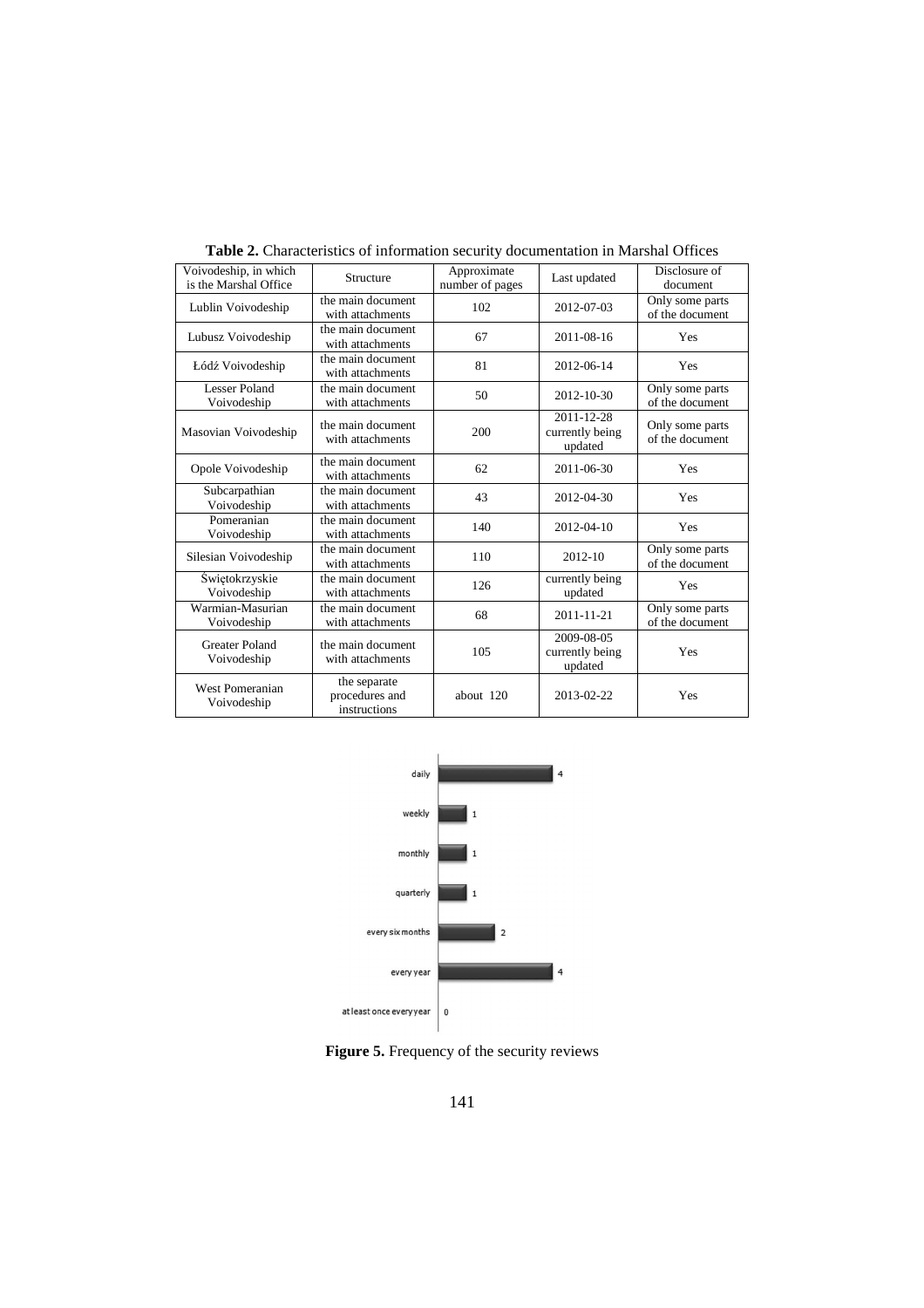#### **5. Conclusion**

On the basis on the results of the research it can be concluded, that the issues related to information security are known for officers, especially in the field of personal data protection. All offices have examined the relevant documentation, in each unit the information security administrator was appointed, all units have adequate physical security of access to information and appropriate security systems. Therefore officials are performing tasks in field of personal data protection [14], [19].

In 9 offices, from 13 participating in the research, was implemented information security management systems. The main reasons for which other entities involved in the study did not implement such a system are: lack of funds, lack of sufficient knowledge and lack of time. The first two mentioned tend to be understood. Typically, any action aimed at improving a process at the office, are not made because of the limited budget, or lack of proper training. The last reason is due to poor organization of work and lack of willingness to take on new tasks by the officials.

Based on the responses obtained from the offices in which the information security management systems is implemented, key success factors have been identified to implement the ISMS. These include: employees awareness of the need to ensure the security of information, involvement of the top management, definition of specific requirements for the system, substantive preparation workers.

Therefore, in order to achieve the successful implementation of an ISMS it is necessary to continue raising awareness for employees of all levels of the organization and their respective substantive preparation. This can be achieved through the participation of officials in various training courses in the field of information security. In addition, the subject matter should be addressed in different conferences, involving representatives of the public administration.

Actions on the operation of the ISMS, which officers have the most problems are: taking actions related to the improvement of the system and conducting the procedures for monitoring and maintenance of information security. Only a few offices can count on the support of government units in undertaking activities related to the implementation of the ISMS. It is worth noting the answer to the question on the frequency of ISMS review, which acted as a control question in the survey. Review is an activity undertaken to determine the suitability, adequacy and effectiveness of the subject matter to achieve established objectives (see: 3.8.2.2. in [6]) (in this case: ISMS) and can be carried out every few months or in the event of need, but it is impossible to review ISMS which has dozens of pages documentation every week or even every day.

Officials also indicate problems they encountered during the implementation of ISMS. In addition to the questionnaire (lack of use of formal methods of imple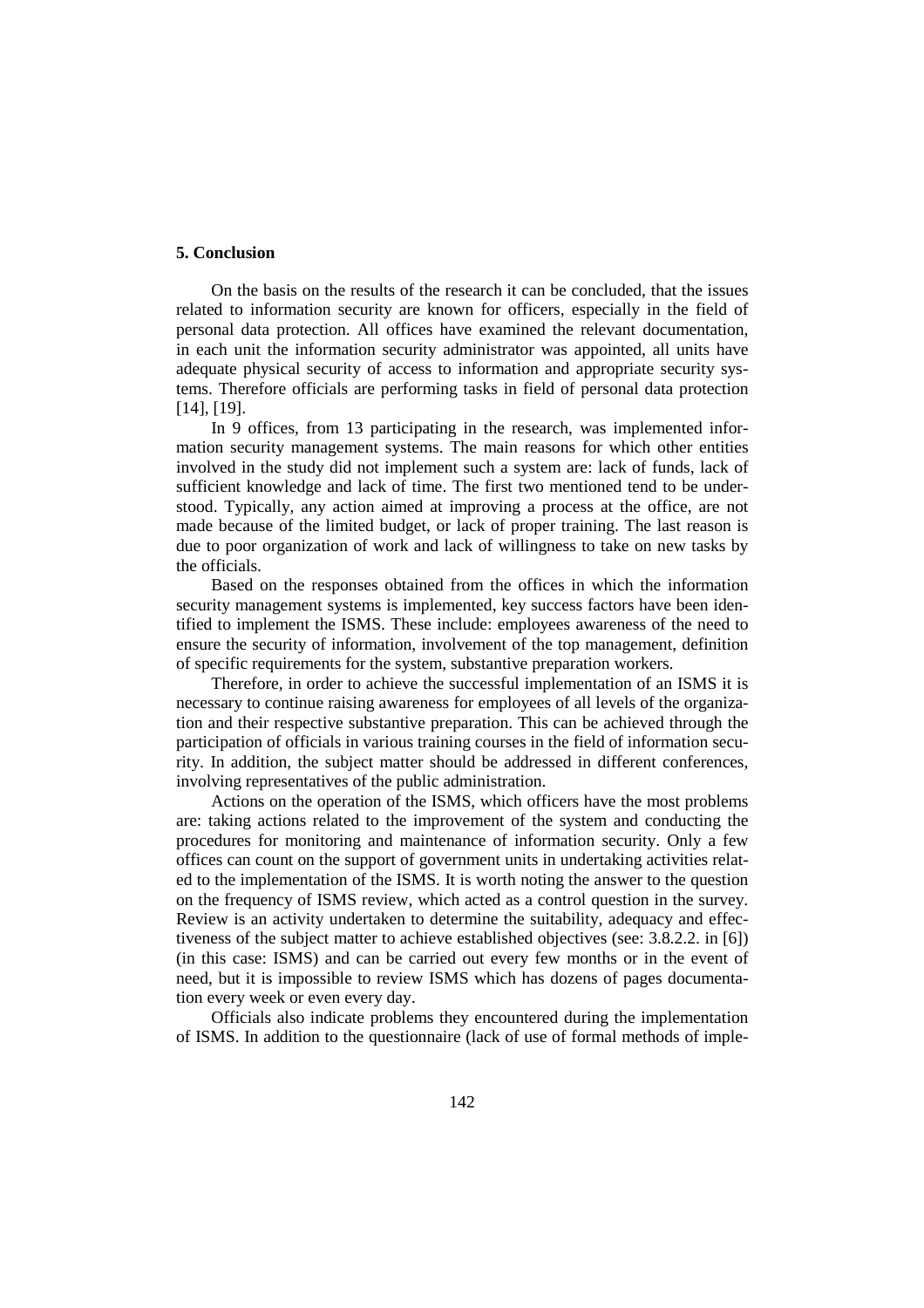mentation of the system, insufficient financial resources, too extensive documentation, lack of substantive preparation workers) also drew attention to the problems of the legal and organizational nature. The first is a result of frequent changes in rules on information security and inconsistencies of these provisions during the period of change. The second - the frequent organizational changes in personnel offices.

#### *REFERENCES*

- [1] Calder A.: *Nine Steps to Success: an ISO 27001 Implementation Overview*, IT Governance Publishing, UK, 2005, pp. 107-112.
- [2] Gillies A.: *Improving the quality of information security management systems with ISO27000*, TQM Journal, Volume 23, Issue 4, 2011, pp. 367-376.
- [3] Humphreys E., Im*plementing the ISO/IEC 27001 Information Security Management System Standard*, Artech House, Norwood 2007, pp. 11-44.
- [4] Ilvonen I.: *Information security culture or information safety culture What do words convey?*, 10th European Conference on Information Warfare and Security 2011, ECIW 2011, Tallinn 2011, pp. 148-154.
- [5] International Standard ISO/IEC 27000:2009 Information technology Security techniques — Information security management systems — Overview and vocabulary. First edition, ISO 2009.
- [6] ISO Guide 73 Risk management Vocabulary. First edition, ISO 2009.
- [7] Jašek R.: *The information security of enterprises and citizens' security context*, Komunikacie Volume 7, Issue 3, University of Zilina, Žilina 2005, pp. 45-48.
- [8] Kister Ł.: *Significance of information security in a company*, (w:) Riešenie krízových situácií v špecifickom prostredí, University of Zilina, Žilina 2009, pp. 329-334.
- [9] Korzeniowski L. F.: Securitology The concept of safety, Komunikacie, Volume 7, Issue 3, University of Zilina, Žilina 2005, pp. 20-23.
- [10] Korzeniowski L. F.: *Informačná bezpečnosť podnikania*. Žilina: Multiprint, 2010
- [11] Korzeniowski L. F.: *Podstawy nauk o bezpieczeństwie*, Warszawa: Difin, 2012.
- [12] Lisiak-Felicka D., Szmit M.: *"Tango Down" Some Comments to the Security of Cyberspace of Republic of Poland*, [in:] Biały W. Kaźmierczak J. (ed.), Systems supporting production engineering, pp. 133-145, PKJS, Gliwice 2012, ISBN: 978-83- 62652-34-1.
- [13] Monarcha-Matlak A.: Obowiązki administracji w komunikacji elektronicznej, Wolters Kluwer Polska, 2008, pp. 239-268.
- [14] Regulation of April 29, 2004, by the Minister of Internal Affairs and Administration as regards personal data processing documentation and technical and organizational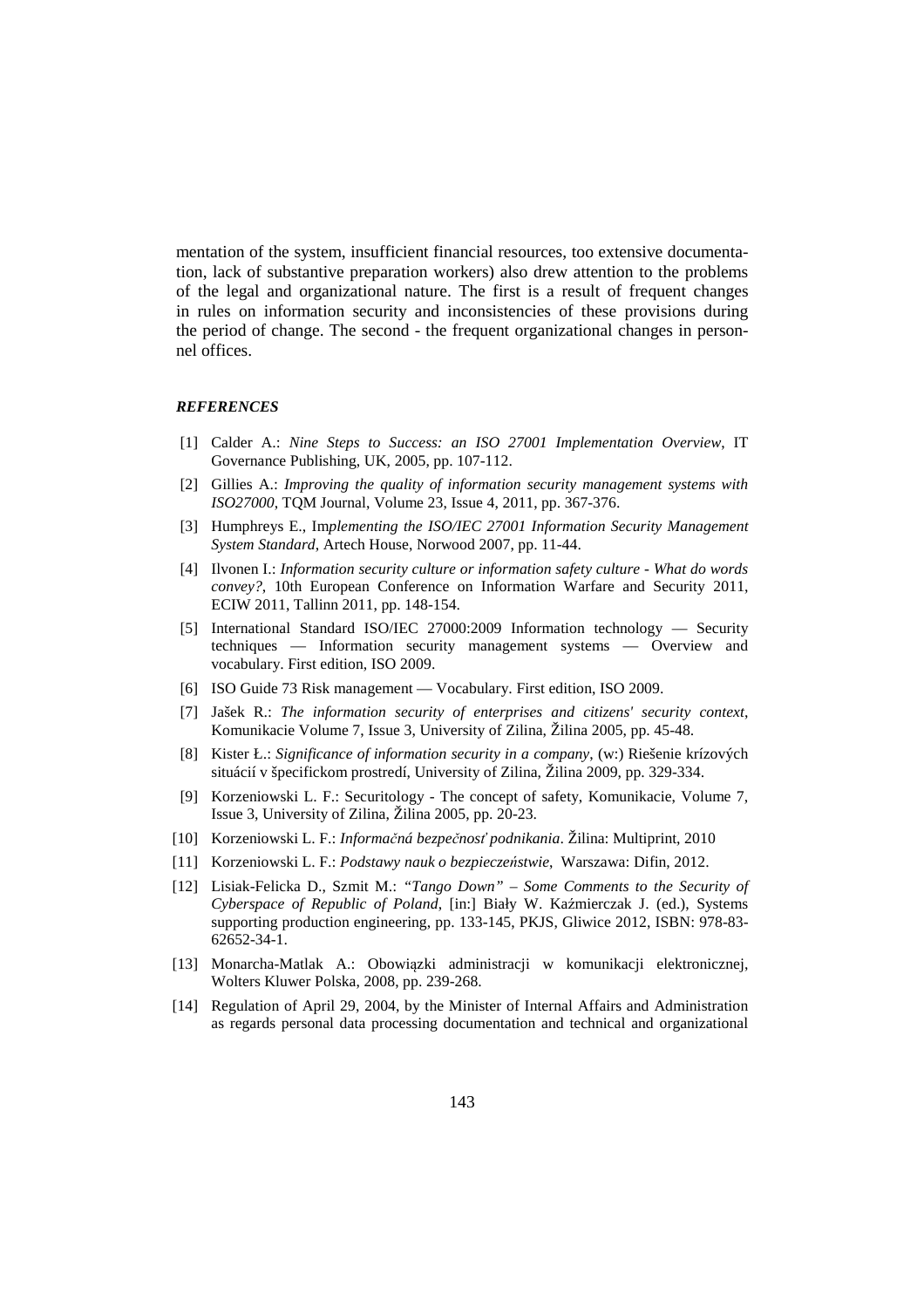conditions which should be fulfilled by devices and computer systems used for personal data processing (Journal of Laws of 2004 No. 100 item 1024).

- [15] Robinson N.: *IT excellence starts with governance*, Journal of Investment Compliance, Volume 6 Issue 3, 2005, pp. 45-49.
- [16] Stoll M., Breu R.: *Information security measurement roles and responsibilities*, 6th International Joint Conference on Computer, Information and Systems Sciences and Engineering, Lecture Notes in Electrical Engineering, Volume 151, 2013, pp. 11-23.
- [17] Suchorzewska A.: *Ochrona prawna systemów informatycznych wobec zagrożenia cyberterroryzmem*, Wolters Kluwer Polska, 2010, pp. 279-285.
- [18] Ustawa z dnia 5 czerwca 1998 r. o samorządzie województwa (Dz. U. z 2001 r., Nr 142, poz. 1590 z późn. zm.).
- [19] Ustawa z dnia 29 sierpnia 1997 r. o ochronie danych osobowych (Dz. U. z 1997 r., Nr 133, poz. 883, z późn. zm.).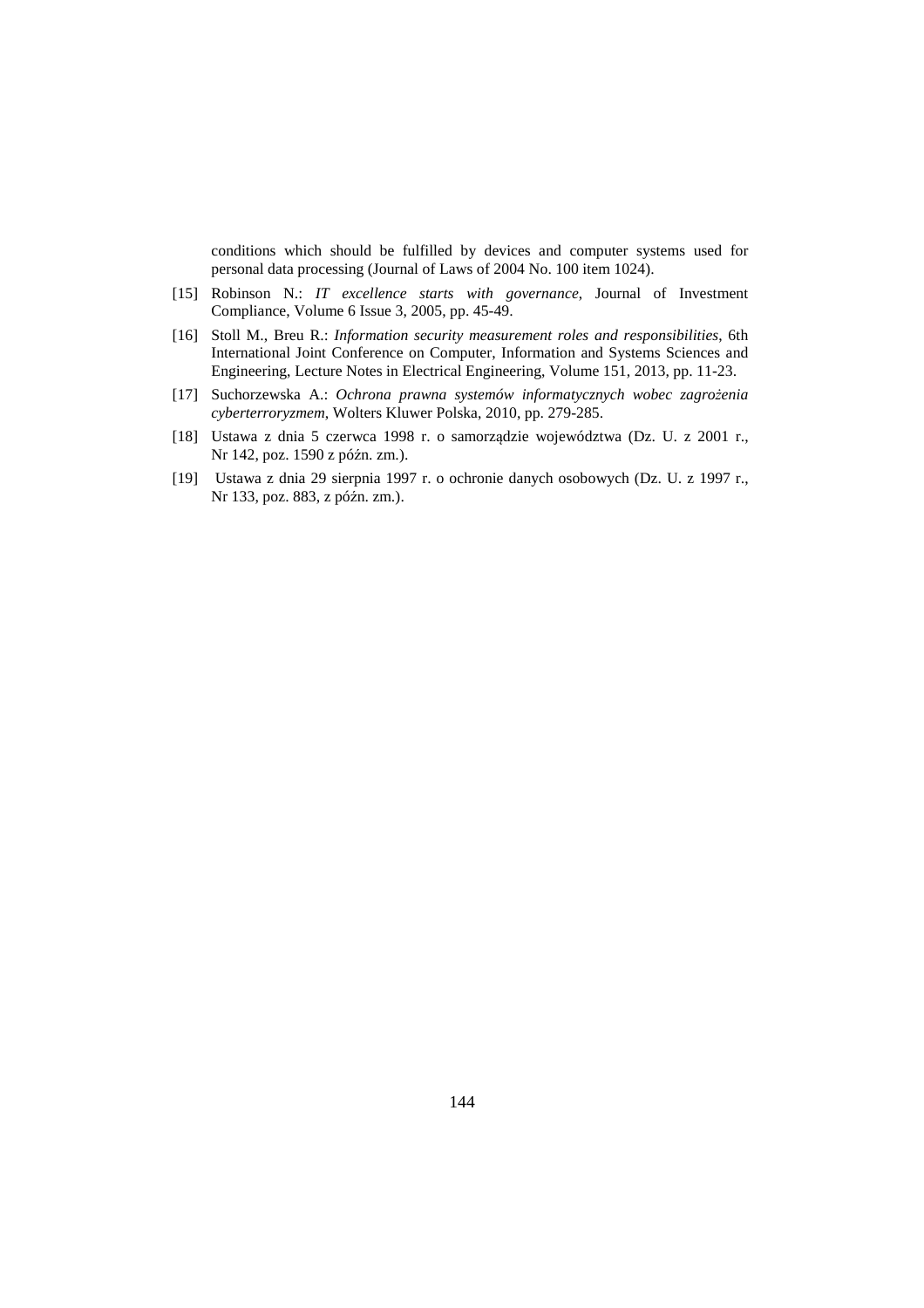INFORMATION SYSTEMS IN

MANAGEMENT Information Systems in Management (2014) Vol. 3 (2) 145−155

# **"PROJECT-FACTOR-DECISION" DECISIVE FACTORS IN IT PROJECTS AND THEIR IMPACT ON ITS SUCCESS**

#### TOMASZ SITEK, ARTUR ZIÓŁKOWSKI

#### *Faculty of Management and Economics, Gdansk University of Technology*

The aim of this article is to indicate the need for a deepening, systematizing and codifying of the theoretical and practical knowledge on IT project management, in the area of management decision-making processes. The scope of decisions made by managers is constantly on the increase. Project managers make decisions not only within the classic triangle of constraints, which consists of a schedule, a budget and the project scope, but also in reference to a number of other problems which occur during project execution. The observed need to identify and define all the factors which are present in projects results in the identification of a finite set of variables for decision-making and for the decisions themselves and, finally, in determining their mutual correlation.

Keywords: IT project management, decision-making processes, organization maturity

# **1. Introduction**

Project management is one of the major challenges of the modern economy. Organizations which form the core of the economy dynamically change their structure and thus imply changes both in management processes and structures. One element of these changes is the development of modern, rapidly-changing (following market requirements) products, which is different from the current approach. As part of these changes, traditional organizational structures are replaced by dedicated project teams. With the growing significance of projects for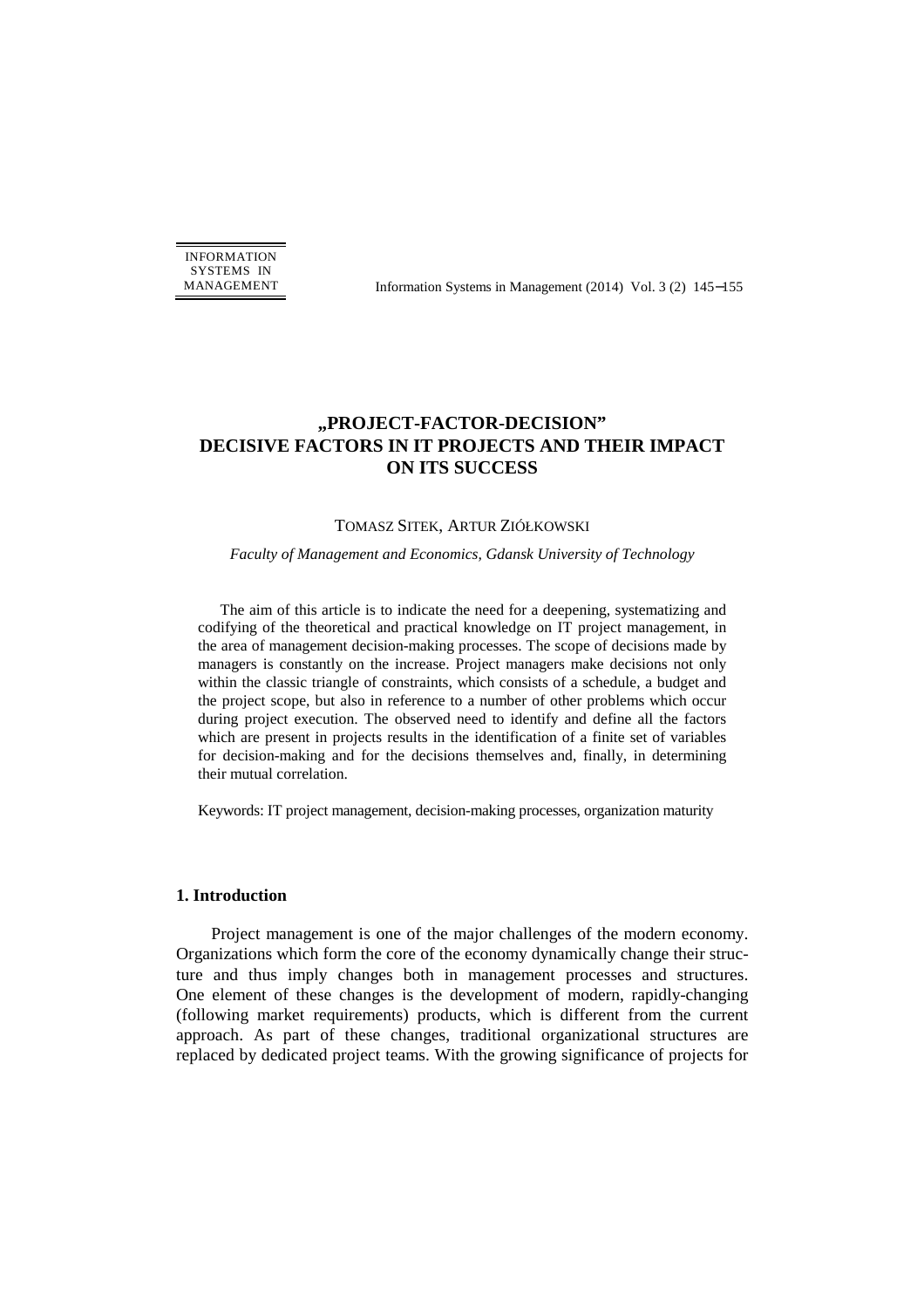organizations, project management becomes an important issue as well. This issue is particularly visible in the IT industry, where complex (difficult to pre-define), and unique projects with a high development risk are often carried out by dispersed (difficult to manage) project teams [2].

Results of studies published by consulting companies show that more than half of IT projects fail due to budget or schedule overruns [1]. It has also been indicated that one of the main causes of project failures are the mistakes of project managers. These errors are the result of badly implemented project management processes, which in the case of IT projects amounts to bad decisions in such areas as mismatching IT project management methods to the specific nature of the projects, selecting team members, and building a relationship with the client in an IT project [8].

The authors' interest in the subject comes from the fact that the scope of decisions made by managers is constantly increasing. Project managers make decisions not only in the classic triangle of constraints, which consists of a schedule, a budget and the project scope (Figure 1).

During the implementation of projects, a number of other problems occur, including human resources issues connected with the construction (and later management) of project teams, decisions regarding communication with the client and the method of conducting business analyses, as well as decisions which stem from the changing nature so typical of IT projects (not only in reference to requirements but also conditions, e.g. technological, in which the project is run).



**Figure 1.** Triangle of boundary conditions in an IT project Source: own study based on [1]

The need to identify and define all the factors present in projects would enable a more detailed description of the field of project management. It could also initiate the search for key factors to ensure the success of projects. Therefore, the authors' goal is to deepen, systematize and codify the theoretical and practical knowledge on IT project management in the area of management decision-making.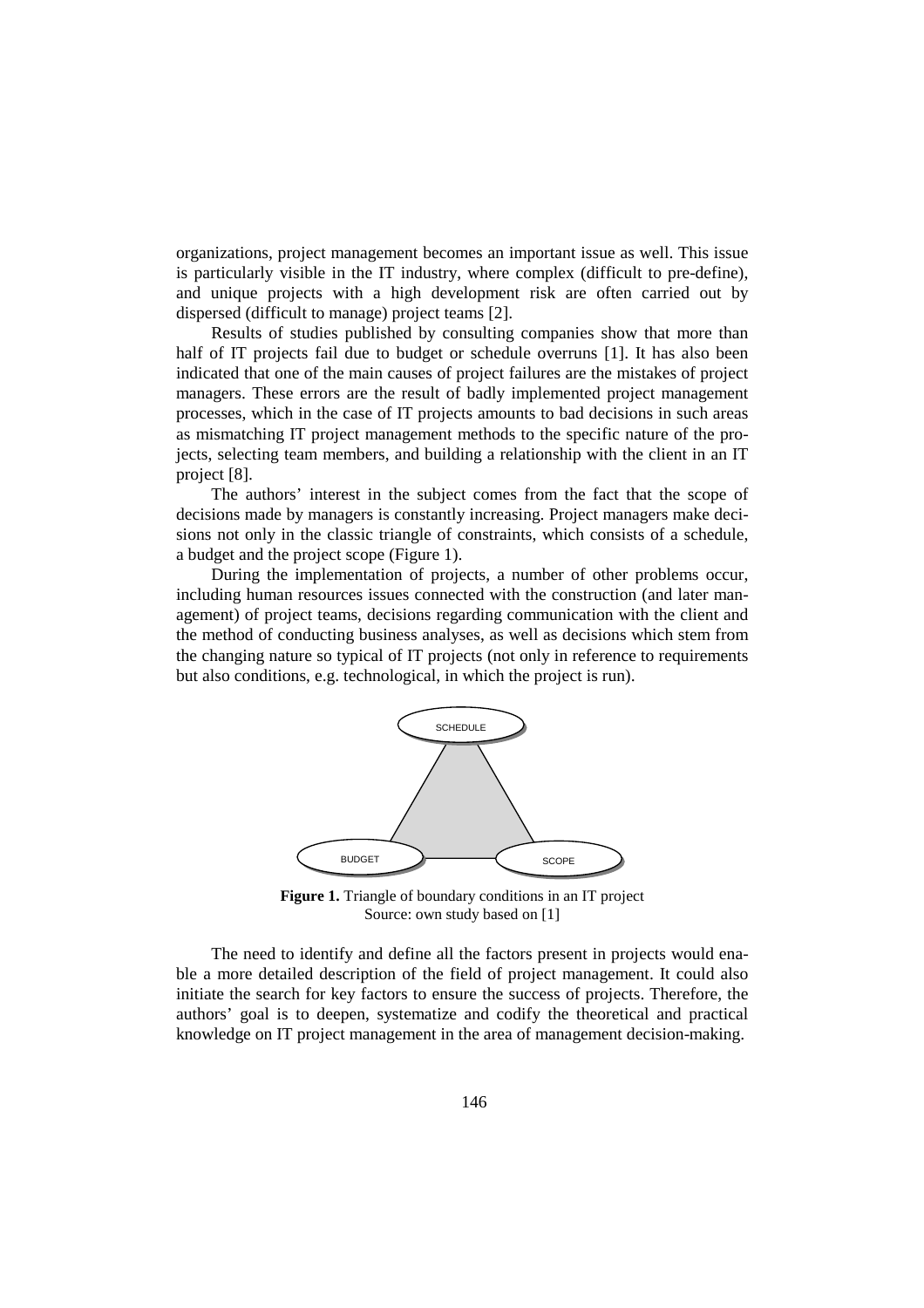#### **2. Successful decisions - success of an IT project**

# 2.1. A new Triangle of Constraints in IT projects

As was mentioned before, the primary criterion for the success of an IT project is its completion within the conventional project constraints understood as project completion within the following framework [1]:

- − a fixed schedule,
- − an adopted budget,
- − in the full established scope

This does not mean, however, that the decisions of managers refer to only these three areas. The classic triangle of constraints is created in consequence of previous actions and decisions made by the project manager. The project scope is generally determined on the basis of interviews with the client, the schedule is determined by the assessment of the resource potential of the company implementing the IT project (the supplier), the budget is usually the result of the assessed workload of the project team on the part of the supplier and client's financial capabilities. Hence, it can be concluded that before the project manager makes any decisions regarding the realization of the project in terms of the classic triangle of constraints, a number of prior decisions are made regarding the client or the team.



**Figure 2.** Decision-making areas as a new Triangle of Constraints in an IT project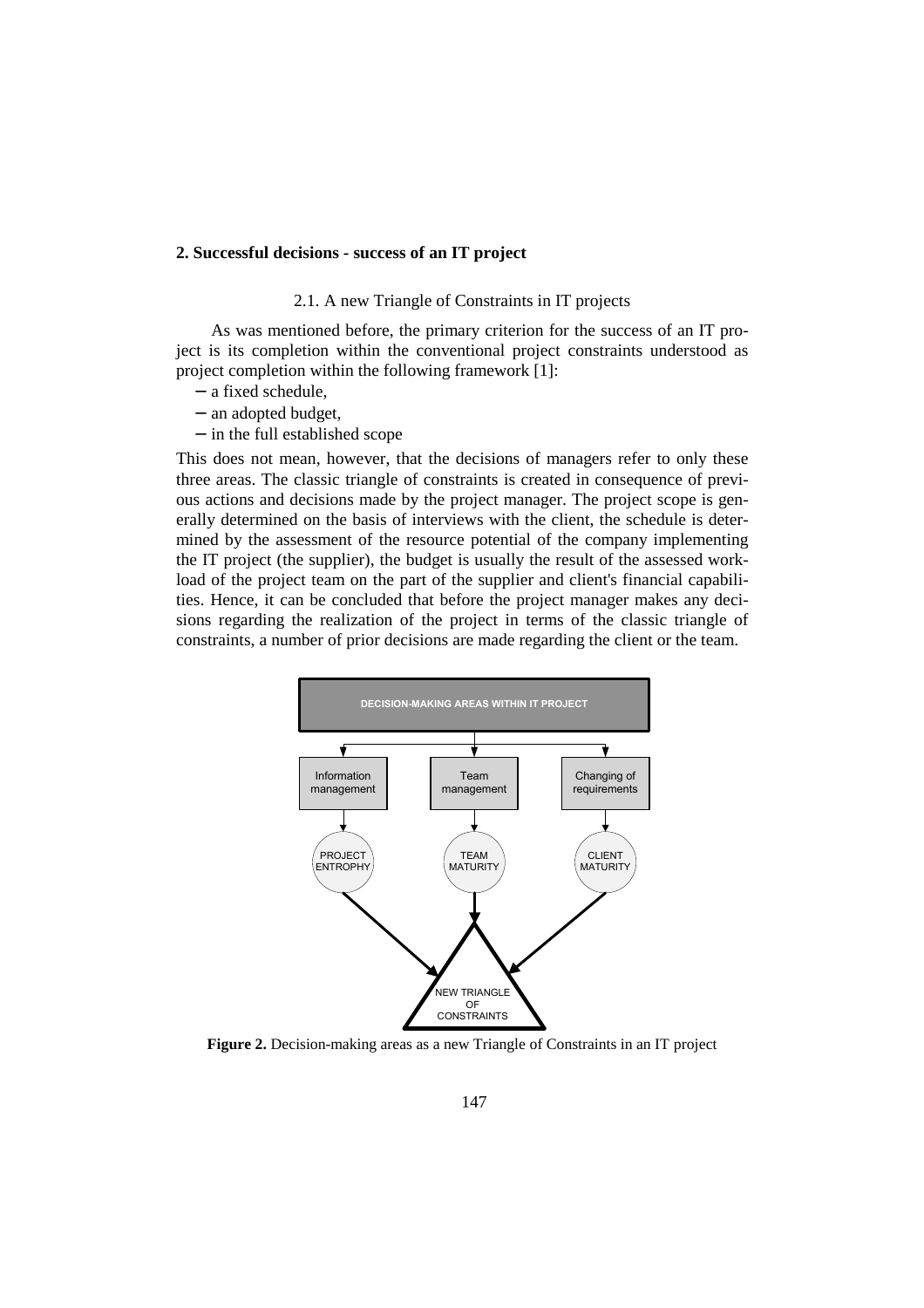In view of the best practices contained in project management methods (such as RUP or SCRUM) and the need to complement the classic triangle of constraints with an additional set of decision variables, the authors observed three project areas which must be analyzed before the project is initiated.

These areas could be described as a category of decision-making problems (hereinafter referred to as decision-making areas), which managers' decisions refer to. They include:

- − the client and client maturity,
- − the project team and project team maturity,
- − the volatility and organization of the information necessary for project completion (project entropy).

The new Triangle of Constraints is shown in Figure 2.

#### 2.2. Client Maturity - awareness of own needs

The first of these areas includes processes carried out with the participation of the client in IT projects. The client is usually (but not always) the main recipient of the product resulting from the IT project. The decomposition of project management methods (performed by the authors for creating an adaptive approach to project management) [5, 6] has allowed the extraction of those best management practices which apply only to project managers. A fragment of the decomposition of one of the project management methods, focusing on customer relationship management, is shown in Table 1.

| <b>BEST PRACTICE</b>                                              | <b>JUSTIFICATION</b>                                                                                                                                         |
|-------------------------------------------------------------------|--------------------------------------------------------------------------------------------------------------------------------------------------------------|
| Defining the products of labour as<br>input/output to/from a job. | This allows the manager to communicate the client's<br>expectations regarding the realization of a specific<br>task to the team.                             |
| Defining precise project roles.                                   | This allows the manager to organize the team for the<br>specific actions. Contacts with the client are entrust-<br>ed to a single person (Business Analyst). |
| The use of high-level models.                                     | This allows the manager to present the product of an<br>IT project in a way which is more understandable to<br>the client.                                   |

**Table 1.** Decomposition of the RUP method for management decisions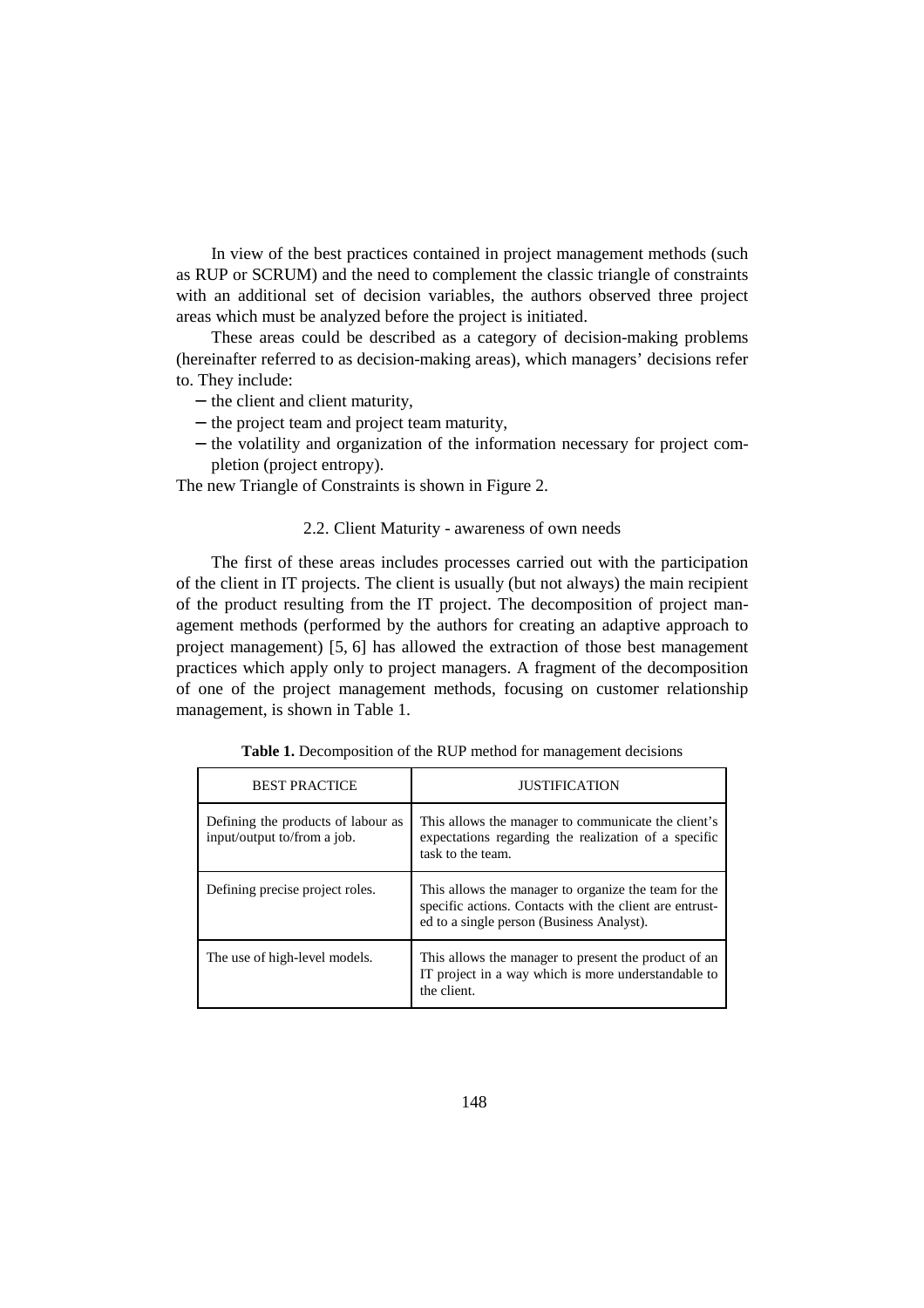Other project management methods also include recommendations related to the presence of the client. In many cases, it is even recommended to include the client in the manufacturing and management processes (*Scrum, XP Programming*), which implies certain decisions to be made by project managers. This perception of the project, where it is necessary to assess client maturity and to decide on the client's place in the project, requires a thorough knowledge of the client. The task of managers is therefore to make certain decisions in order to build a suitable relationship with the client and to establish a suitable place for the client within the project. Lack of knowledge about the specific nature of the client may lead to the wrong decisions regarding the project realization method. In the case when an immature client frequently changes the requirements, the project manager should make certain decisions in order to make the manufacturing processes more flexible, namely seek to use agile methods. Such decisions will, however, only be possible after a thorough analysis of all the factors involving a client which imply volatility. Hence the necessity suggested by the authors to form a complete set of factors under which managers make decisions that relate to both the client and further project work [7].

#### 2.3. Supplier team maturity – proper progress of work

Another area of decision-making processes discussed widely in all project management methods are the team processes of the supplier organization. It is the supplier team, under the supervision of a project manager, that is responsible for the proper progress of work, for how and when certain work is carried out. Therefore, it seems reasonable that before the project is initiated the project manager should properly recognize the potential for the realization of the project by his team. This diagnosis should be done with regard to project competence, but also in terms of the competences for group work. Such an analysis allows the project manager to correctly allocate an appropriate role to each participant in the project.

The proper allocation of roles increases work efficiency. It should also be taken into account that decisions about the selection of project management methods or the selection of best practices have to depend on the state of the supplier team. In addition, the awareness of one's own maturity level helps to match best practices relating to team management. Thus, it seems necessary to define a set of possible parameters (factors) describing the team so that the manager could make correct decisions regarding the mechanisms of motivation and the allocation of tasks.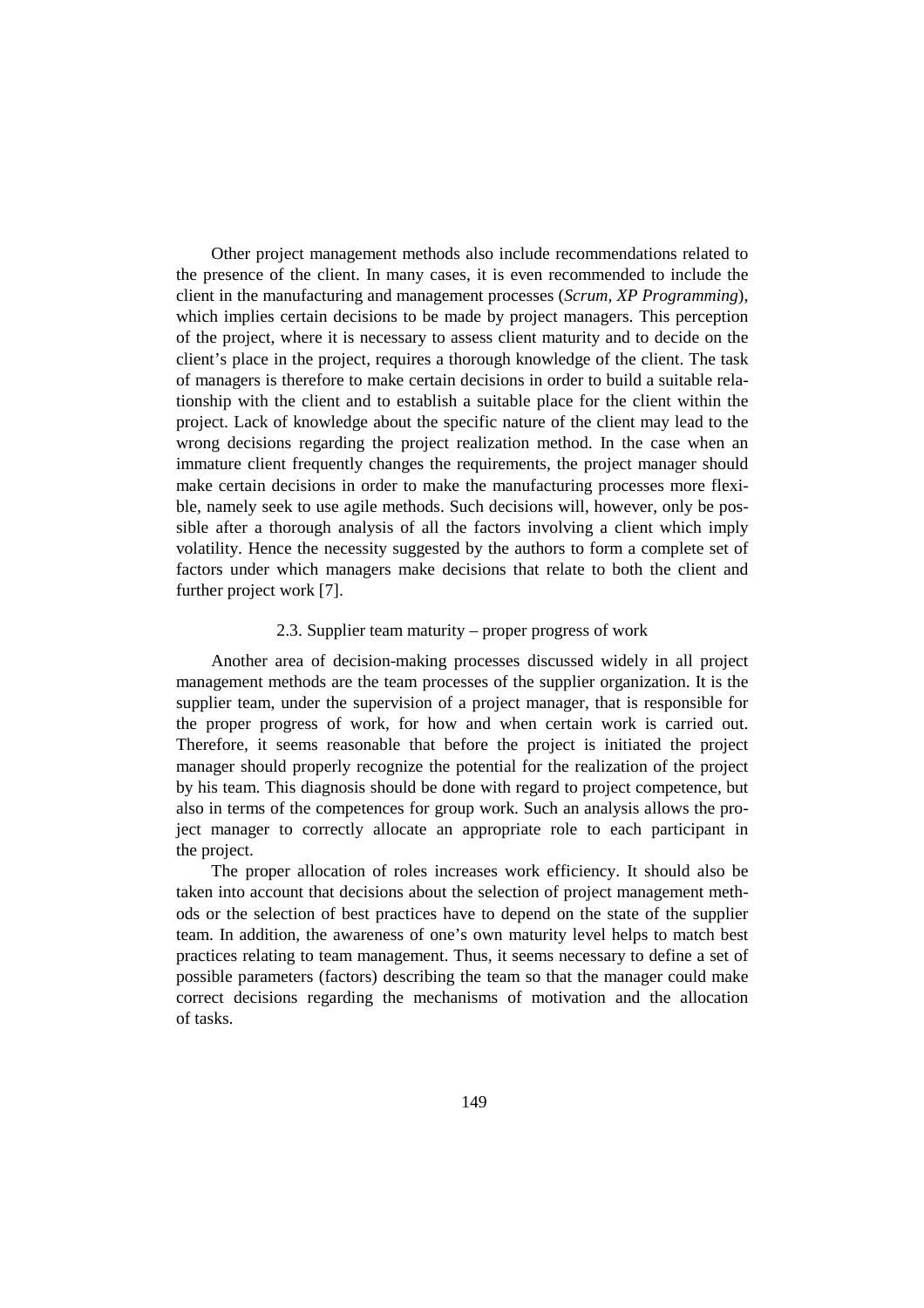#### 2.4. Project entropy – aiming at order

The third area of decision-making processes is associated with decisions of project managers in reference to the level of information in the carried out IT project, as well as those about the assessment of the complexity of the project, the volatility of requirements and the uncertainty of achieving the end product. In the case of most IT projects realized in the incremental way, requirements change over time, and the final product is not precisely defined, thus defining tasks and manufacturing processes is difficult. Insufficient knowledge about the state of the project implies that the uncertainty of managers hinders planning decisions (short and long-term). Project managers having an incomplete (inadequate) level of information in an IT project should adapt best practices to the current state of the project. It was decided, therefore, that information problems in projects will be measured according to their level of order, called project negentropy.

#### 2.5. The problem of maturity in the context of scientific research

The groups of management problems presented in the previous chapter were identified during research conducted by the Department of Information Technology Management, operating at the Technical University of Gdansk since 2006. The team's previous research on management problems in IT projects has led to the improvement of activities associated with the selection and application of project management methods (such as RUP, SCRUM, PRINCE2, etc.) and to a systemic approach to project management, taking into account the above problem areas (on the basis of such concepts as CMMI or enterprise architecture).



**Figure 3.** The direction of research on maturity in IT projects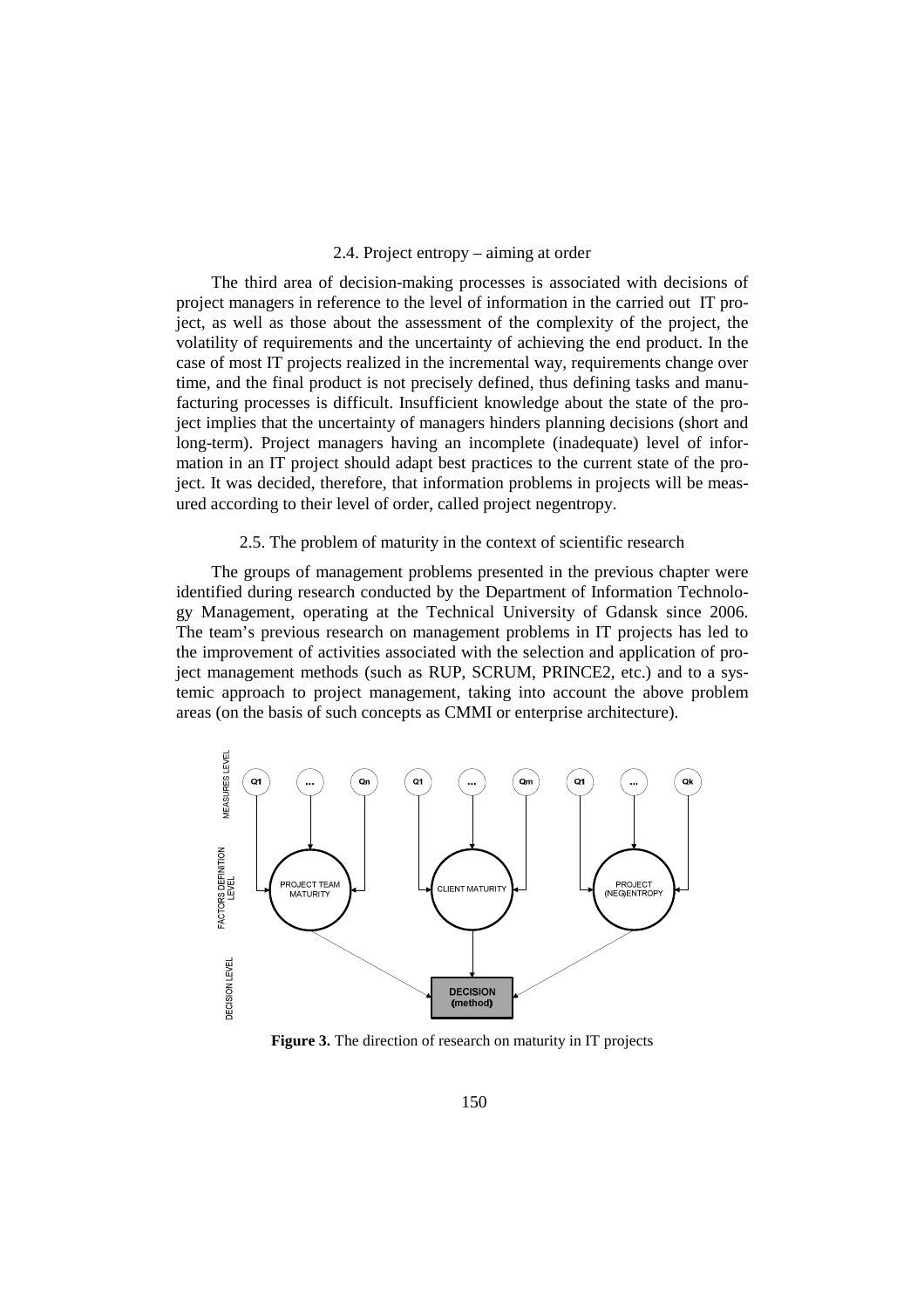The current state of research on a complete solution which would take the issue of maturity into account forces the refinement of some of its aspects. It is a natural step then to extract (decompose) the three main areas of decision-making (client, team, entropy) into single, defined and named factors implying key decisions in projects. The strength (weight) of each of the separate implications should also be determined.

# **3. Decision-making factors vs. Project decisions**

3.1. The impact of decision-making factors on the catalogue of decisions

It should be noted that each of the described decision-making areas consists of a number of minor factors which directly or indirectly influence future project decisions. Hence, creating a complete (full) set of decision-making factors would allow for the structuring of knowledge in project decision-making.

Such a set can be created by the decomposition (causal analysis) of indicated decision-making problems to smaller (individual) factors.



**Figure 4.** Decomposition of decision-making areas to a list of decision-making factors

Defining the decision-making factors and the correlation between them and the project decisions, as well as an investigation of the impact of these factors on the success of the project would primarily help to increase the awareness of the decision-making mechanisms occurring in the project and would allow project managers to extend their knowledge of project management [9].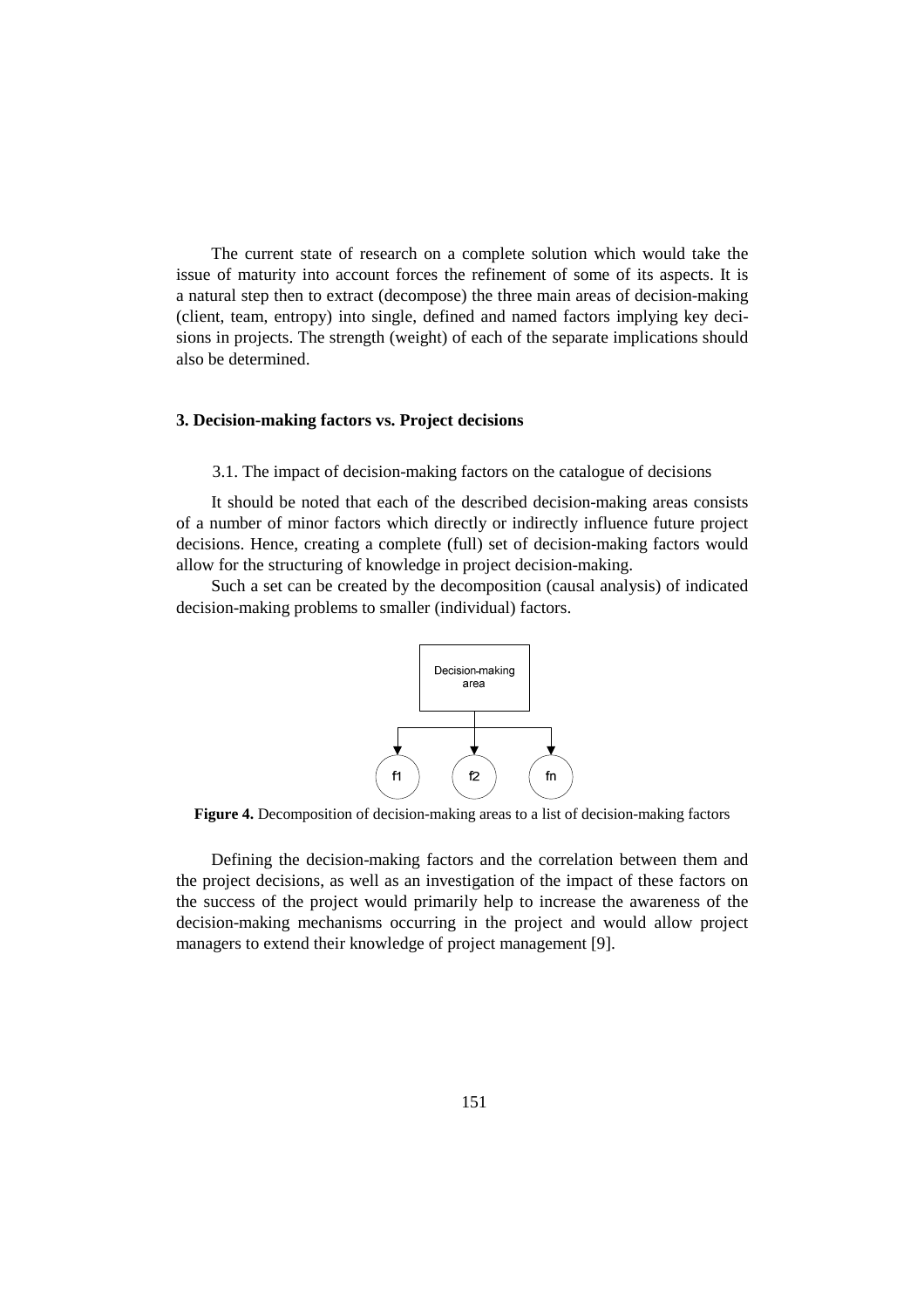

**Figure 5.** Relationship between decision-making areas, list of decision-making factors and their impact on the need to make certain project decisions

On the basis of the authors' experience, the following can be argued:

- − There is a finite set of factors which are important from the point of view of the three previously-mentioned groups of decision-making problems (the maturity of the client and supplier and project entropy).
- − Decision-making in projects depends to various degrees (correlation) on these factors.

At this stage it can be concluded that the results of this part of the study will constitute a two-dimensional matrix, which is shown in the table 2, as an example.

| and the property of the con- |       |                |       |  |  |
|------------------------------|-------|----------------|-------|--|--|
|                              | $f_1$ | f <sub>2</sub> | $f_n$ |  |  |
| $\mathbf{d}_1$               | 0,4   | 0,01           | 0,03  |  |  |
| $\mathbf{d}_2$               | 0,1   | 0,9            | 0     |  |  |
| $\mathbf{d}_3$               | N     | 0              | 0,4   |  |  |

**Table 2.** Examples of correlations between decision-making factors and the identified project decisions

Note:  $f_n$  – decision-making factor,  $d_n$  – project decision

The values in the above table have been introduced for demonstrative purposes, as at this stage there is still no research to estimate the strength of the relationship between decisions and project factors. Nonetheless, on the basis of the authors' own experience and previous research, examples of factors from various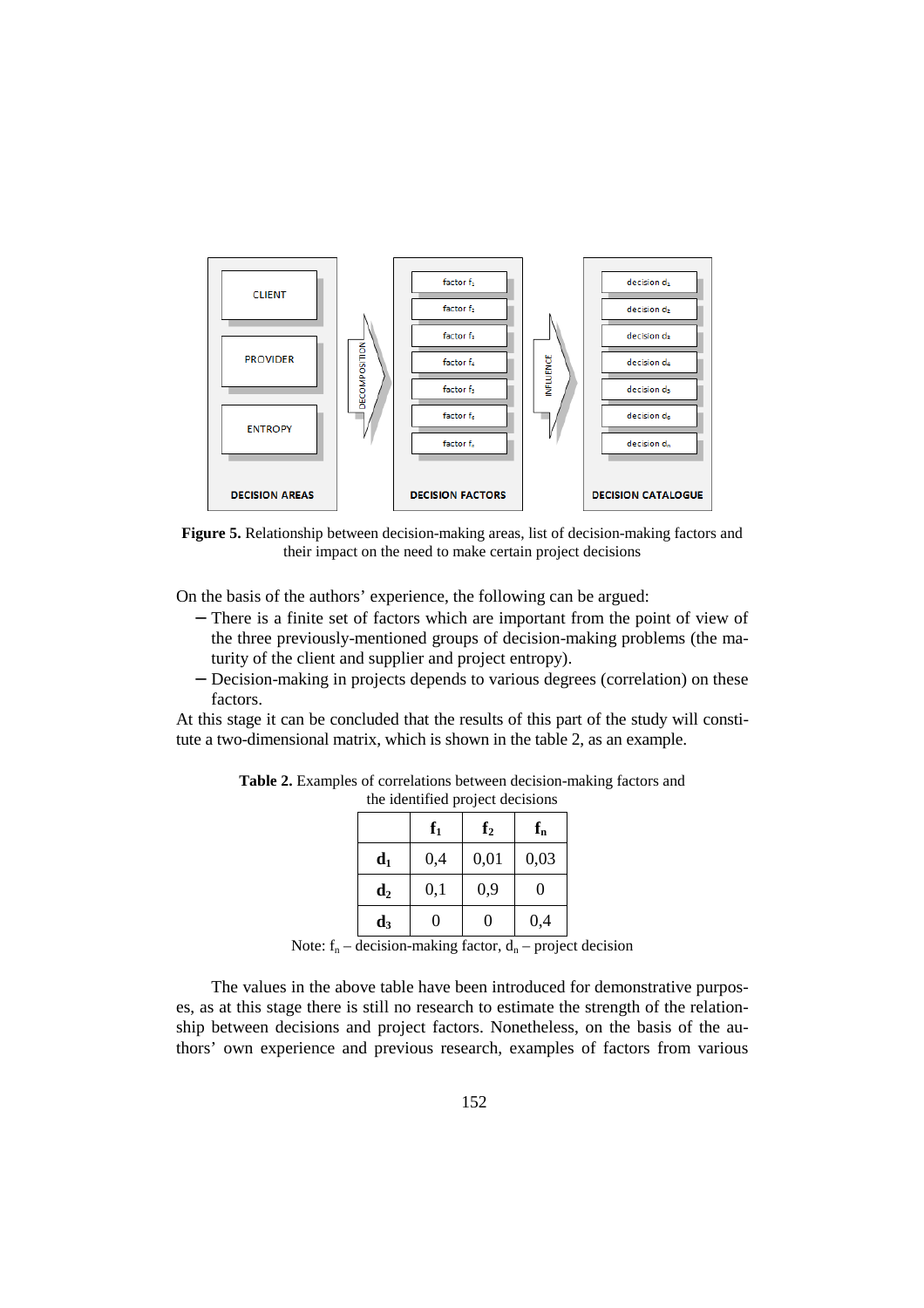categories can be presented (e.g., personal, technological, organizational) as well as project decisions to show how different they may be in terms of the force of mutual influence.

Examples of factors  $(f_n)$ :

- − Regarding the client and client maturity:
	- (total/partial) lack of experience in running projects with a particular client,
	- lack of (any/some) technical competence related (directly/indirectly) to the project field;
- − Regarding the supplier and supplier maturity:
	- the arrival of a new team member (on the client side/inside the manufacturing team) (before/during/before the completion of) the project,
	- (sudden/increasing) conflict in the team (between two members/among many members) which (disorganizes/hinders/completely prevents) work;
- − Regarding project negentropy:
	- change (broadening/reduction) of (key/less significant) requirements by the client,
	- equipment failure (workstation/server).

Examples of project decisions  $(d_n)$ :

- − To employ an additional member of the team (as an analyst/programmer/etc.),
- − To (shorten/lengthen) work cycles,
- − To realize (the recognition/purchase of) the CASE tools,
- − To obtain (free/commercial) software to support the team in the processes of (application development/documentation generation/obtaining requirements / etc.),
- − To add (using own resources/buying an external service) a new (necessary/useful) functionality to the existing software,
- − To replace a team member (to hire a new person/to select from those available), who (temporarily/long-term/forever) ceased to be available (due to illness/ dismissal/etc.),
- − To change the methodology of the current project (for one less/more flexible).

#### **4. Project managed with awareness**

Every IT project has its own individual character. The experience gained by the authors, however, allows the conclusion that it is possible to specify the significant common parts which allow for generalization. On the basis of detailed knowledge, the plan is to obtain reasonable results for the average IT project.

The results of the proposed solution may be important for the development of project management issues in the following areas: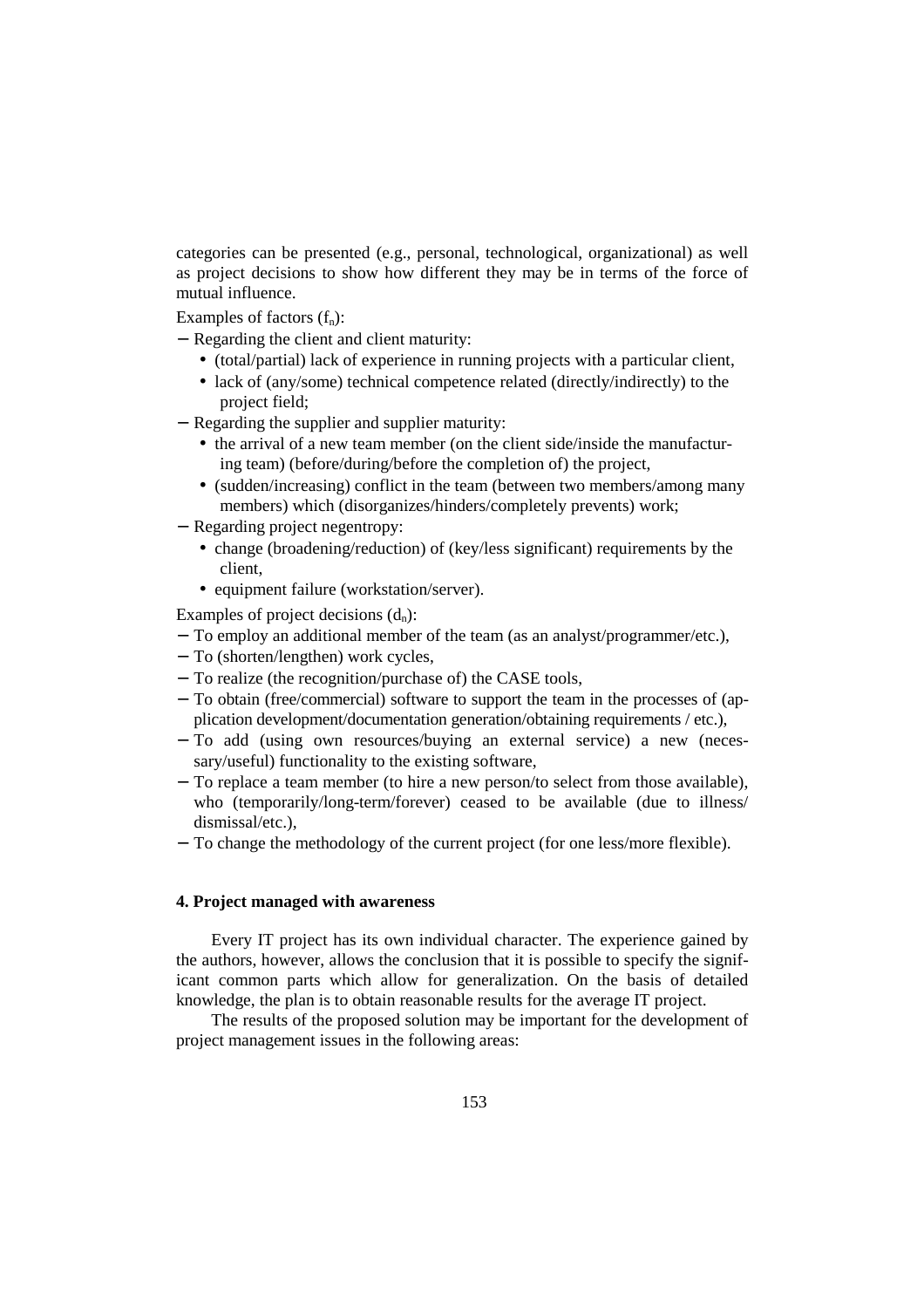- − The implementation of the proposed project, allowing the definition of all the decision-making factors, increases the awareness of project managers to suggest possible actions (activities) in the course of projects.
- − The development of a catalogue of decisions will enable better planning/management of IT projects.
- − Drawing the managers' attention to informal aspects (i.e., other than the formal arrangements concerning the budget, schedule, and scope), namely: client or project team maturity. Thus, new boundary conditions are created (a new triangle of constraints) in the framework of which the project manager functions (in particular, making decisions).
- − Gaining the ability to diagnose the causes of failed projects and to analyze the success of projects completed in accordance with the objectives.
- − Gaining the ability to predict the effects of activities undertaken by the project manager in the given project conditions.

The proposed approach to project management goes beyond the traditional perception of this area, as it indicates additional aspects beyond the focus on jobs, financial issues and schedule.

Despite the qualitative aspects of an IT project and those which are difficult to measure, the authors attempt the fully quantitative approach – with the aim to quantify (select and grant measures to) all the relevant factors in IT projects. These studies are intended to expand the environment of project decision-making by increasing the awareness of decision-making factors and the correlations between them. At this stage it is obviously difficult to speak of any measurable results of a possible implementation of the developed solution. Nonetheless, it could be concluded that using the results of this study may directly or indirectly lead to a reduction in project risk, thus reducing the costs of failed projects and may also constitute the basis for reinforcing IT project simulation environments.

#### *REFERENCES*

- [1] Philips J. (2007) *Zarządzanie projektami IT*, Helion, Gliwice, Poland.
- [2] Schwaber K. (2004) *Sprawne zarządzanie projektami metodą Scrum*, Microsoft.
- [3] Sommerville I. (2003) *Inżynieria oprogramowania*, Wydawnictwa Naukowo-Techniczne, Poland.
- [4] Chrapko M. (2012) O *zwinnym zarządzaniu projektami*, Helion, Gliwice, Poland.
- [5] Orłowski C., Kowalczuk Z. (2012) *Modelowanie procesów zarządzania technologiami informatycznymi*, PWNT , Gdańsk, Poland.
- [6] Orłowski C., Ziółkowski A. (2010) *Supporting Software Project Management Processes Using the Agent System*, Setchi R., Jordanov I., Howlett R., Jain L. [eds.]: